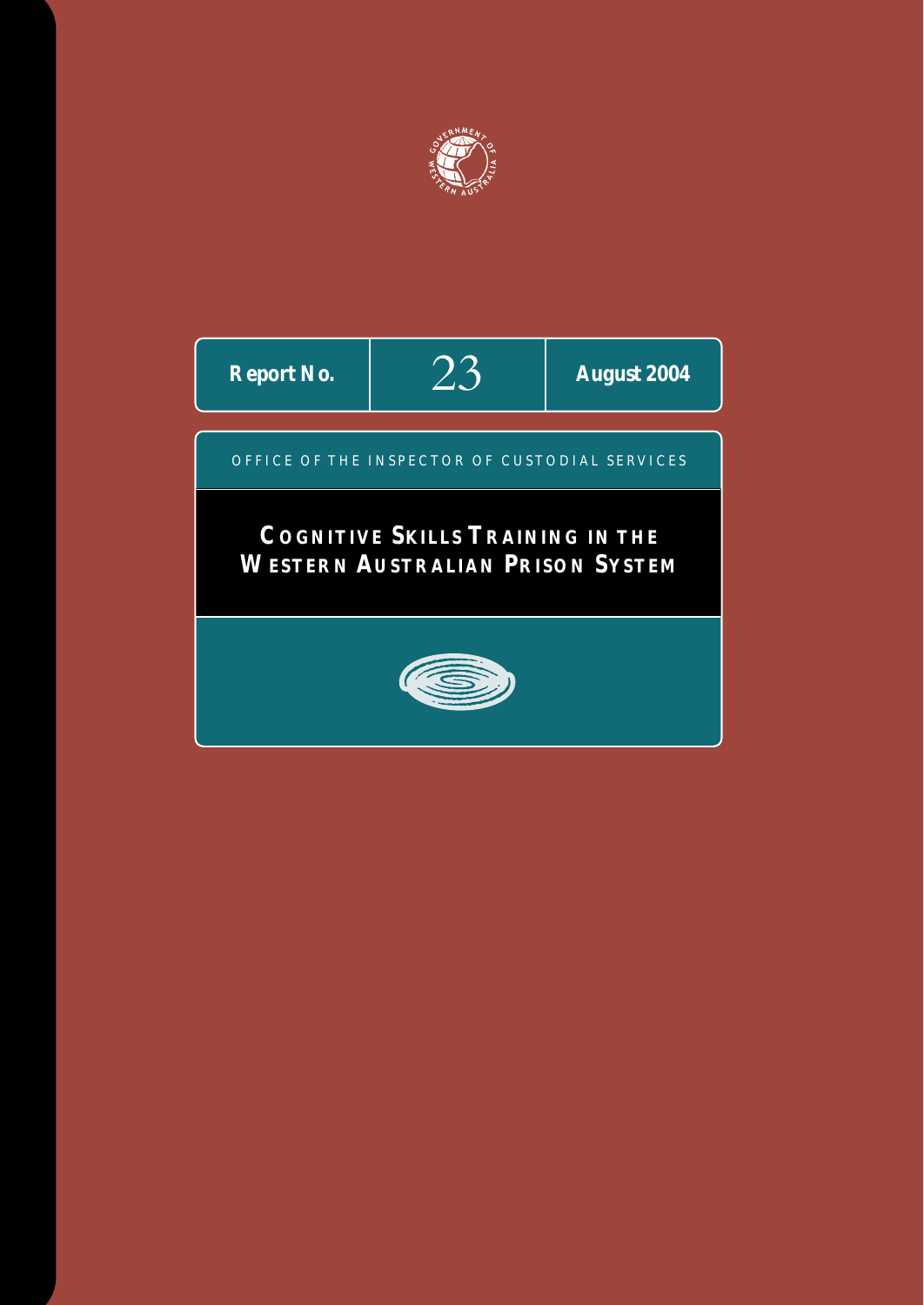## **Cognitive Skills Training in the Western Australian Prison System**

Office of the Inspector of Custodial Services Level 27, 197 St George's Terrace, Perth WA 6000

www.custodialinspector.wa.gov.au

August 2004

**ISSN 1445-3134**



**This document uses environmentally friendly paper,comprising 50% recycled & 50% totally chlorine free plantation pulp.**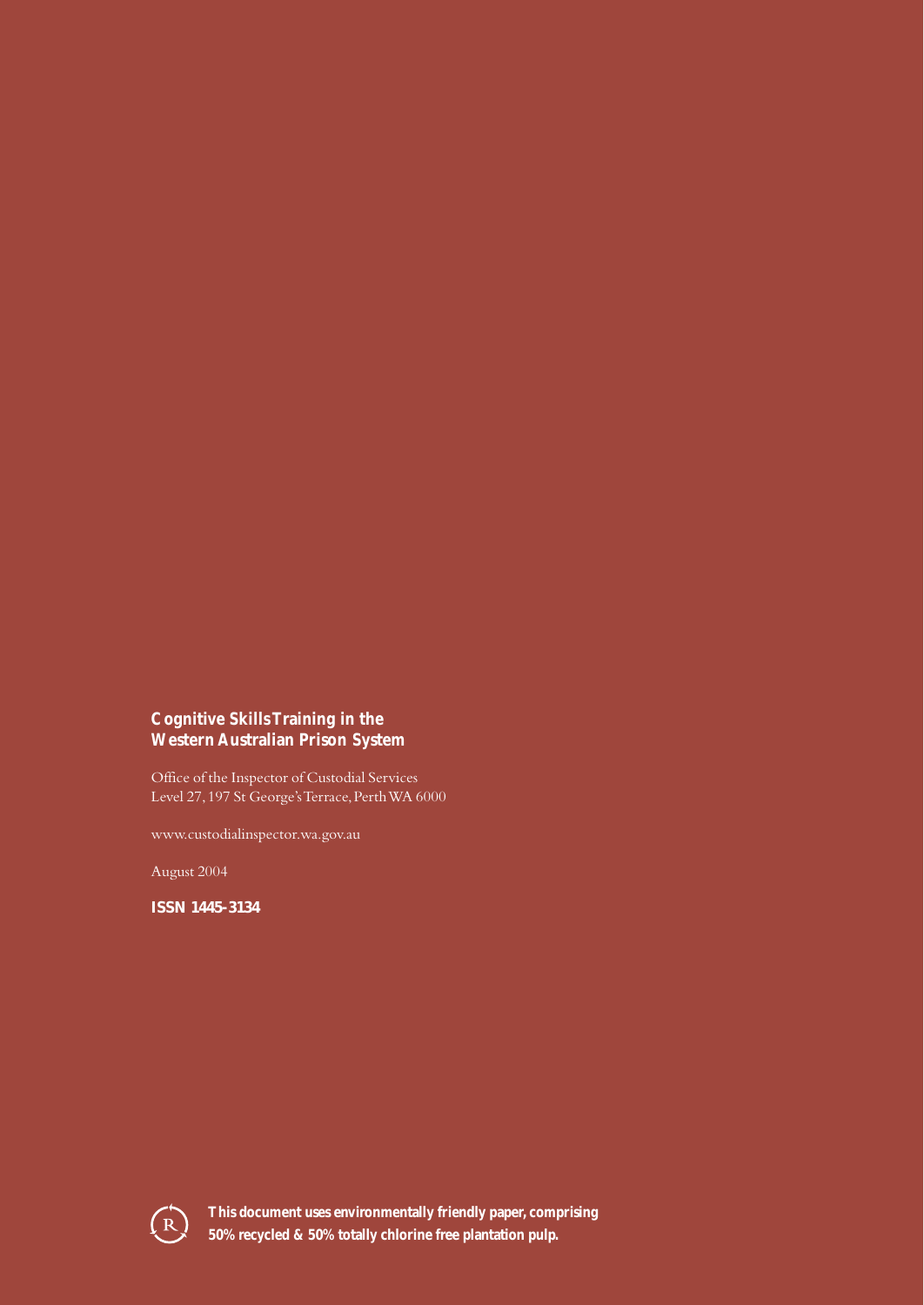## Contents

## **THE INSPECTOR'S OVERVIEW: BETTER THINKING ALL ROUND**................................................................................................iii

### **CHAPTER 1**

## **CHAPTER 2**

## **CHAPTER 3**

| OTHER PERSPECTIVES ON DESISTANCE OF OFFENDING AND THE IMPACT OF |  |
|-----------------------------------------------------------------|--|
|                                                                 |  |
|                                                                 |  |
|                                                                 |  |
|                                                                 |  |
|                                                                 |  |

## **CHAPTER 4**

| A BRIEF HISTORY OF COGNITIVE SKILLS IN WESTERN AUSTRALIA 17 |  |
|-------------------------------------------------------------|--|
|                                                             |  |
|                                                             |  |

### **CHAPTER 5**

| THE CURRENT SITUATION - FROM DIFFERENT PERSPECTIVES 24                  |  |
|-------------------------------------------------------------------------|--|
|                                                                         |  |
|                                                                         |  |
|                                                                         |  |
| What preparation do coaches/facilitators make to deliver the program?26 |  |
|                                                                         |  |
|                                                                         |  |
|                                                                         |  |

 $\equiv$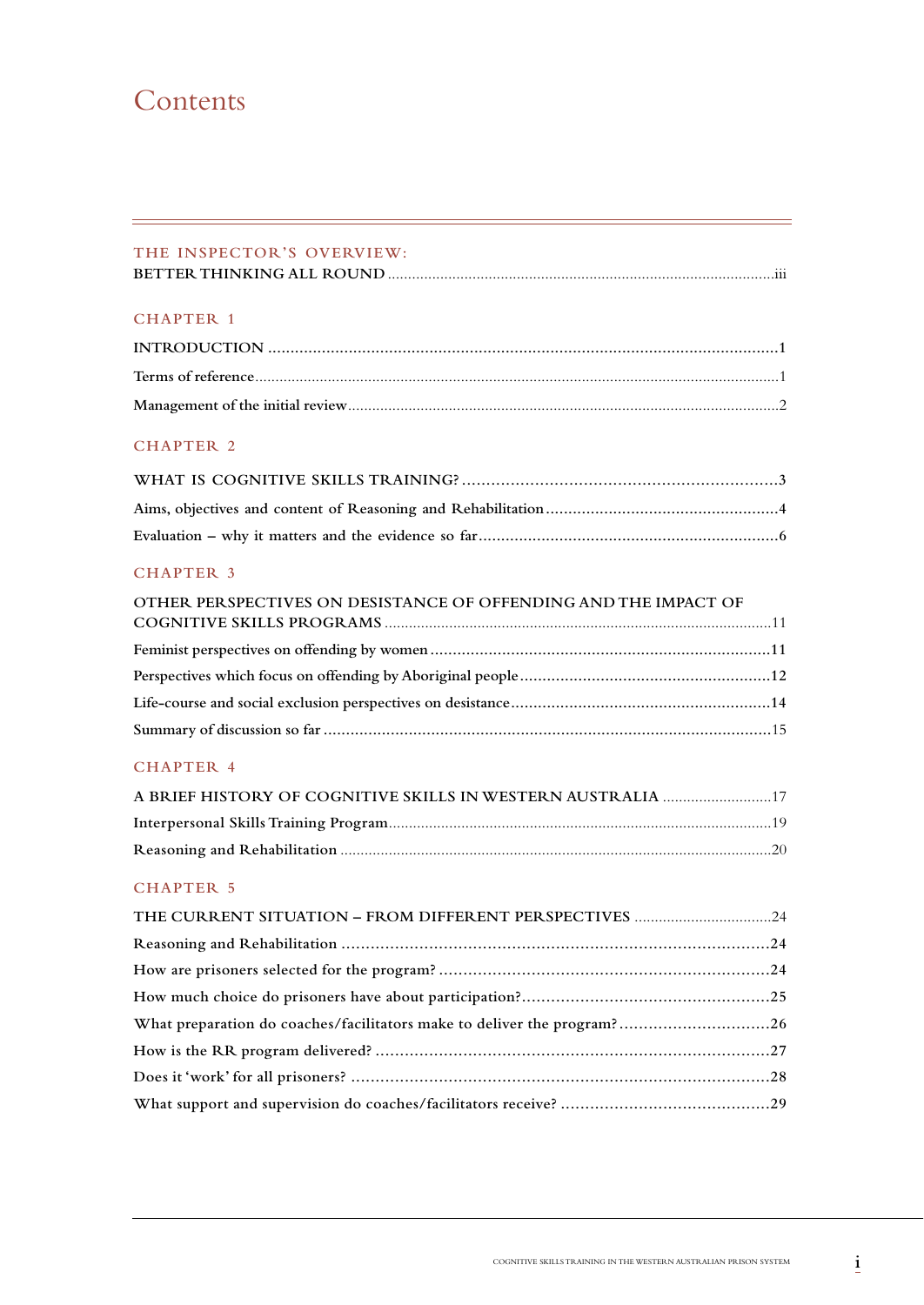| <b>CHAPTER 6</b>  |
|-------------------|
|                   |
|                   |
|                   |
|                   |
|                   |
| <b>CHAPTER 7</b>  |
|                   |
|                   |
| <b>APPENDIX 1</b> |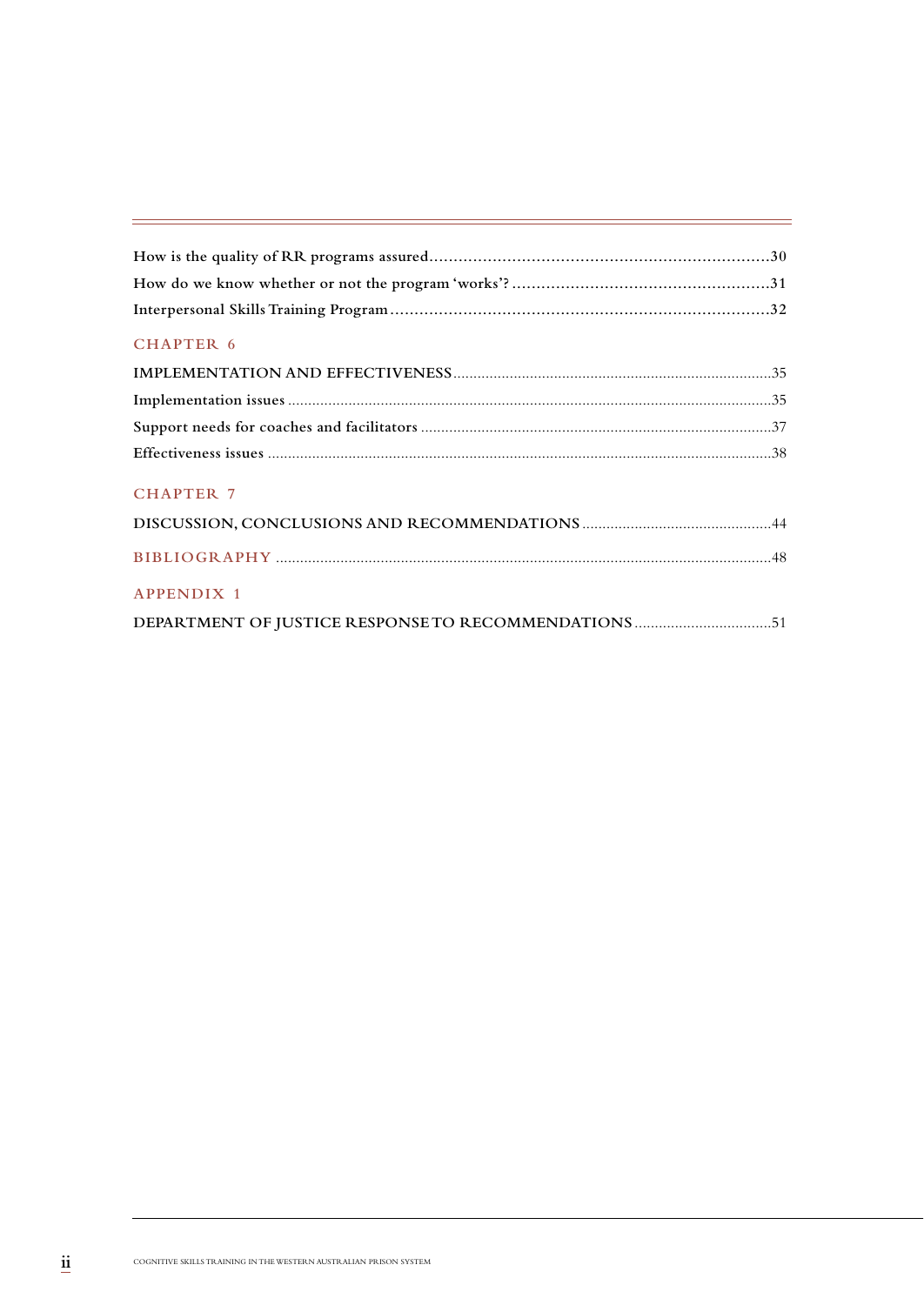## The Inspector's Overview

BETTER THINKING ALL ROUND

The decision of the Department of Justice to commence, as from the year 2000, Cognitive Skills training for prisoners (the Reasoning and Rehabilitation or RR program) and the related Interpersonal Skills Training Program (ISTP) for officers marked a moment of optimism in the history of correctional interventions in Western Australia. Yet within three years the initiative seemed to have lost momentum.A stock-take seemed to be needed, before the programs faded away altogether.

Normally, this would have been in the form of a thematic review. However, the subject matter seemed to be intellectually complex and controversial. In this context, the problem with a thematic review can be that the Inspector is obliged to express a provisional but nevertheless somewhat committed view in a draft report at a stage that arguably is premature.Accordingly, it was decided to adopt a mechanism that we had not previously utilised – that of the publication of a Discussion Paper.

We were fortunate to be able to commission Professor Anne Worrall, Head of the Department of Criminology at Keele University, U.K., to write this Discussion Paper. It was completed and distributed to a diverse range of stakeholders in July 2003. Numerous comments were received. Thereafter, the Discussion Paper metamorphosised into a Draft Report; this was circulated in April 2004 for further comment.

The consequence of this careful and consultative approach was gratifying – each of the main stakeholders accepted the thrust of the recommendations.As an exercise in effective partnering, this has certainly been a successful model.

As to the substance, the main challenge was to decide whether the arguments for or against cognitive skills programs for prisoners revolved solely, or even primarily, around recidivism outcomes.The 'What Works?' approach to prisoner programs has been a valuable and necessary corrective to a period during which programs were very much input-based.A corollary has been the development of criteria for initial and continuing accreditation, and foremost amongst those criteria has been the question of the impact upon recidivism rates.

A question that had to be confronted and resolved in this Review, therefore, was whether recidivism should be the key determinant of program validity and investment.We have unequivocally taken the position that it should not.As discussed at various points in chapters 4 and 7, the expectations for the RR program focussed not only on recidivism but also on the impact it could have on assisting prisoners to cope with the prison experience, to reduce the risk of self-harm and suicide, to be more manageable, and to gain more from the specialist offender programs that would eventually be made available to them. Thus, the impact upon recidivism was relevant, but did not constitute the litmus test for continuation of the program.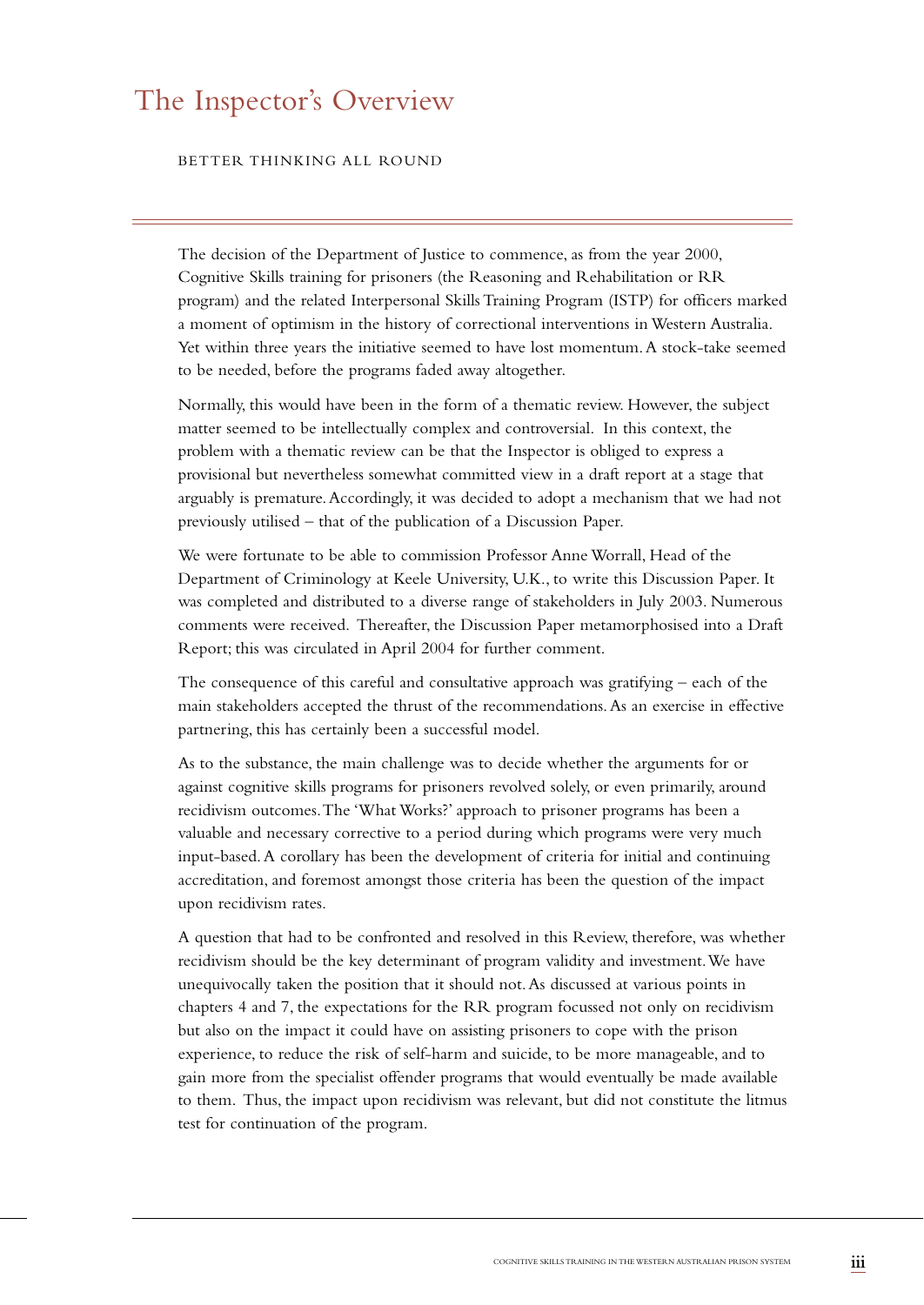In that context, our recommendations are for continuation of the program – but in a fully committed way. It is either worth doing or it is not. Our view is that it certainly is worth doing for a long enough period into the future to enable it to be properly evaluated against each of the relevant criteria.

The same approach should be taken to the ISTP for officers. From their point of view, it is a form of job enrichment that sets the tone for overall cultural change. This matter is also discussed in the Report, and is tied in with our findings at both the main inspection of Hakea Prison (Report No. 12) and the Thematic report on Deaths at Hakea Prison (Report No. 22).

A research paper published since this Report was finalised (Home Office, Findings 233 – 'An evaluation of literacy demands of general offending behaviour programs') suggests that the reading and writing skills and the speaking and listening abilities of a majority of prisoners are below those that are ideally required if they are to benefit fully from programs, including specifically the RR program.This is almost certainly correct. However, the dynamics of the classroom seemed to supply some countervailing support, with both teachers and offenders reporting positively on the overall atmosphere and stating that offenders with poorer literacy skills often benefited from the role and support of more able peers.

The UK research concludes with a recommendation that program materials and manuals should be adapted to accommodate literacy needs – a suggestion in line with our own concerns expressed about the need to adapt the RR program for Aboriginal persons. It also suggests that teachers should be better informed in advance of the skills of each of the offenders who will be participating in a class; in other words, that there should be an initial assessment so that preliminary thought can be given to the optimum level at which to pitch the learning experience. This would seem to be reconcilable with our own recommendations also.

Since the Draft report was completed, the Department of Justice has appointed a Coordinator of the Cognitive Skills Programs. This is welcome. However, our recommendations go well beyond this. It is hoped that the Department can now give the programs full administrative, financial and organisational support so that their value may be realistically assessed.

Richard Harding **Inspector of Custodial Services**

*30 June 2004*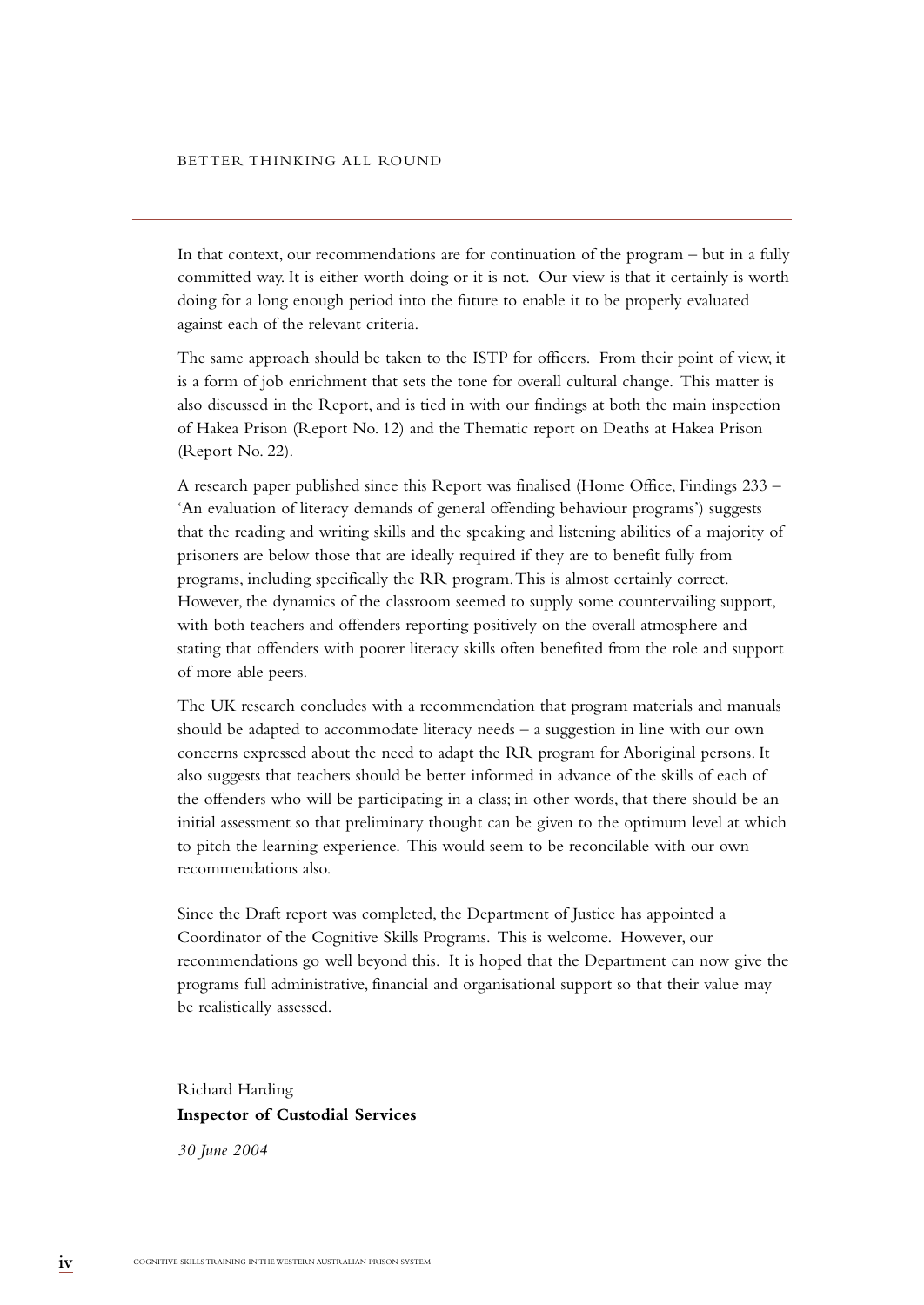# Chapter 1

## INTRODUCTION

- 1.1 The Cognitive Skills Program is a program for offenders designed to help them understand their behaviour,increase their ability to resolve problems,manage conflict and improve their communications skills.The program delivered in Western Australian prisons is the Reasoning and Rehabilitation Program (RR) for prisoners;this is mirrored by the Interpersonal Skills Training Program (ISTP) for uniformed prison staff.The Canadian group that developed these programs, T3 Associates, was contracted by the Department of Justice<sup>1</sup> to deliver the Cognitive Skills Program.The Department's contractor at the privately managed Acacia Prison also has a contract with T3 Associates for these programs.
- 1.2 Professor Anne Worrall from the Department of Criminology at Keele University (UK) was appointed by the Office of the Inspector of Custodial Services to review the Cognitive Skills Program in the Western Australian Prison Service and to write a Discussion Paper.This Paper was distributed widely for comment, and this Report takes account of the comments received.<sup>2</sup>

## **TERMS OF REFERENCE**

- 1.3 The purpose of the review was to identify for discussion issues relating to the implementation and effectiveness of the cognitive skills programs for adult prisoners and officers currently running in Western Australian prisons. In particular, the review examined the:
	- Number and frequency of programs;
	- Selection process for participants, and completion rates;
	- Levels of training and support for tutors;
	- Procedures for the monitoring of program delivery;
	- Existence of independent evaluation of outcomes;
	- Obstacles to the effective running of programs;and
	- Suitability of programs for different groups of prisoners.

This Report will examine these issues in the context of both international debate and the original expectations of the Department of Justice,to enable an informed discussion about their efficacy and future development in Western Australia. It will also provide the context for a possible future thematic inspection of treatment programs in Western Australian prisons.<sup>3</sup> This is because the Department regards cognitive skills as a precursor program for other specialist offender programs such as the Sex Offenders'Treatment program and the Violent Offenders'Treatment program.

<sup>1</sup> The nomenclature at the time of the original contract was that of the 'Ministry'. Subsequently, in 2001, it changed to that of the 'Department' of Justice. For the sake of simplicity, the remainder of this paper will refer to the 'Department' regardless of the precise historical moment to which reference is made.

<sup>2</sup> T3 Associates themselves offered an extremely detailed critique. T3 can be contacted by email at t3@cyberus.ca

<sup>3</sup> In the 1999/2000 Annual Report of the Inspector, the content, effectiveness and delivery of programs was identified as a matter for thematic review, being central to the issue of correctional value-for-money. Subsequent inspections have reinforced the Inspector's view that, when resources permit, this whole question should be inspected thematically.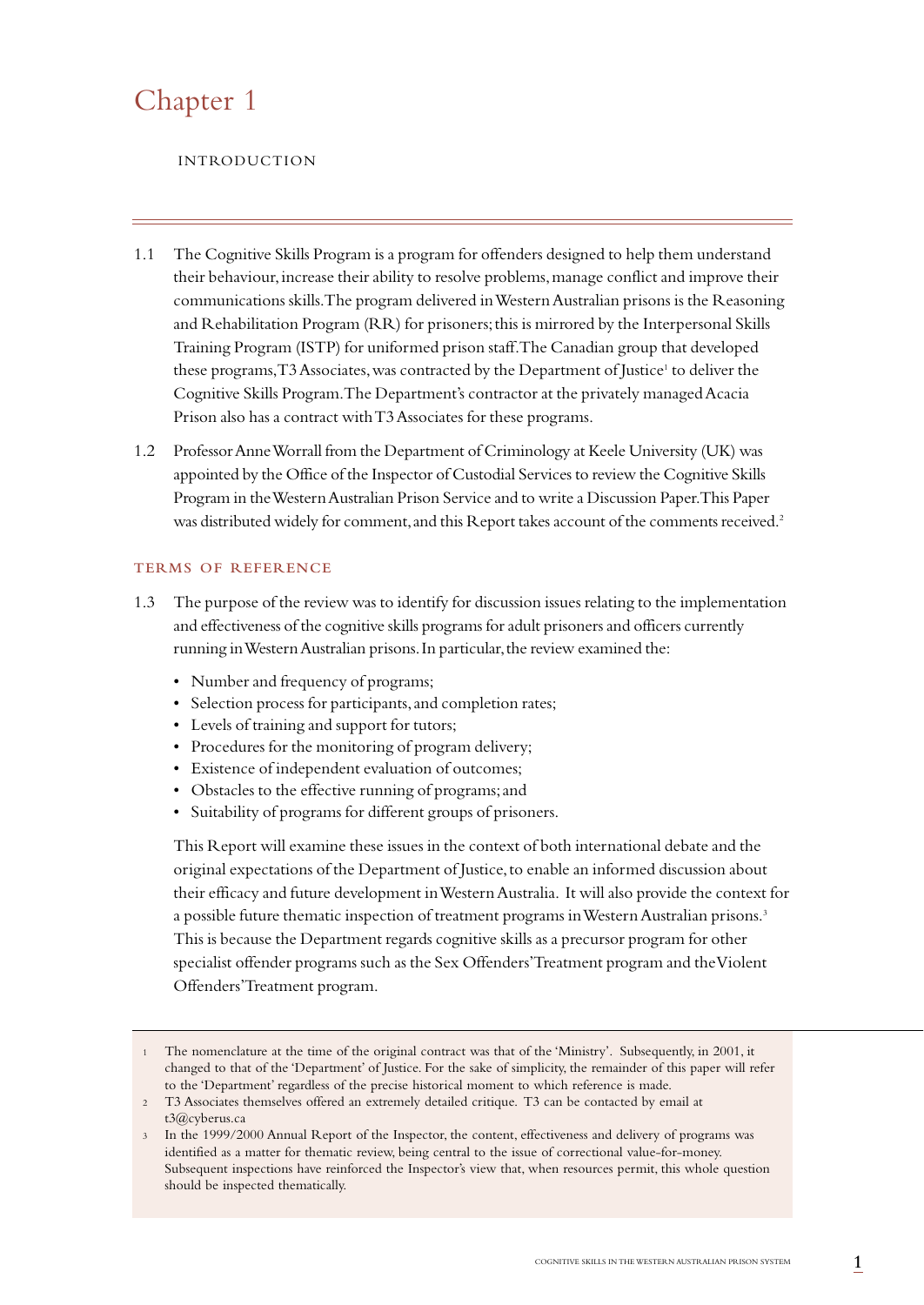#### **MANAGEMENT OF THE INITIAL REVIEW**

- 1.4 Relevant documentation was sought and obtained from the Department as well as from AIMS Corporation (the operators of Acacia Prison);staff and prisoners were interviewed;and on-site visits and observations made.In addition to reviewing relevant international literature, previous reports from this Office and local documentation,discussions took place with Department of Justice personnel,including the Executive Director of Prisons and managers at the Offender Programs Branch. Brief discussions were also held with T3 Associates.In addition to site visits, discussions have taken place with prison officer coaches,<sup>4</sup> including those with experience of delivery of RR to women and to traditional Aboriginal prisoners.
- 1.5 Site visits of the following facilities were made:
	- The Assessment Centre at Hakea Prison;
	- The Training and Specialist Services Branch (TSSB) discussions with ISTP coach and relevant managers;
	- Acacia Prison discussions with coaches, psychologist and relevant manager;
	- Casuarina Prison discussion with coach;
	- Albany Prison discussions with sample of staff undertaking ISTP, RR coach, observation of RR session;
	- Karnet Prison discussion with coach and observation of RR session;
	- Wooroloo Prison discussion with coach and observation of RR session;and
	- Warminda Centre discussion with coaches and manager delivering RR in the community.

At several of these sites, discussions were also held with prisoner groups and some individual prisoners.<sup>5</sup> Some sections of the Discussion Paper provoked both strong support and robust criticism from different respondents, and this Report attempts to indicate where strong disagreements have been expressed.

<sup>4</sup> 'Coach' is the preferred term in public sector prisons for trained prison officer tutors;'facilitator' is the term used at Acacia Prison.

<sup>5</sup> Professor Worrall wishes to put on the record her appreciation for the degree of cooperation and assistance she received at all stages of the review and from all the persons involved. She also wishes to thank all those who responded with comments to the initial draft of the paper.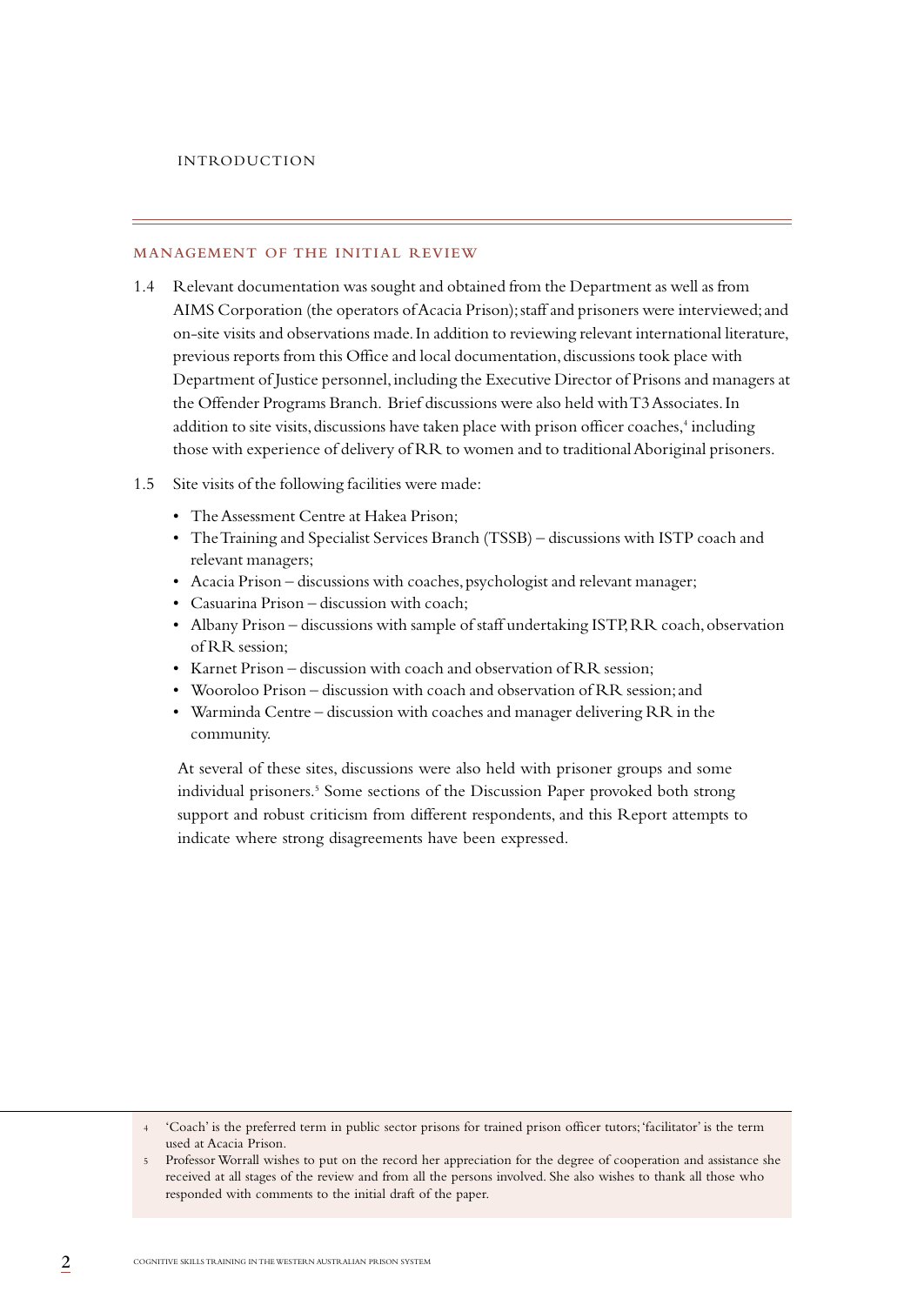# Chapter 2

WHAT IS COGNITIVE SKILLS TRAINING?

2.1 Cognitive skills training is a sub-category of a range of interventions with offenders that fall under the umbrella term 'cognitive-behavioural approaches'. These approaches have in common a foundation in social learning theory, which stresses the importance of the link between how people think and how they behave:

*It [social learning theory] assumes that offenders are shaped by their environment and have failed to acquire certain cognitive skills or have learned inappropriate ways of behaving. Their thinking may be impulsive and egocentric and their attitudes, values and beliefs may support antisocial behaviour. Advocates of this approach believe that, by drawing on a range of well-established cognitive and behavioural techniques, offenders can be helped to face up to the consequences of their actions, to understand their motives, and to develop new ways of controlling their behaviour.*<sup>6</sup>

- 2.2 Cognitive-behavioural approaches proceed from the premise that people can be taught to access,understand and alter their own negative thinking processes and thus change their behaviour with assistance from psychologists or (as with cognitive skills) tutors/coaches who have received focused training themselves.Proponents of cognitive-behavioural approaches do not deny the contribution to offending behaviour of social factors such as poverty and lack of opportunities,but they argue that,in terms of *intervention* with offenders,there is very little evidence to suggest that attempts to resolve social problems alone reduce recidivism.By contrast,it is argued that there is now extensive cumulative evidence to suggest that cognitive-behavioural interventions have a positive and significant impact on rates of reoffending. At a fundamental level, however, there remain divisions between psychological and sociological perspectives in criminology.
- 2.3 Over the past 20 years, many psychologists working with offenders have adopted cognitive-behavioural approaches with both individuals and groups.They have been widely endorsed within the 'What Works' literature and have become the central feature of treatment programs both in prison and in the community.7 A range of programs using these principles has developed, of which Sex Offender Treatment Programs are perhaps the best known. Others include Violent Offender Treatment, Anger Management and Domestic Violence Prevention.These offence-specific programs are not the subject matter of this review.8 Here, we are concerned with the generic cognitive skills programs that target the perceived social-cognitive deficits of a range of offenders.The best known and most widely implemented of these is the RR designed in the mid 1980s by a group of Canadian psychologists and prison educators. Since then the program has been used throughout Canada,<sup>9</sup> as well as in the USA, the

<sup>6</sup> This quote appears identically in Vennard and Hedderman (1998) p. 101, and Lipton et al. (2002) p. 80, and is attributed originally to James McGuire, a leading proponent of cognitive behavioural approaches with offenders.

<sup>7</sup> In England and Wales, for example, qualifying training for probation officers has been radically restructured on the basis of such approaches.

<sup>8</sup> For an overview of the implementation of offence-specific programs in Australia, see Howells & Day (1999); Howells et al (2002).

<sup>9</sup> For critical analyses of the use of programs in Canada see Hannah-Moffat (2001) and Duguid (2000).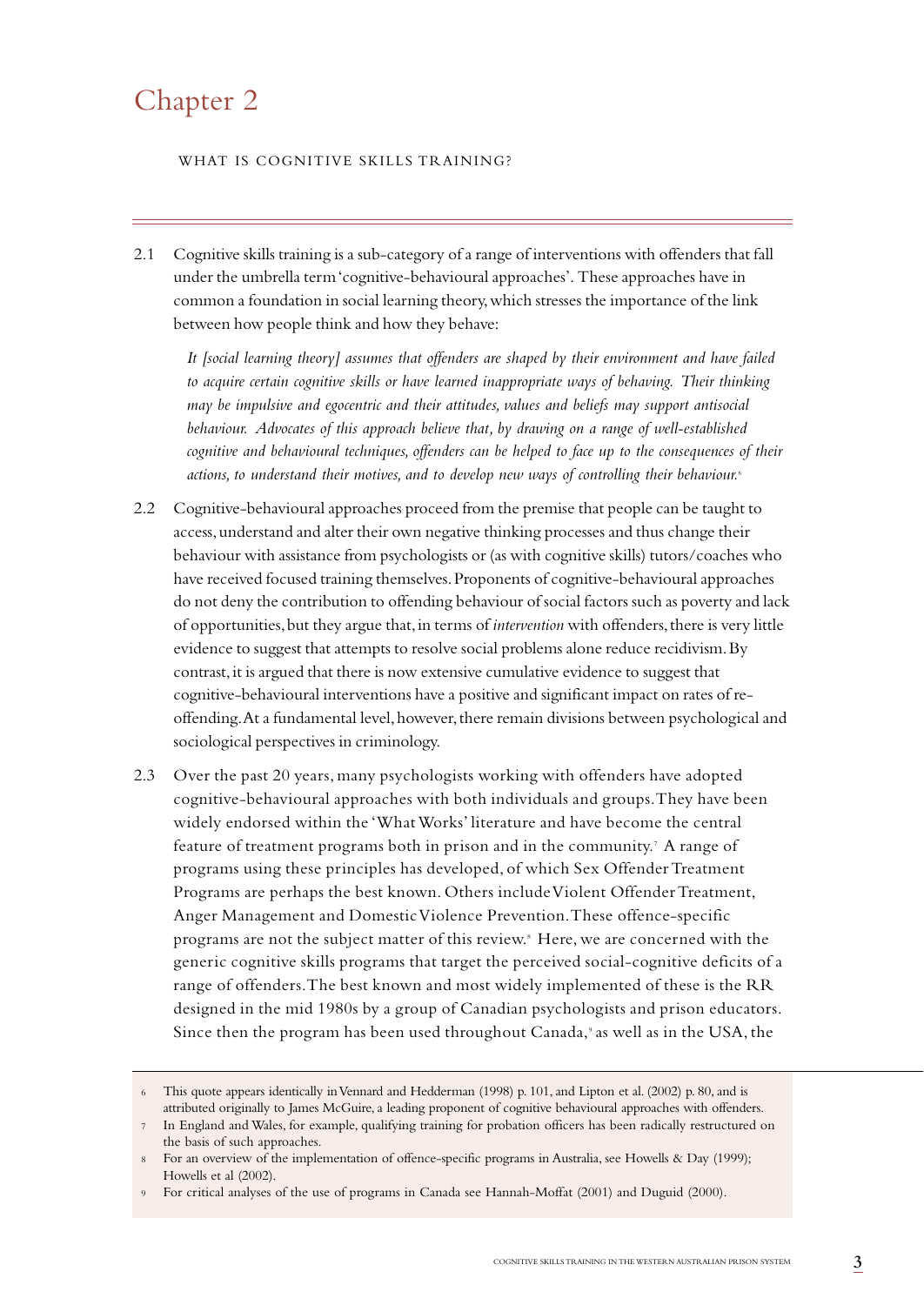UK,10 Scandinavia, Spain, Germany,Australia and New Zealand.It has been used with offenders in prison and in the community,delivered by prison officers and by probation/community corrections officers. In the latter case, this has been done under the clinical supervision of psychologists.

2.4 This Report also covers ISTP,designed by the same Canadian psychologists and aimed at corrections staff.The purposes of this program are three-fold:to inform staff about the RR program being run with prisoners;to enable staff to be role models for prisoners;to create an environment in which prisoners can rehearse and apply their newly learned skills; and to equip officers to better deal with the occupational stresses implicit in dealing with an incarcerated population.The original program consists of seven modules (taking a total of 60 hours'tuition), covering: information gathering; watching, listening and self-expression; problem solving; values;conflict management;emotions management;and integrating skills.It is important to emphasise at this early stage, in the light of the final recommendations of this Report, that ISTP training for officers is a crucial aspect of the cognitive skills approach to prison life.

## **AIMS, OBJECTIVES AND CONTENT OF REASONING AND REHABILITATION**

- 2.5 RR aims to 'disrupt the trajectory of a criminal lifestyle…punctuated by instances of criminal offending'. 11While acknowledging the interaction between social-cognitive deficits and other personal and social factors, the program gives clear primacy to the objectives of a model of change that focuses on a 'skilful and thinkful [sic] approach…turning problems into opportunities'. <sup>12</sup> Some offenders,it is argued,adopt a criminal lifestyle (of indolence, impulsiveness,substance abuse and anti-social association) as a matter of preference and become 'stuck'in such patterns because of social-cognitive deficits in the areas of:
	- Self-control and self-management;
	- Interpersonal problem-solving;
	- Assertiveness and social interaction;
	- Social perspective-taking;
	- Critical reasoning;
	- Cognitive style;and
	- Values reasoning.<sup>13</sup>

The model of change promoted in the RR program seeks to address all these deficits through

- <sup>10</sup> It is one of several programs that have been accredited by the Home Office Joint Prison-Probation Accreditation Panel. Note, however, that in March 2004 the Prison Service in the UK decided not to continue with cognitive skills programs for prisoners, even though accreditation has not been withdrawn at this stage. The Prison Service also runs its own cognitive skills program, called Enhanced Thinking Skills. It is not clear at the time of writing whether this program also has been discontinued.This matter is discussed further in Chapter 7, below.
- <sup>11</sup> Porporino and Fabiano (undated), p. 14 and p. 20.
- <sup>12</sup> Porporino and Fabiano (undated), p. 33.
- <sup>13</sup> Porporino and Fabiano (undated), p. 18; Robinson & Porporino (2000).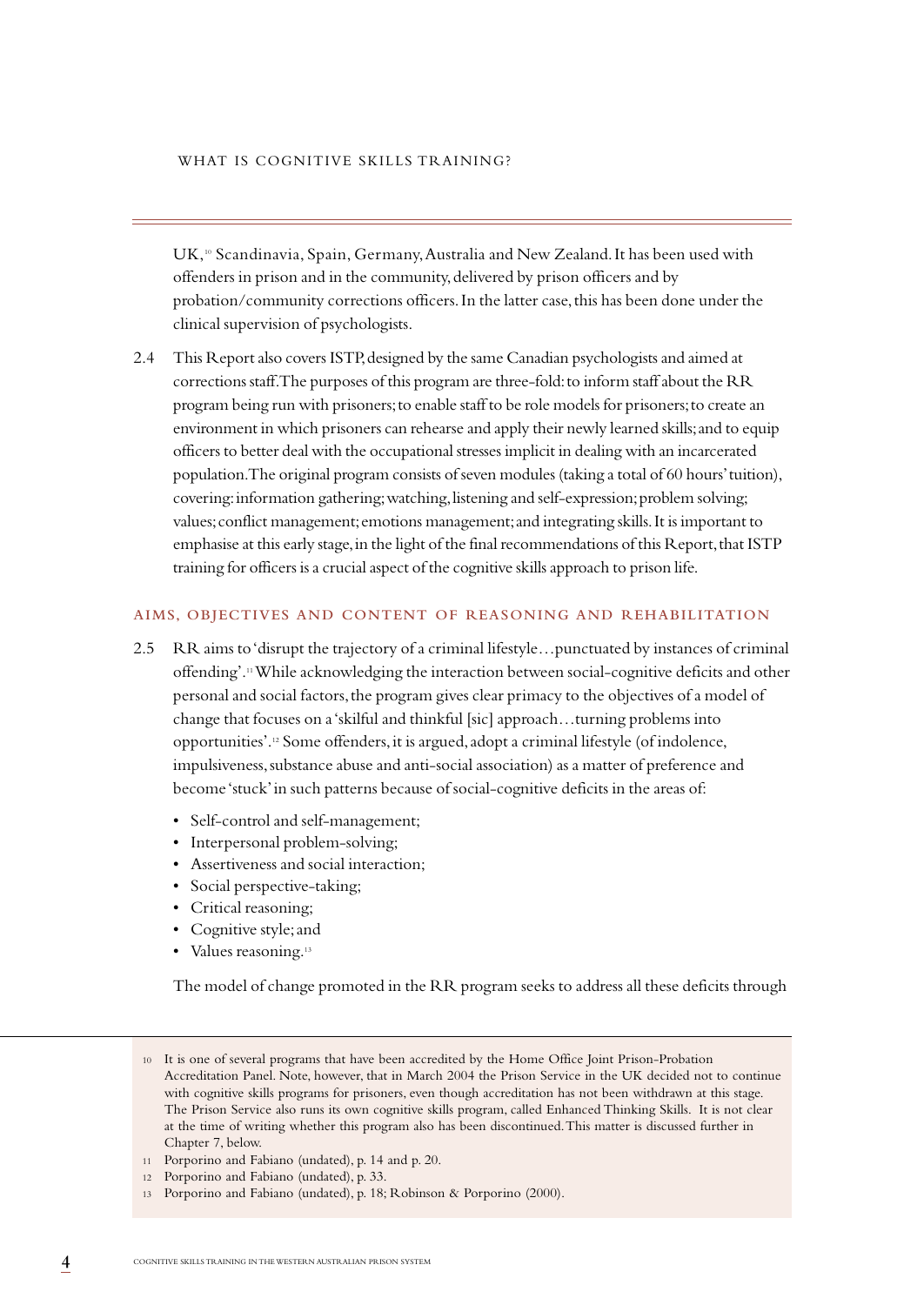#### WHAT IS COGNITIVE SKILLS TRAINING?

a curriculum that 'incorporates a variety of psycho-educational and social-learning techniques to assist offenders in rehearsing both new behaviour and "thinking" skills'.<sup>14</sup>

- 2.6 The curriculum (which is copyrighted by T3 Associates<sup>15</sup>) consists of nine components delivered in 38 sessions of about two hours each,run three days a week,to a group of between six and ten offenders.The content of each session is highly structured and consists of discussions and interactive exercises designed to raise awareness of a particular skill, practice it, integrate it with other skills and generalise it to real-life situations.For example,the component on social skills addresses many of the daily situations that offenders may find difficult to handle, such as asking for help, persuading others and responding to a complaint.
- 2.7 In the accompanying manuals,tutors are given advice on delivering the program in accordance with the principles of good teaching,and the participants evaluate each session at its end. Beyond the use of this widely accepted educational model, however, is a requirement that the program be delivered with 'integrity',by which is meant that it must be delivered in a standardised format in accordance with the strict instructions for each session.This is to provide quality assurance and to enable comparisons to be made for purposes of evaluation. It enables policy-makers and the program designers to be confident that what they think is being delivered in the name of RR is actually being delivered.
- 2.8 The manuals indicate that RR is suitable for most chronic and repeat offenders, with the exception of those with mental health problems or very low intellectual ability or difficulty in learning in a group setting. It is designed for medium- and high-risk adult male offenders, but can be adapted for use with female offenders,Aboriginal offenders and other ethnic minority offenders.It is argued that such adaptations are a matter of 'responsivity'(the nature of examples, the style and pace of delivery and so on) rather than presenting any more fundamental challenge to the program design.16 'Responsivity'is a central concept in cognitive-behavioural approaches and refers to the ways in which the delivery of programs is matched to the therapeutic and learning needs of particular offenders and to their readiness/ability to respond.
- 2.9 Those who deliver the program must be appropriately selected and trained, but do not require any prior academic or professional qualifications.In other words,an implicit objective and core process of RR is that suitably selected prison officers should deliver the program. They are required, amongst other things, to be articulate, sensitive and enthusiastic, as well as having good interpersonal skills, humility and the ability to challenge in a positive and nondemeaning way.They must be given sufficient time and support by their agency to train and carry out their tutoring role properly.They must also be willing to have their session delivery monitored by video for their own development and to provide quality assurance.

<sup>14</sup> Porporino and Fabiano (undated), p. 32.

<sup>15</sup> T3Associates is the business name of an Ottawa-based group of persons who were originally associated with the Canadian developments.The principals are Dr Frank Porporino and Dr Liz Fabiano.

<sup>16</sup> Porporino and Fabiano (undated) p. 59.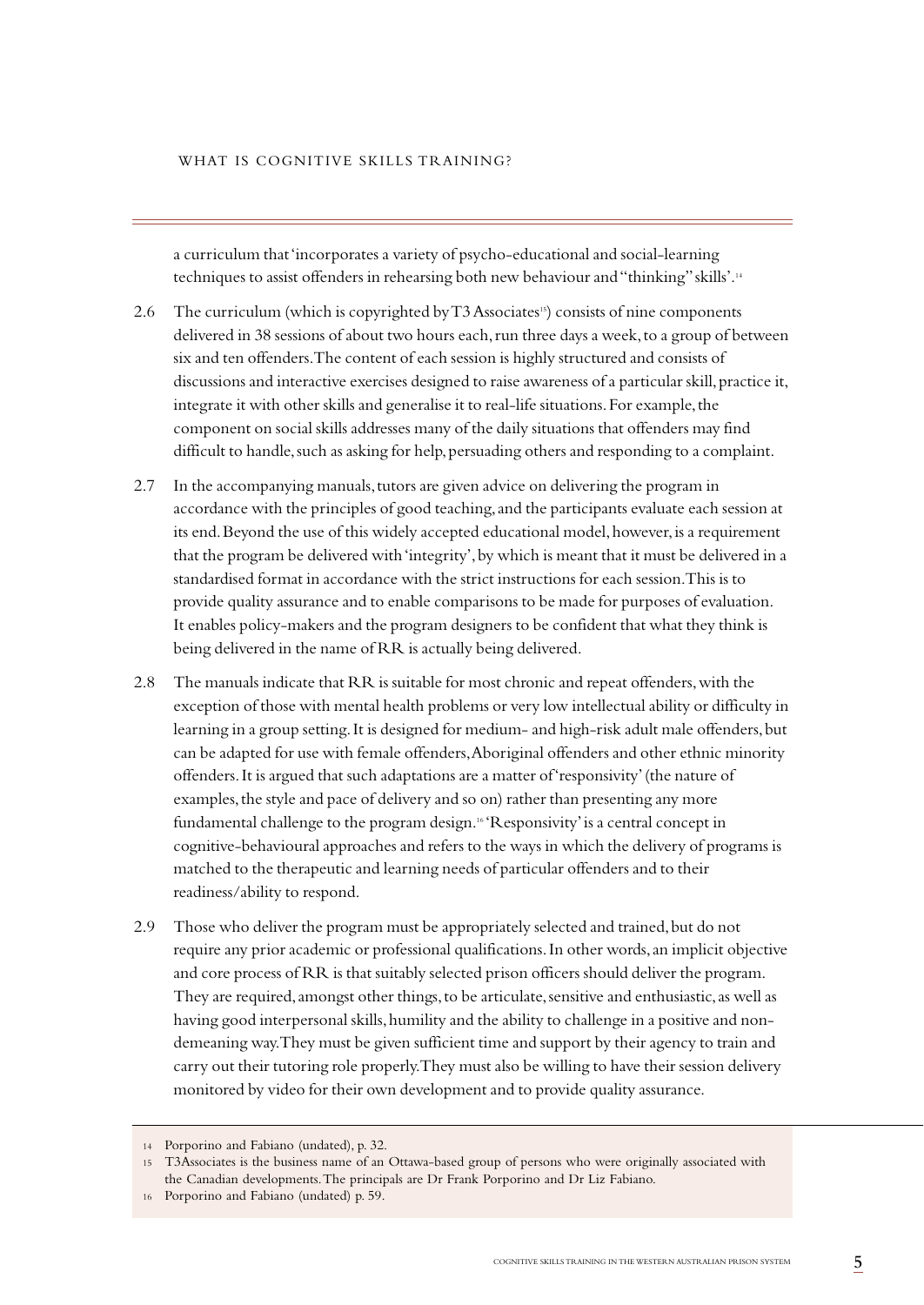#### **EVALUATION – WHY IT MATTERS AND THE EVIDENCE SO FAR**

- 2.10 Over the past decade, interventions with offenders have increasingly been subjected to scrutiny. In light of a rapidly increasing prison population, it is no longer accepted that the good intentions of human service professionals can be accepted unchallenged as an infallible indicator of their being worthwhile.Governments expect tangible outcomes from the correctional dollars they allocate.More positively,and in contrast to the pessimism of the 'nothing works'era of the 1970s and early 1980s,it is now accepted that some interventions can 'work' with some offenders and that we need to find out which, with whom, when, how and why.<sup>17</sup> So programs need to be evaluated regularly and in different settings to see whether they are achieving what they claim to be achieving.This means that they need to be clear about what it is they are seeking to achieve – whether that is a direct reduction in reoffending,or an indirect impact on likelihood of re-offending through changing attitudes and improving skills,or saving money,or simply achieving a constructive use of offender time and producing satisfied and more manageable participants.It is important to know what outcomes the program seeks and to be able to measure those.18The RR program claims 'consistent positive evidence regarding its ability to impact on re-offending'. 19This Report accordingly finds it necessary to explore that claim,even though impact on recidivism may by no means be the only sustainable basis for cognitive skills programs.
- 2.11 Although there are many evaluation studies of generic cognitive-behavioural approaches in dealing with offenders, there are only a handful of studies specifically evaluating RR. In two recent meta-reviews of evaluation studies,<sup>20</sup> only seven studies specifically concerned with RR were identified.The authors were generally positive about the studies but did not name them all.
- 2.12 The review leading to this Report identified a total of ten relevant published studies.Of these, only five were carried out by evaluators who could be described as being genuinely at arm's length from the program designers.Of these five studies,only one was unequivocally positive and this study (by the Home Office) was not concerned exclusively with RR.
- 2.13 It is important to see how these apparent discrepancies of evidence have arisen.In doing so,this Report is not engaging in what has been termed 'knowledge destruction' <sup>21</sup> – or unfair criticism.<sup>22</sup> It is not challenging the methodology or validity of any of the studies, or even the underlying theory,but it is arguing that their findings are open to more than one interpretation and that the evidence to support RR is neither as extensive nor conclusive as is sometimes claimed.Readers who wish to obtain more detail about these studies are referred to Robinson and Porporino's review in Hollin's *Handbook of Offender Assessment and Treatment.*

<sup>17</sup> Tilley (2001).

<sup>18</sup> In Chapter 4, paragraph 6, we outline what the Department of Justice expected RR to achieve in Western Australian prisons.

<sup>19</sup> Porporino and Fabiano (undated), p. 2.

<sup>20</sup> Pearson et al. (2002); Lipton et al. (2002).

<sup>21</sup> Andrews and Bonta (1998).

<sup>22</sup> For a succinct and scathing, but undoubtedly unfair, criticism, see Gorman (1993).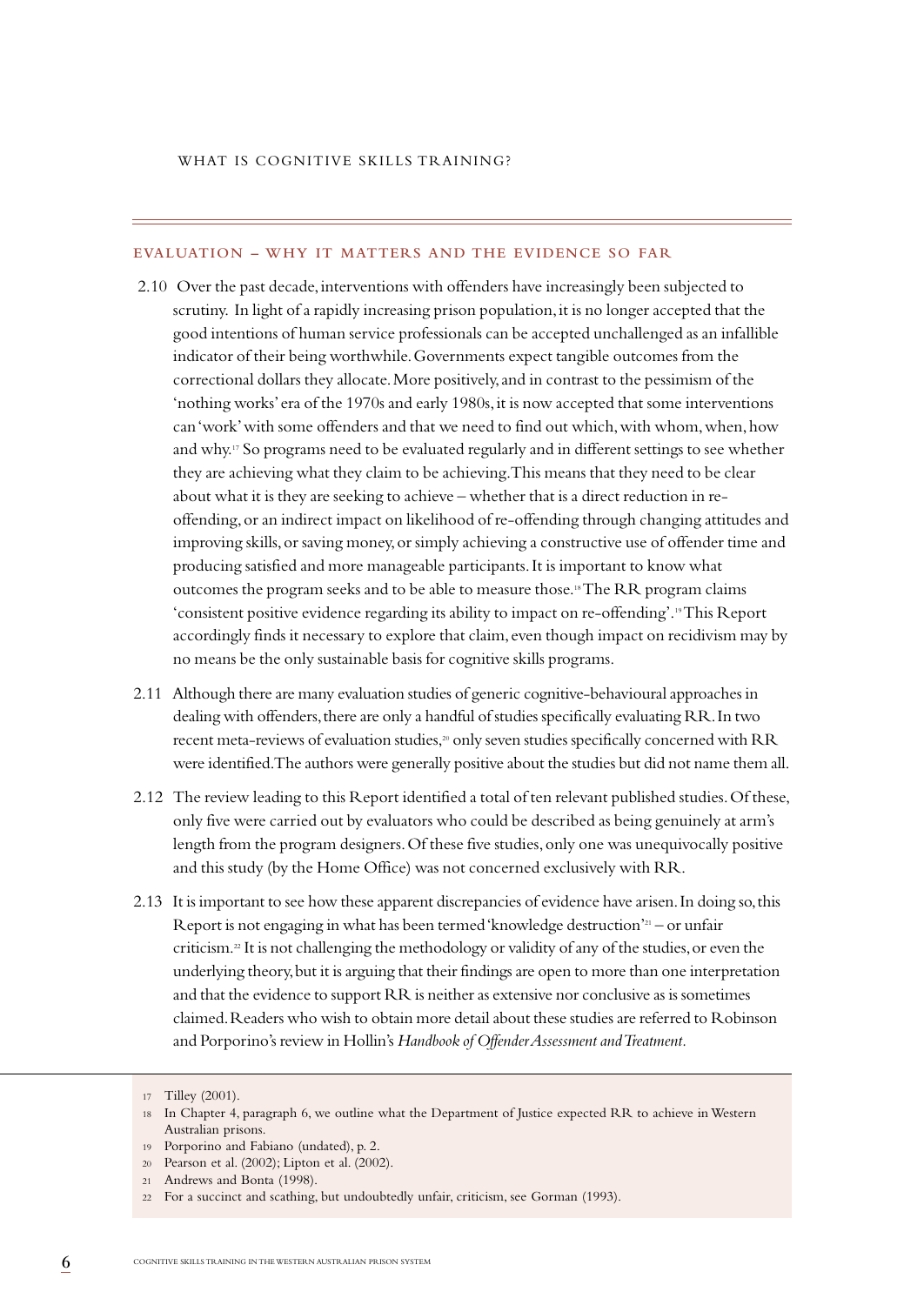- 2.14 The first evaluation of RR took place in 1988,and became known as the Pickering Experiment.<sup>23</sup>The program designers themselves carried out this evaluation. It was a small study of randomly assigned high-risk probationers;the results were very encouraging, showing a significantly lower reconviction rate for participants when compared with a group of similar non-participants.24The program designers also evaluated a later pilot program involving high-risk prisoners. Again, the sample was small, but this time showed no significant differences in reconviction rates.However,the impact on re-offending was in a positive direction,and there was evidence that prisoners had made progress on program-relevant targets, such as social perspective-taking and attitudes towards the law.<sup>25</sup>
- 2.15 Subsequently,the program was implemented nationwide with federal prisoners in Canada, and a much larger evaluation study was undertaken. Once more, the program designers themselves carried out this evaluation. The results were reported in 1995.<sup>26</sup> Overall they indicated a modest but positive impact on recidivism.When examined in more detail, however, program completion had a significant effect for low-risk offenders only and no discernible effect for high-risk offenders. The program designers do not dispute this, but they question the definition of 'low risk'<sup>27</sup> and refer to the program's effectiveness when 'delivered to offenders who showed medium to high *levels of need* (our emphasis) on the social-cognitive deficit area targeted by the program' <sup>28</sup> – which is not the same thing as *risk of re-offending*.In terms of offence types, the program had the greatest impact on sex offenders and the least impact on non-violent property offenders.The data was inconclusive for (Canadian) Aboriginal offenders.Of particular interest were the promising findings in relation to programs delivered in the community.The report made the point that 'offenders gain more when they learn cognitive skills in the settings where they most need to directly apply the new skills – on the street'. 29
- 2.16 The first independent evaluation was carried out in 1991 in Colorado,and involved RR being used as part of a specialised probation drug offender program.According to an American review of offender programs for adults,<sup>30</sup> while the increased supervision involved in the drug program reduced the number of order revocations,there was little evidence that RR had any additional effect.An alternative interpretation is that those offenders who had the most severe drug/alcohol problems did appear to benefit from the RR enhancement of the drug offender program.

<sup>23</sup> Ross, Fabiano & Ewles (1988).

<sup>24</sup> T3 Associates have stated, in their response to the Discussion paper, that the fact that the program designers undertook the evaluation themselves was 'regarded in the meta-analytic reviews of "What Works" as a positive quality (adding to assurances of program integrity), not as a contentious issue of bias.' However, best research practice normally involves external evaluation.

<sup>25</sup> Robinson and Porporino (2000).

<sup>26</sup> Robinson (1995); Robinson and Porporino (2000).

<sup>27</sup> Porporino and Fabiano (undated) Appendix D.

<sup>28</sup> Porporino and Fabiano (undated), p. 62.

<sup>29</sup> Robinson (1995) p. 7.

<sup>30</sup> Phipps et al. (1999).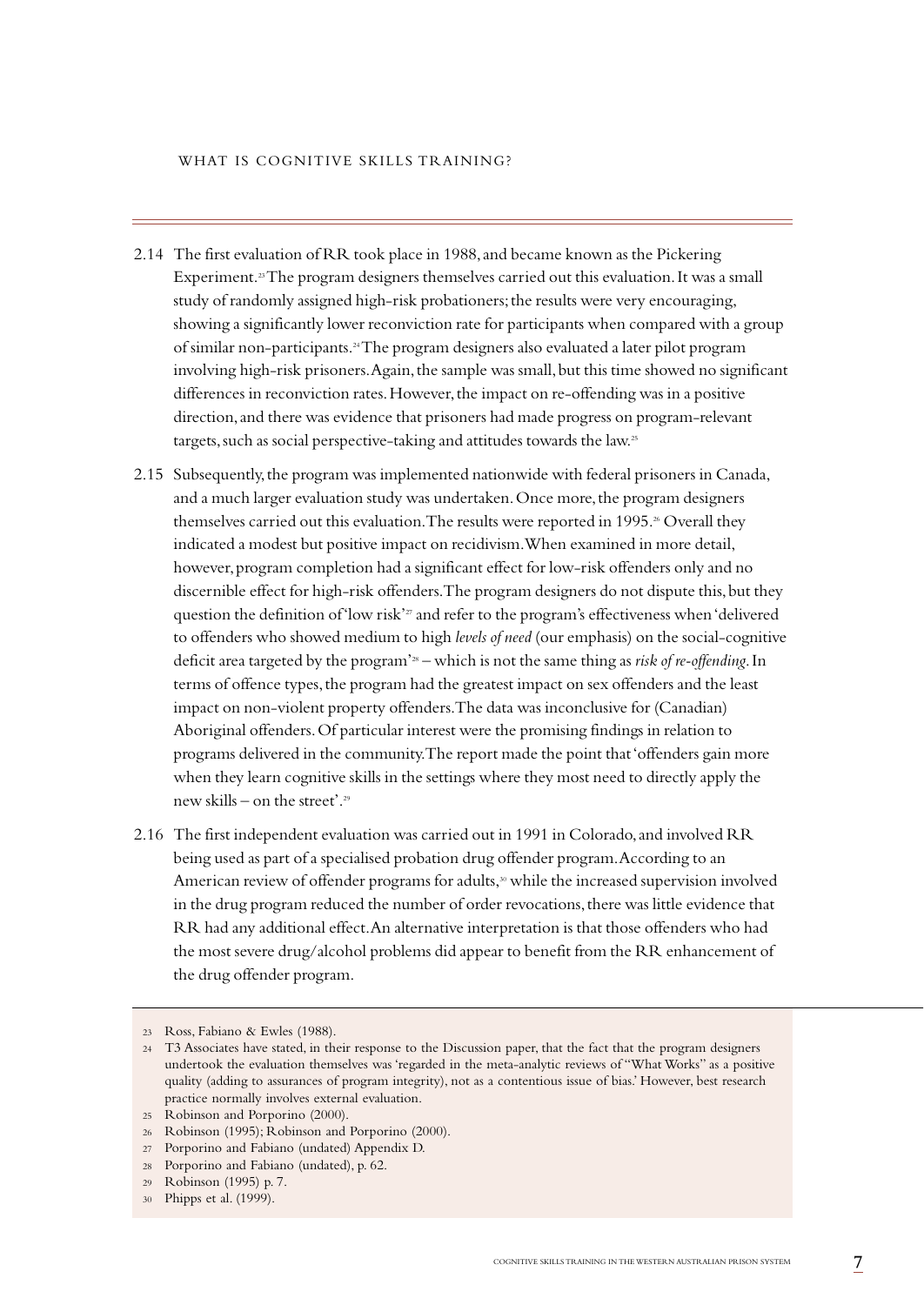2.17 In Wales,a substantial and detailed independent evaluation was carried out on a version of RR known as STOP (Straight Thinking on Probation).The program started in 1991 and was reported on in several publications over the following years, culminating in a final report in 1996.The program was delivered to high-risk probationers and,at the 12-month follow-up period,the results were very promising.By the 24-month period,however,the re-conviction rates for participants and a comparison group were identical, though it is important to note that the treatment group was less likely to receive a custodial sentence for their follow-up offences – there was evidence that their offending was less serious than that of the comparison group.The evaluators themselves are circumspect in their claims:

*…the STOP findings have been widely quoted as lending substantial support for cognitivebehavioural methods of supervision, and their impact may even appear disproportionate for what are in reality fairly modest results from a local study…*<sup>31</sup>

- 2.18 James Maguire carried out another study in Britain in the mid-1990s;it related to five probation–based programs, including RR.<sup>32</sup>The number of offenders involved was small and the results for the RR component were promising but statistically non-significant.
- 2.19 Three recent evaluations have been carried out in the UK for the Home Office. These evaluations occurred in a context where government increasingly demands demonstrable value-for-money if program funding is to continue.This 'value-for-money'criterion focuses on the reduction of subsequent offending.The first of the evaluations was undertaken by Caroline Friendship and colleagues.<sup>33</sup> This study looked at the recidivism rates of prisoners who undertook either the RR program or a shorter, more widely implemented, home-grown program called Enhanced Thinking Skills (ETS).The period covered was between 1994 and 1996.The study was very enthusiastic about the two programs but made no distinction between them,saying that both worked best with medium-high and medium-low risk prisoners,rather than either high- or low-risk prisoners. In a personal communication, the author advised that RR participants tended to be higher risk than ETS participants, but the conclusions of the study suggest that the programs were actually less successful with high-risk prisoners.
- 2.20 A Further important point is made in the longer version of this study.<sup>34</sup>The evaluated programs were running prior to the rigorous accreditation process that the Home Office introduced in the late 1990s,and this meant that they were not necessarily being delivered with the same levels of 'integrity'as would now be required.Friendship et al.speculate that it is therefore possible that the success of these programs was due more to the enthusiasm of the tutors and the motivation of the participants than to the content and delivery of the programs themselves.<sup>35</sup> This commitment (or 'therapeutic allegiance') features widely in the psychology literature.

<sup>31</sup> Raynor and Vanstone (2002), p. 89.

<sup>32</sup> McGuire, cited in Lipton et al. (2002).

<sup>33</sup> Friendship et al. (2002).

<sup>34</sup> Friendship et al. (2003).

<sup>35</sup> Submissions received in response to the Discussion paper suggested that this is illogical, since the introduction of a requirement for 'program integrity' should surely improve effectiveness. We would agree, but the evidence appears to be to the contrary.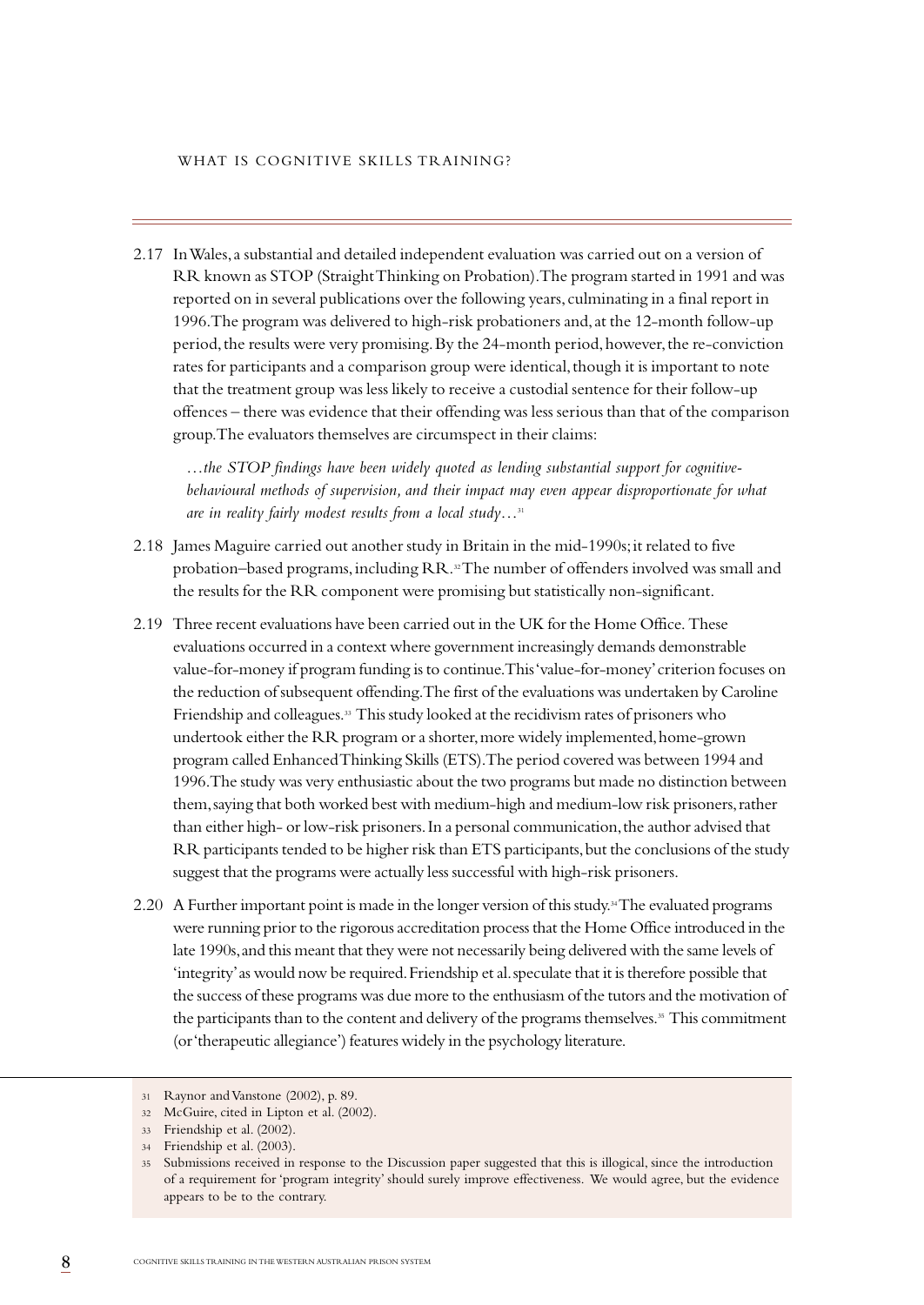#### WHAT IS COGNITIVE SKILLS TRAINING?

- 2.21 Since the preparation of the first draft of this report, the Home Office has published its Findings in respect of two further evaluation studies of accredited cognitive skills programs (RR and the shorter ETS) in prisons in England and Wales.<sup>36</sup>The first of these, by Falshaw et al.,found no difference between the two-year reconviction rates for a sample of adult male prisoners who had participated in the program between 1996 and 1998 and a matched group of offenders who had not. The second study,by Cann et al.,also found no differences in the one- and two-year reconviction rates between adult men who started the program between 1998 and 2000 and their matched comparison group.However,the second study did find a significant reduction after one year for adult men who completed the ETS program, although this improvement was not maintained after two years.
- 2.22 Importantly, for the purpose of this Report, the study by Cann et al. demonstrated a better result for the 'home-grown'program over the imported one.T3 Associates readily accept the need for programs to reflect local cultural assumptions,and an aspect of their program development is to endeavour to take account of this fact.
- 2.23 Both Home Office studies suggest a number of factors that may account for these somewhat disappointing results:
	- It is now accepted internationally that reductions in reconviction rates for prison-based cognitive skills programs are variable.
	- Previous positive results may have been due to particularly high levels of motivation among workers and participants (see paragraph 2.20, above).
	- As increasing numbers of programs are being delivered, the quality of delivery may have been adversely affected.
	- Participants may not have been well matched to comparison groups.
	- There may have been a 'drift'in selection processes towards lower risk offenders,who are known to be less affected by intervention generally.
- 2.24 Another recent evaluation of cognitive skills programs was undertaken by the University of Cincinnati, Georgia, in the USA.<sup>37</sup>This evaluated the RR program across 25 parole sites and three pre-release sites between 1998 and 2000.The sample,which was predominantly of parolees but included some serving prisoners,consisted of both male and female offenders, the majority of whom were African-American.It used the 'control group'methodology.The study found small but insignificant differences between the participants and the comparison group in terms both of returns to prison after 30 months and arrest or revocation (of parole) rates after 12 months.The evaluation found that those who achieved the most impressive treatment gains were white and aged between 28 and 32 years of age. Among the women,

<sup>36</sup> Falshaw et al. (2003) Findings 206; Cann et al. (2003) Findings 226.

<sup>37</sup> Van Voorhis et al. (2003).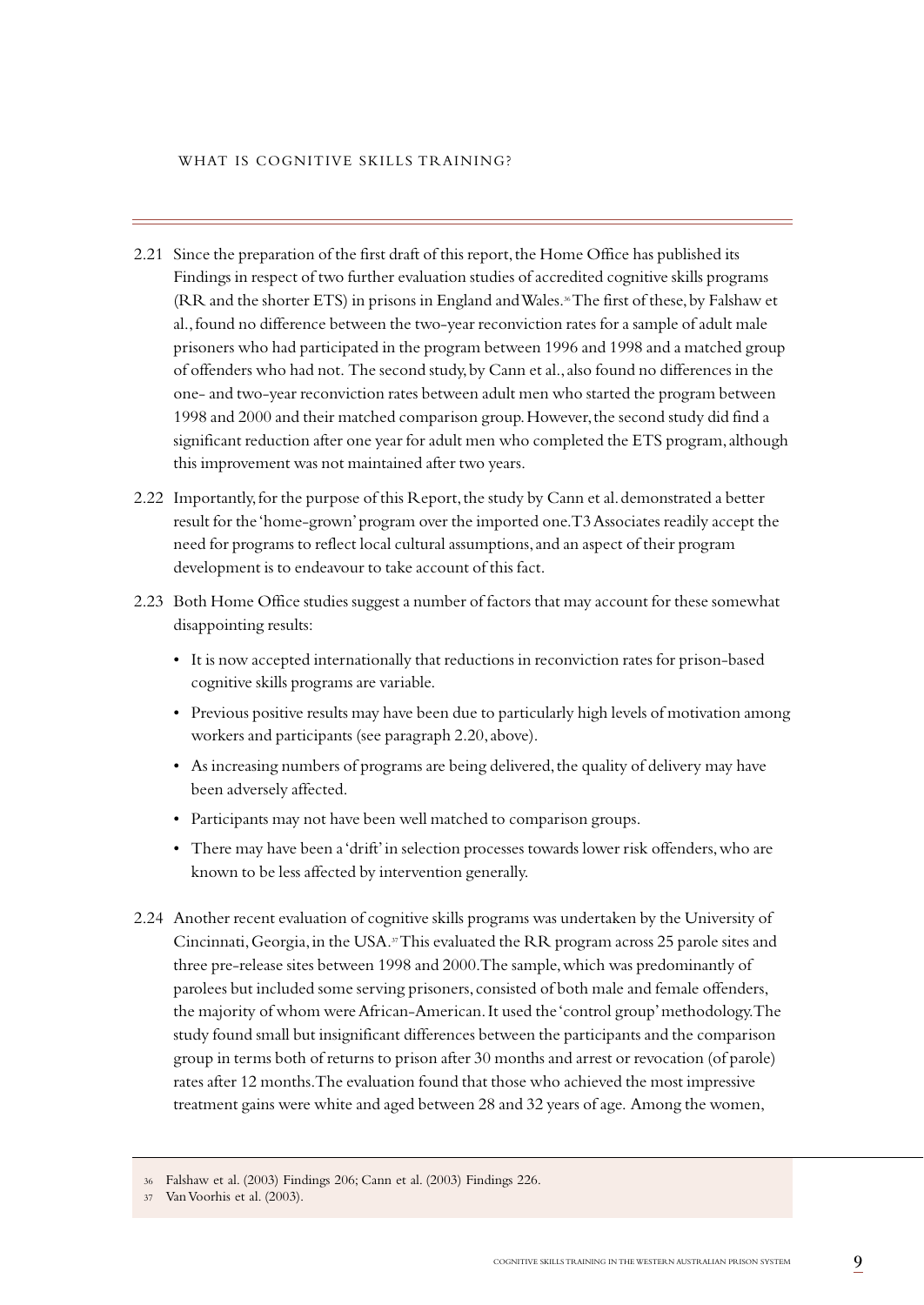#### WHAT IS COGNITIVE SKILLS TRAINING?

white women did better than 'non-white'women;while 'low-risk'women participants did worse than 'low-risk'women in the comparison group.The study is useful in identifying the characteristics of 'successful'groups,and the enthusiasm of coaches featured highly in that analysis.

- 2.25 In challenging the claim that RR has been extensively and positively evaluated, it is not the intention of the Report to detract from the program itself;it is simply that a hard-headed assessment needs to be made. If expectations are too high, disappointments will be correspondingly greater and the risk of disillusionment on the part of the funding agency is increased. In fact, the disappointment of the Prison Service with regard to the Home Office evaluations is evident from the fact that it has now decided to discontinue RR 'as a result of financial pressures…and reflecting the need to improve our effectiveness in the light of recent disappointing research results'.<sup>38</sup> Possibly, this move is a little drastic; but the best that can realistically be said at this stage is that, in terms of reducing re-offending (if that is what is meant by 'what works'),RR has done no worse and possibly a little better with offenders than many other interventions.<sup>39</sup> Of course, this by no means unequivocally constitutes a major breakthrough in the difficult business of reducing recidivism rates.
- 2.26 In a comprehensive and balanced overview of developments in cognitive-behavioural work with offenders, Vanstone<sup>40</sup> identifies five characteristics of organisations whose practice seems to be most effective:
	- 1. Practitioner curiosity;
	- 2. Support for realistic evaluation;<sup>41</sup>
	- 3. A critical culture which encourages feedback;
	- 4. All people in the organisation adopting the same problem-solving approach that they expect of offenders;and
	- 5. Information systems with the capacity to process the information needed for evaluation.

This Report adopts these five criteria to assess the 'health'and viability of cognitive skills programs in Western Australian prisons.

<sup>38</sup> See above, n 10.

<sup>39</sup> This is sometimes referred to as the 'Dodo bird verdict' after the character in *Alice in Wonderland*, who announced after a race that 'everybody has won and all shall have prizes'. Contrary to the philosophy of 'nothing works', this argument claims that 'everything works' to a certain extent and that there is very little difference between many interventions. For a fuller discussion, see, for example, Luborsky et al. (2002).

<sup>40</sup> Vanstone (2000), p. 179.

<sup>41</sup> For an explanation of the term 'realistic evaluation', see Tilley (2001).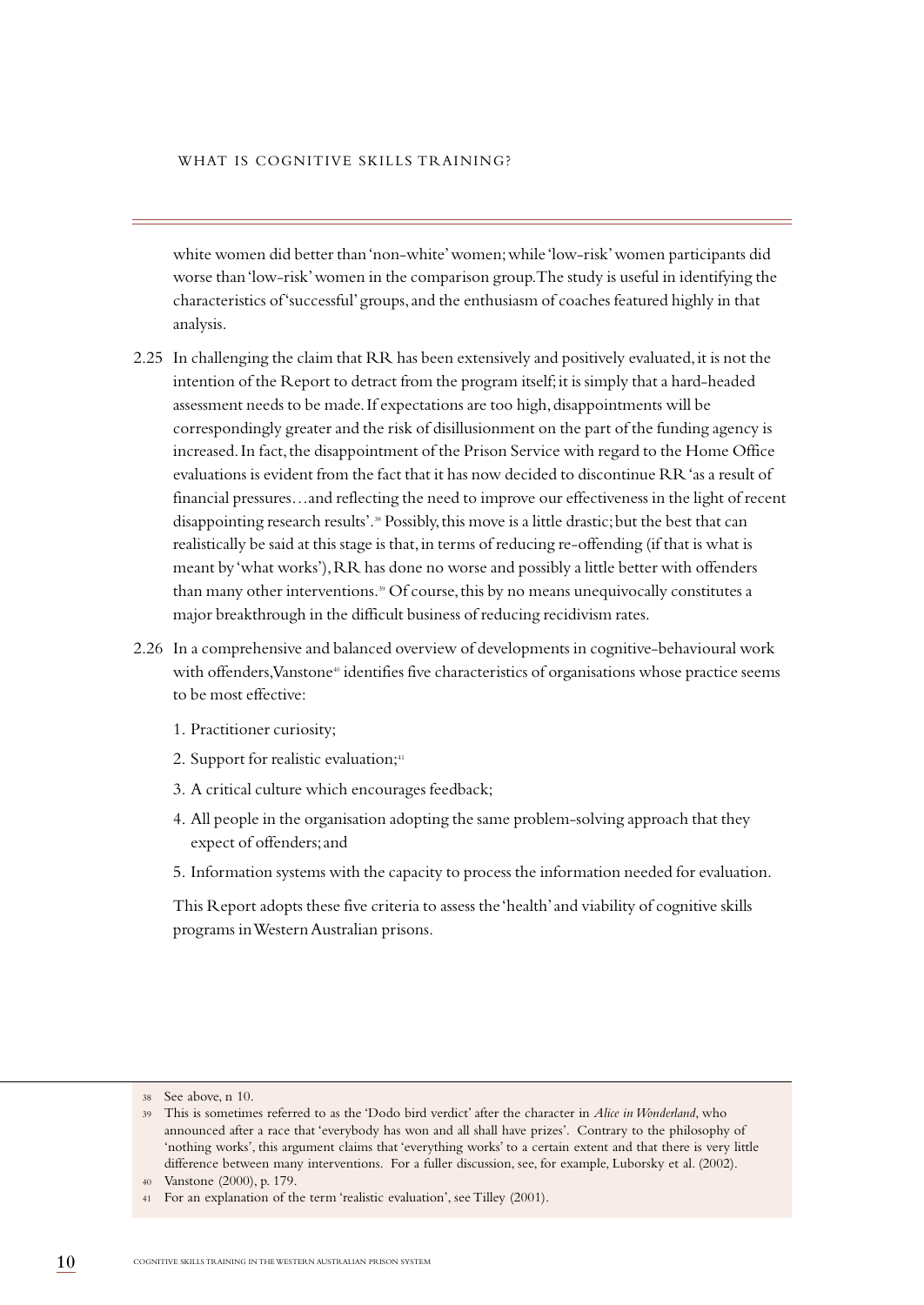## Chapter 3

OTHER PERSPECTIVES ON DESISTANCE OF OFFENDING AND THE IMPACT OF COGNITIVE SKILLS PROGRAMS

3.1 Extensive as the literature on cognitive-behavioural approaches to offenders is,it is not the only body of literature concerned with 'what makes them stop'offending. This chapter will consider briefly three other approaches to understanding the processes which result in offenders reducing or ceasing their offending activity. Two of these approaches – namely *feminist perspectives on offending by women* and *models that focus on offending by Aboriginal people* – are explicitly critical of cognitive-behavioural approaches. In a sense, the points that are made in these contexts have some validity in relation to all 'special needs'and culturally differentiated groups,so that the discussion that follows can be regarded as having wider relevance.The third approach – *life course and social exclusion perspectives on desistance from offending* – is not incompatible with other cognitive-behavioural approaches, but tends to be neglected by them.

#### **FEMINIST PERSPECTIVES ON OFFENDING BY WOMEN**

- 3.2 Although there is nothing inherently wrong in helping women prisoners to 'think better', and although it is not suggested that women think differently from men in any essential sense, there has been criticism about the suitability of cognitive-behavioural programs as vehicles for the rehabilitation of women in prison.<sup>42</sup>There are two broad criticisms.
- 3.3 First,it is argued that the delivery of the programs is inappropriate that they do not take account of women's *responsivity*. By this is meant that the programs need to be adapted for use with women,taking account of women's different life experiences,providing examples to which women are more likely to relate, perhaps even adopting a different tone and style of tutoring.43This criticism has been broadly accepted by the program designers,and is also the official Prison Service response in England and Wales.It is acknowledged that women find it very difficult to leave 'at the door'the distress many of them have experienced from histories of abuse and domestic violence.Unless this distress is addressed outside the program,it is accepted that women may be unable or unwilling to engage constructively in programs.But underlying this response is a resistance to any suggestion that women's crime may have different causes from men's crime.To use the correct parlance,women have broadly the same 'criminogenic needs'as men.It should be noted,however,that only one of the evaluation studies cited above – that undertaken by the University of Cincinnati – relates to cognitive skills programs for women.Although that study showed different results for male and female participants, it seems to have been inconclusive.<sup>44</sup>

<sup>42</sup> It has been pointed out that there is considerable evidence of cognitive-behavioural approaches in general working effectively for women in a range of non-criminal settings, and this is not disputed.

<sup>43</sup> Among these considerations is the impact on women prisoners of the differing delivery styles of male and female tutors (facilitators/coaches) and the practice of male and female co-facilitating, as occurs frequently in some treatment programs, such as the sex offenders' treatment program.

This point is acknowledged by T3 Associates who comment in correspondence with this Office that 'we are not convinced that the program was delivered in a gender-responsive way in Georgia'.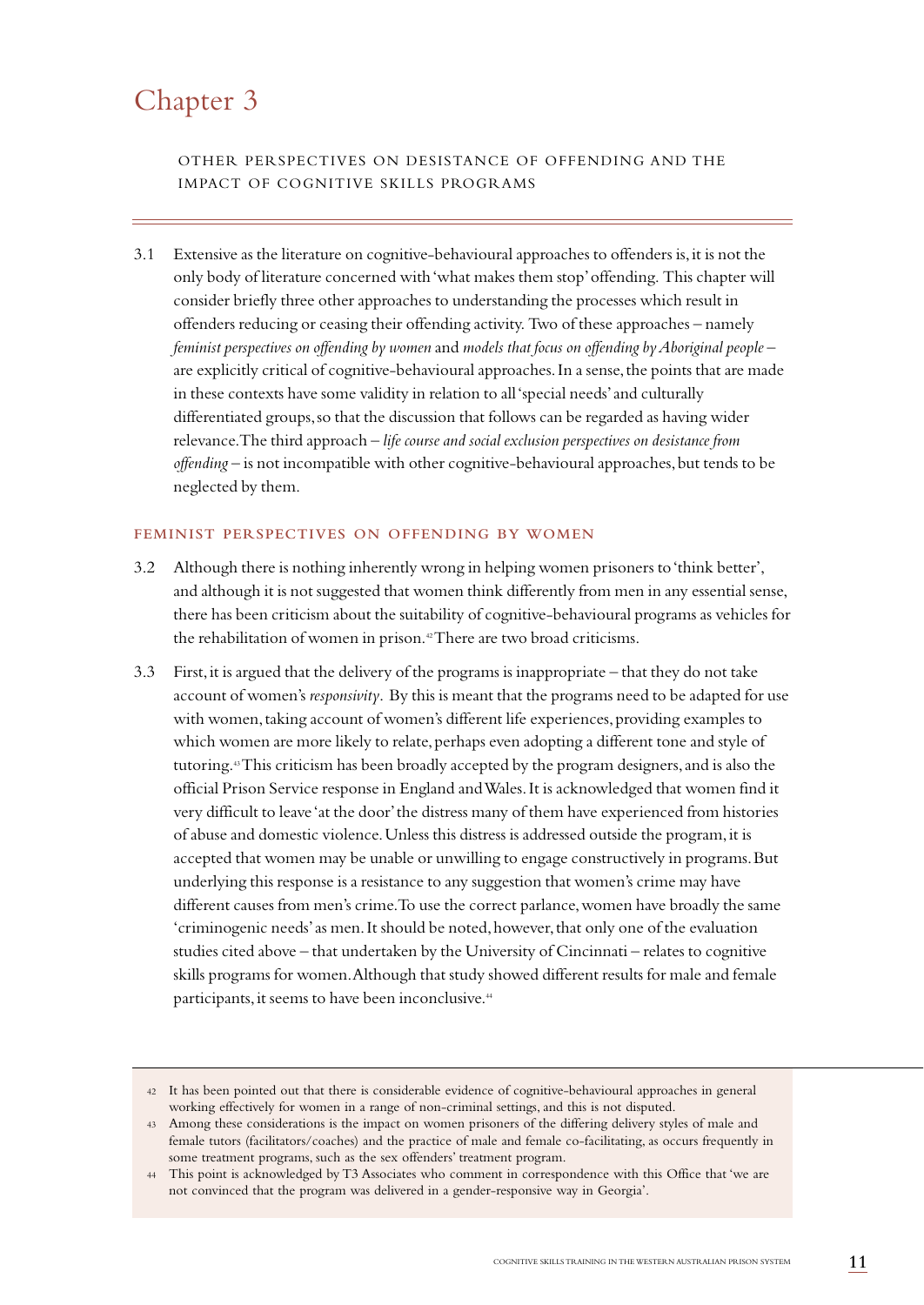- 3.4 The second,and more radical,criticism is that cognitive-behavioural programs,at a fundamental level,fail to contextualise women's offending within their often long-term victimisation,and arguably proceed on the premise that they have more opportunities for rational choices available in their lives than they actually do.In a now much-quoted UK government statement,it is asserted that women only *'believe* that their options are limited'by 'poverty, abuse and drug addiction'<sup>45</sup> – implying, provocatively, that a full range of choices is in reality available. A number of writers<sup>46</sup> have argued that such programs are not part of the process of the 'empowerment'of women,but rather of their 'responsibilisation'.Instead of empowering women to make genuine choices, cognitive-behavioural programs, it is said, hold women responsible for their own rehabilitation.
- 3.5 Feminist criminology is by no means universally accepted,and on one view the notion that women are susceptible to the process of 'responsibilisation'through RR programs or any other means is itself a sexist approach to theory in that it caricatures women as being more impressionable, malleable and passive in their intellectual responses than men. Certainly, it must be said that,in respect of the present review,the testimony of coaches was that women reacted enthusiastically to the program and seemed to enjoy the experience of participating in it. $\pi$  Nevertheless, these fundamental theoretical points need to be made as they go to the heart of claims that certain approaches to treatment are universally applicable.
- 3.6 The philosophical position of T3 Associates on this matter is that there is indeed a need for a gender-responsive cognitive skills program for women.They have now developed such a program for the English Probation Service.Unfortunately,that program was not available when cognitive skills programs were first introduced into Western Australia, but could now be taken up without further cost if the Department of Justice desired.T3 Associates also state that the program will be evaluated in the UK, with other cognitive-behavioural interventions for women as the comparators.<sup>48</sup>

## **PERSPECTIVES WHICH FOCUS ON OFFENDING BY ABORIGINAL PEOPLE**

3.7 Just as there is no suggestion here that women 'think'in essentially different ways to men,so there is no suggestion that Aboriginal people 'think'in essentially different ways to non-Aboriginal people. Nor is it suggested that Aboriginal people commit crimes for fundamentally different reasons.We know that different crimes are committed by different people for a range of different reasons - poverty, anger, greed, despair, revenge, bravado, addiction,to name but a few.

<sup>45</sup> Home Office (2000), p. 7.

<sup>46</sup> Hannah-Moffat (2001); Kendall (2002); Hannah-Moffat & Shaw (2000).

<sup>47</sup> See further paragraphs 5.19–5.20, below.

<sup>48</sup> It is not known how that expectation stands in the light of the discontinuance of RR programs described in paragraph 2.25, above.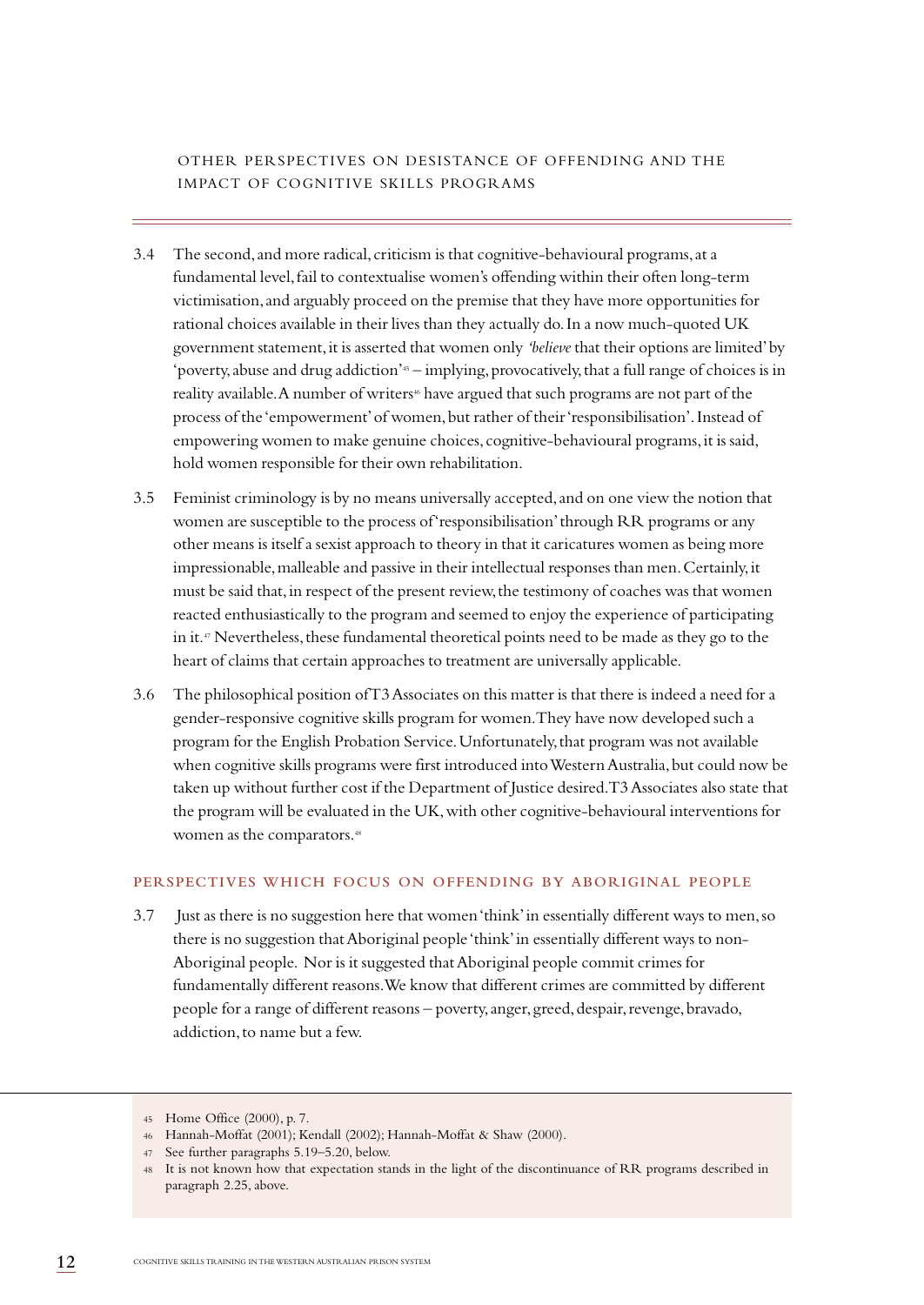- 3.8 What may be very different,though,for different groups of people are the *underlying circumstances* that give rise to those precipitating conditions and the *influential factors* that may lead people to desist from criminal activity.One of the major factors that exacerbates the difficulties facing offenders who want to desist from crime is a pattern of frequent and repetitive contact with the criminal justice system.Aboriginal people are subject to high levels of contact and will therefore find it particularly difficult to desist from offending.At the most basic level, they will need a higher level of motivation to desist than will non-Aboriginal people.Additionally,in many cases,there are social,educational and health circumstances that are consistently less conducive to desistance even than those pertaining to many non-Aboriginal prisoners.When there is added to these factors the overwhelming sense of marginalisation and alienation from mainstream Australian societies and,more positively,the alternative structures, traditions and cultures of Aboriginal societies, then the challenge presented to cognitive skills programs is a formidable one.
- 3.9 There is very little literature that directly addresses Aboriginal peoples'experiences of cognitive-behavioural therapy.A paper presented in 2002 in Perth at the Probation and Community Corrections conference, *Making the Community Safer*, provides insight into the therapeutic needs of Aboriginal violent and sex offending males.The paper's main argument is two-fold: first, that it is no longer appropriate for non-Aboriginal professionals to presume to understand the therapeutic needs of Aboriginal offenders; second, that, even where programs have been adapted for use with Aboriginal populations in one country,such as Canada,that does not mean that they are appropriately adapted for use with Aboriginal populations in another country,in particular Australia.
- 3.10 The author argues that increasing numbers of Aboriginal professionals are now working in criminal justice contexts and that 'the gap is now being filled with Aboriginal perspectives on treatment issues from within a cultural knowledge base'that go beyond adaptation to what she describes as the 'cultural philosophical ethos'(CPE) of a program.The CPE of a program is defined as the extent to which it is underpinned by recognition of:

*All that evolves from an individual's layers of understanding, histories, life experiences, knowledge, learning processes, beliefs, values, attitudes, motivations, awareness and sense of self as a human being who belongs to a particular cultural group.*<sup>49</sup>

3.11 So,as with women,cognitive-behavioural approaches to offending have been criticised for failing to contextualise Aboriginal offending adequately.However,the recognition of the problem of adapting cognitive skills programs to the needs of Aboriginal participants,and those from ethnic minorities in general, is limited to being one of *responsivity*.<sup>50</sup> It is argued by the program designers that some diligent adaptation of the RR program is needed to provide 'relevant'examples and perhaps a different tone of delivery and more flexible tutoring,

<sup>49</sup> Yavu-Kama-Harathunian (2002), p. 8.

<sup>50</sup> Howells and Day (1999); Porporino and Fabiano (undated), p. 59.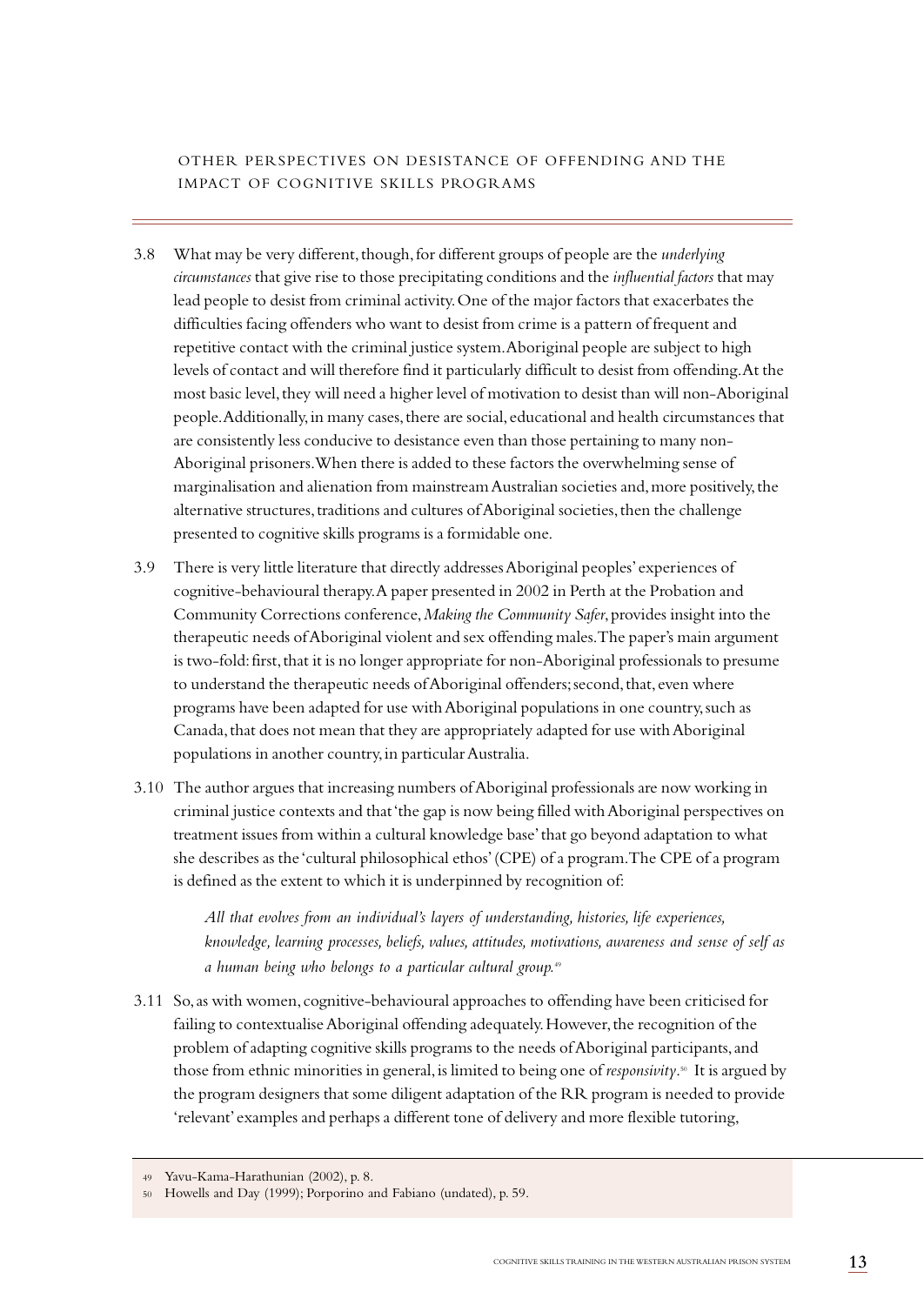including greater use of Aboriginal tutors.It has not to this point been feasible to carry out any evaluation in relation to the impact of race, particularly Aboriginality, on effectiveness.<sup>51</sup>

### **LIFE-COURSE AND SOCIAL EXCLUSION PERSPECTIVES ON DESISTANCE**

- 3.12 The theory underlying life-course or 'criminal career'approaches to crime is not incompatible with cognitive-behavioural approaches, but tends to be neglected somewhat by them.Life-course theorists52 do not accept that there is anything fundamentally different in the psychology of criminals and so-called 'normal'people.'Becoming criminal'is seen as a process of socialisation and identity development,involving a wide range of social and psychological factors. Similarly,the process of ceasing to be a criminal is complex and involves 'making sense' of one's life. As one writer has put it,<sup>53</sup> the offender needs to 'construct a coherent personal narrative'out of a disorderly and contradictory past.
- 3.13 Central to that narrative must be the belief that offenders are in control of their lives,have put their past behind them and have the ability to succeed in mainstream society.Sometimes this optimism is itself a 'cognitive distortion'and an inaccurate assessment of reality;but this will to succeed,or motivation,appears to be a vital prerequisite for desistance.Within this perspective,cognitive programming may well be the catalyst that starts the generation of what has been called a 'redemption script',but it is a means to an end rather than an end in itself, and there may be many other experiences that act as similar catalysts.
- 3.14 As will be seen later in this review,many prisoners enjoy and are enthused by their experiences of RR.The life-course approach would argue that what is crucial here is the ability to inspire prisoners to believe in themselves, rather than the specific content or delivery of the program.Such inspiration may also come from other experiences – education, creativity, recreation, employment, religion and, above all, relationships.
- 3.15 Advocates of cognitive-behavioural approaches to working with offenders increasingly acknowledge that,no matter how good a program may be,offenders will not stop offending unless *other influential factors* are also addressed. In contemporary penal policy debate, these factors are referred to under the umbrella term 'social exclusion' <sup>54</sup> and include:
	- Education;
	- Employment;
	- Drug and alcohol misuse;
	- Mental and physical health;
	- Attitudes and self-control;
	- Institutionalisation and life-skills;
	- Housing;

- <sup>53</sup> Maruna (2000).
- <sup>54</sup> Social Exclusion Unit (2002); Department of Justice,WA (2002a).

<sup>51</sup> Porporino and Fabiano (undated), p. 59.

<sup>52</sup> For an overview of life-course theorists, see Farrall (2002).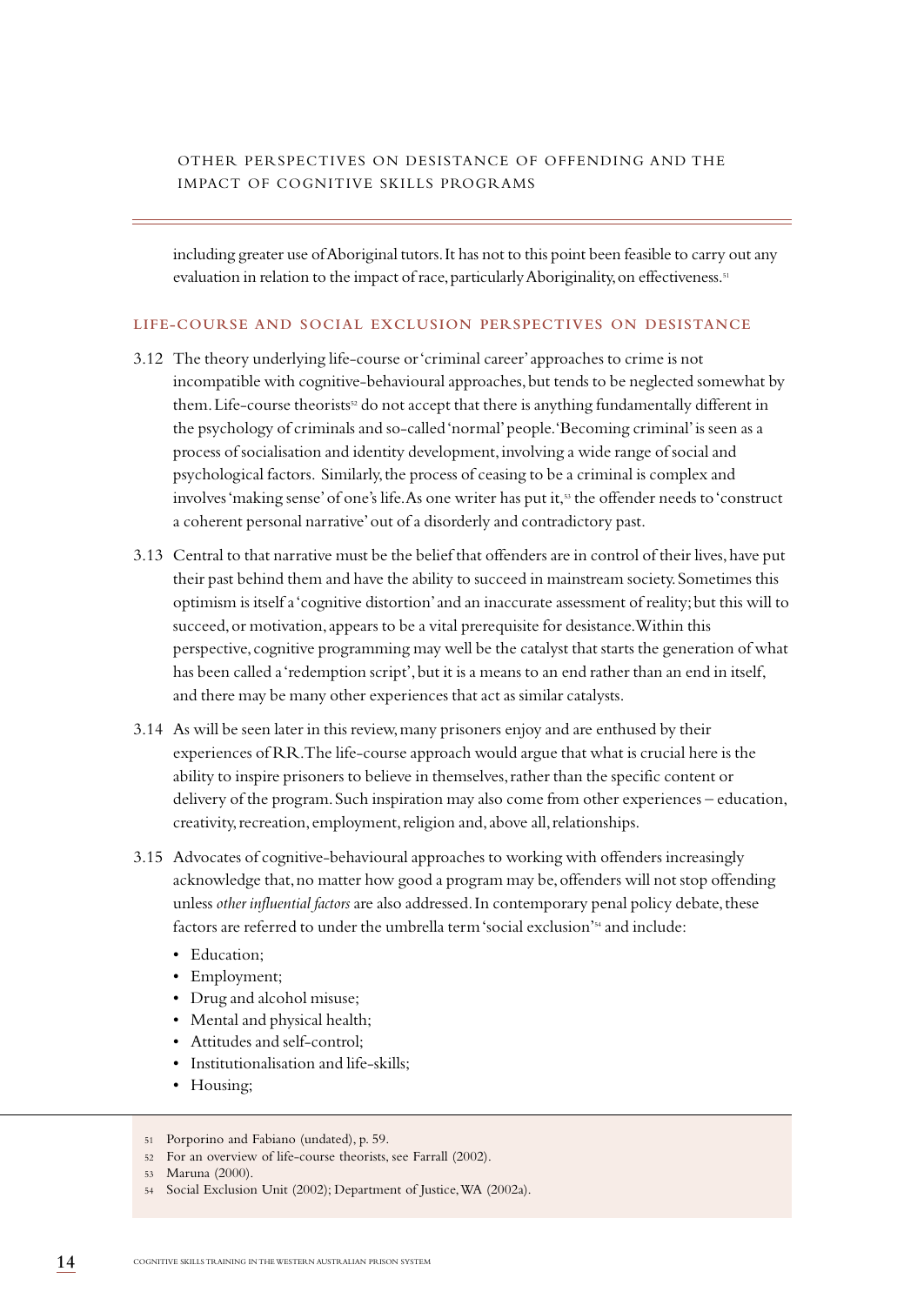- Financial support and debt; and
- Family networks.

All these factors need to be addressed if the 'revolving door'of 'offending–prison–release–offending'is to be halted.Cognitive skills may have a significant impact on social exclusion,but it is only one of a number of important interventions.

3.16 In 2002, the Department of Justice launched its 'Reducing Re-offending' initiative, focusing on the re-entry of prisoners into the community. Drawing heavily on the UK Social Exclusion Unit Report, it set out 13 'new actions and services' to be considered. Among them is a particular emphasis on the provision of treatment for drug offenders,as well as improving education and training in prisons to increase literacy,numeracy and employment-related skills among prisoners.The provision of 'effective and timely treatment programs'is here set in the broader context of achieving social inclusion.55

## **SUMMARY OF DISCUSSION SO FAR**

- 3.17 In Chapter 2,we outlined the principles and content of the RR program and examined the research evidence relating to its impact on recidivism. Without challenging the credibility or validity of any of the evaluation studies,we argued that RR faces two *internal* criticisms (that is,criticisms that accept the underlying principles of the program):
	- 1. The findings of the limited number of evaluation studies in existence are open to more than one interpretation and do not provide unequivocal support for the program from the perspective of reduced recidivism.
	- 2. In particular,the absence of Australian evaluation studies must raise questions about the program's suitability,unadapted,for Western Australian prisoners,particularly Aboriginal people and women.<sup>56</sup>
- 3.18 The first observation is understandable and,indeed,normal;evaluation studies almost never point in a single direction. Further, one would not expect a program that is still relatively young and has only been subject to about ten evaluations to be unambiguously supported. The second observation is important but should not be overstated;its principal thrust relates to Aboriginal offenders, particularly those from a traditional background.
- 3.19 In Chapter 2,we have outlined the *external* criticisms that RR faces from three different perspectives on desistance.We have discussed two perspectives that intersect with the theoretical basis of the program and one that argues that the program's vision is too limited. Those criticisms are that:

<sup>55</sup> Department of Justice,WA (2002a).

<sup>56</sup> In the Western Australian context, many of the women who have participated or would in future participate in RR are Aboriginal, and a substantial proportion of these come from traditional or remote communities.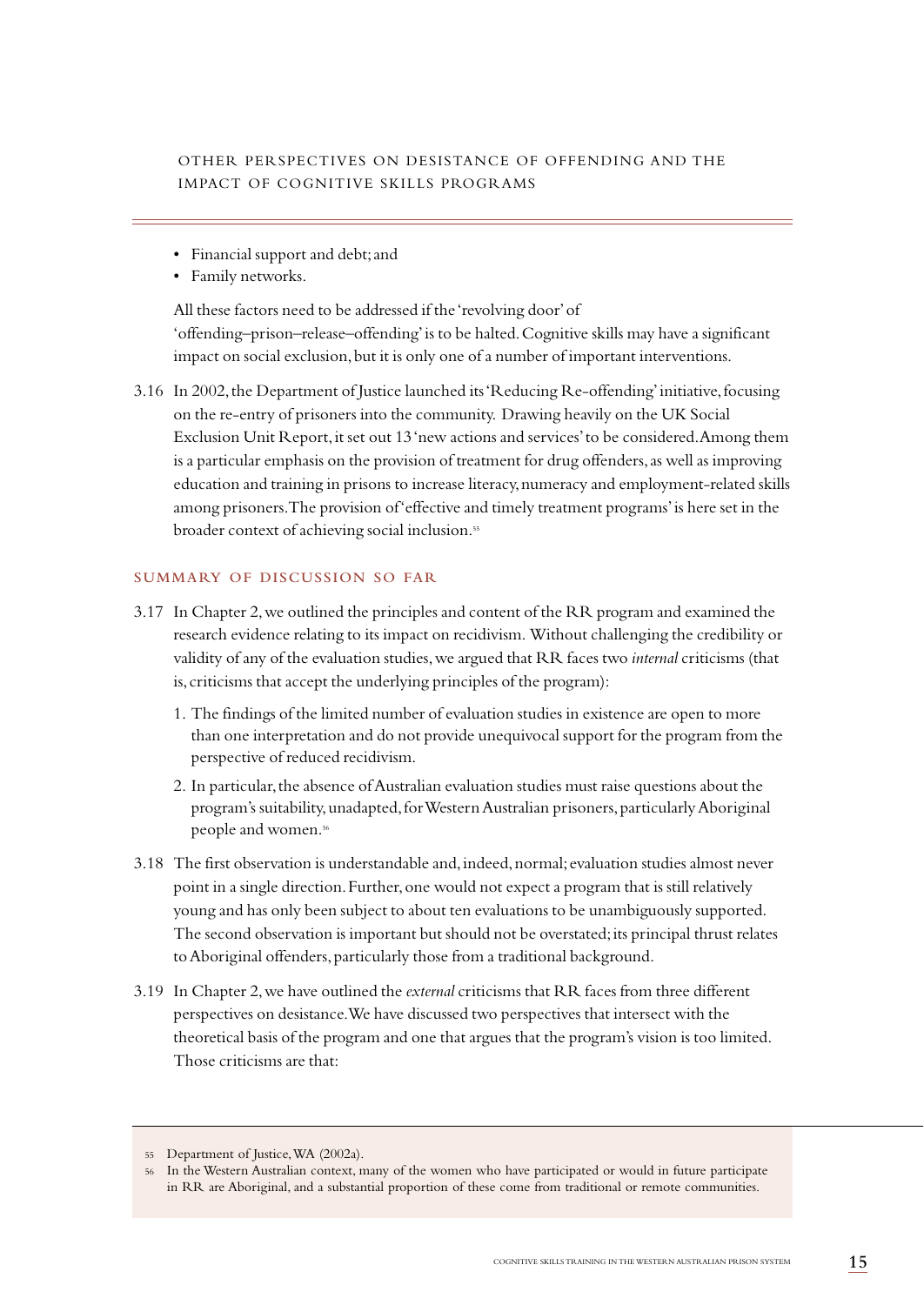- 1. The RR program, as currently presented in Western Australia, fails to address adequately the different responsivity of female offenders and/or fails to contextualise women's offending behaviour within their often extensive histories of victimisation.
- 2. The RR program fails to address the different responsivity of Aboriginal offenders and/or fails to contextualise offending by Aboriginal people within both their history of colonial oppression and the strengths and weaknesses of the different organisation of Aboriginal societies.
- 3. The RR program gives insufficient weight to the significance both of social exclusion perspectives and the generation of 'redemption scripts'in the prevention of re-offending.
- 3.20 Thus, it is evident that cognitive-behavioural therapy is not universally supported, though it is equally evident that its adherents are deeply committed to it and confident of its efficacy. The purpose of this Report has been to provide some alternative perspectives against which to examine the appropriateness of particular programs in particular contexts.In the next chapter,we consider the history and policy-making surrounding the introduction of cognitive skills programs in prisons in Western Australia.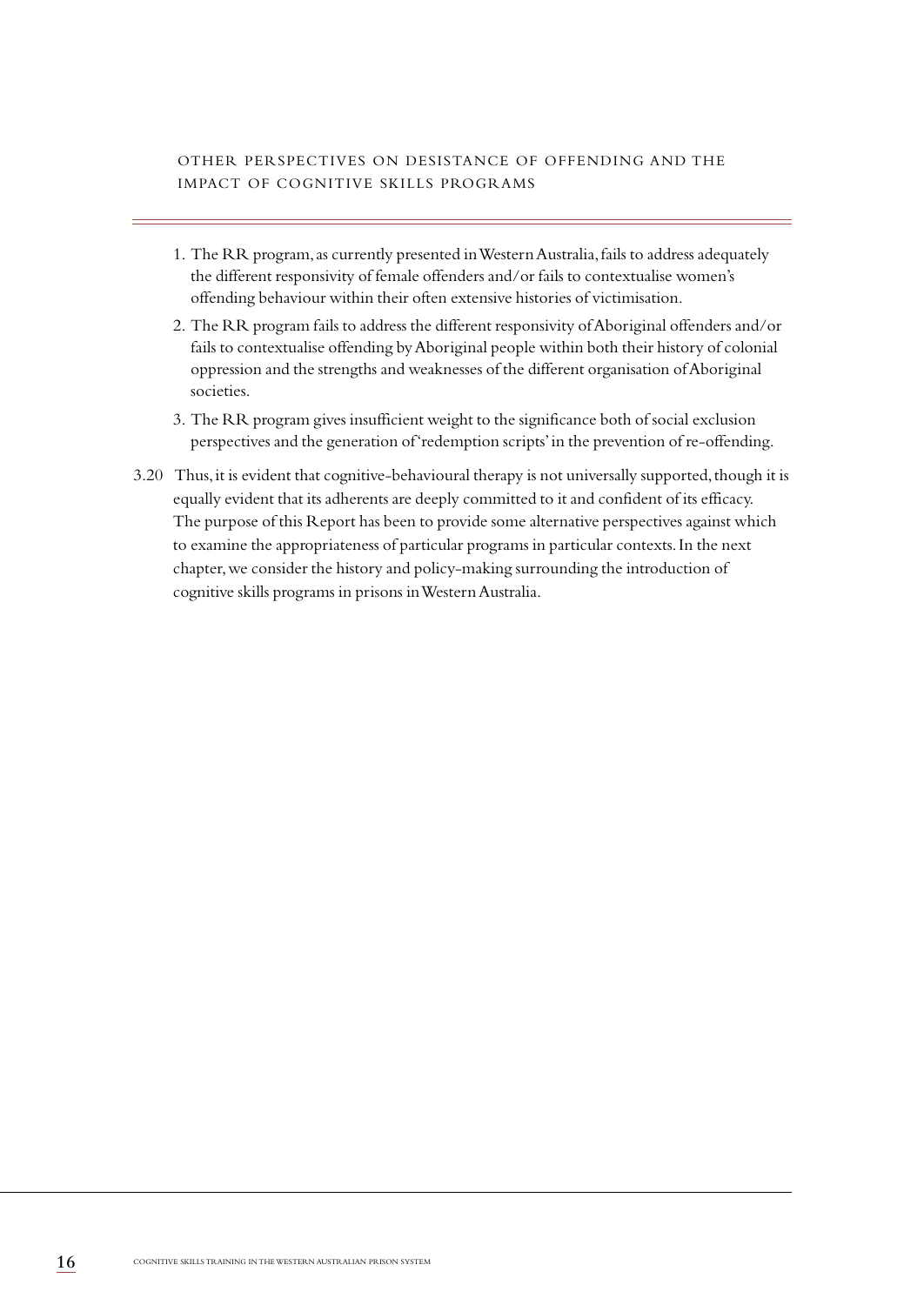## Chapter 4

A BRIEF HISTORY OF COGNITIVE SKILLS IN WESTERN AUSTRALIA

- 4.1 Programs based on the principles of cognitive-behavioural psychology are not new to Australia or to Western Australia.<sup>57</sup> The Department of Justice embraced the model in the mid-1980s, and programs for both violent and sex offenders have been implemented since that time.The specific history of cognitive skills programs is more recent, however. Although the exact chronology of events is unclear, there appear to have been three factors that, in combination, resulted in the decision by the Department to enter into a contract with T3 Associates to run the RR and the ISTP:
	- A presentation to prison superintendents by T3 in 1999 following a visit by T3 to South Australia (where cognitive skills programs were already running);<sup>58</sup>
	- The plans to build the first privately managed prison in Western Australia in 2000/2001;and
	- The establishment of the Prisons Improvement Program Steering Committee (PIP) in 1999, which eventually resulted in the Integrated Prison Regime initiative.<sup>59</sup>
- 4.2 The presentation by T3 impressed both prison superintendents and the Department. In particular,the fact that these programs were specifically designed to be delivered by prison officers made them attractive.Not only would they provide skills development opportunities for prison officers,but they would also affirm their rehabilitative role – a role that had hitherto been attributed predominantly to psychologists,social workers and community corrections officers.These factors persuaded the Department to continue consultations about the possible adoption of the programs in Western Australia.The Department also considered that there was enough preliminary evidence of program effectiveness to justify a commitment.
- 4.3 The state's first privately operated prison (Acacia Prison) opened in May 2001,with rehabilitation as one of its key objectives. It was intended to be a leading example of the use of a range of treatment programs for prisoners and,among these,the T3 cognitive skills programs appeared to provide a good generic foundation,on which the benefits of other, more specialised, programs could be built.
- 4.4 The winning tender for Acacia had been submitted in 1998 and had included,as an integral part,a proposal for the introduction of T3 cognitive skills programs.Key Department of Justice prisons personnel were thus aware of this aspect of the bid,as they were involved in the evaluation of the tenders,and it was in this context that the T3 presentation in South Australia was received. As has already been noted, the Western Australian Department of Justice had for many years consistently supported various forms of offender rehabilitation programs. Nevertheless, the signing of the contract for private management of Acacia Prison in early 1999 was regarded by some as a trigger for the public sector to modify some of its views on the purposes of imprisonment.This would involve a cultural change among prison staff as well as changes of regime for prisoners.Hence,the parallel implementation of RR and ISTP promised to be a central plank in the raft of reforms.

<sup>57</sup> Howells and Day (1999); Howells, K et al. (2002).

<sup>58</sup> It has been pointed out to the review that T3 Associates received a request from the Department of Justice for a proposal to introduce the programs some 18 months before this presentation. However, the matter did not proceed at that time.

<sup>59</sup> Department of Justice,WA (2001a). See www.justice.wa.gov.au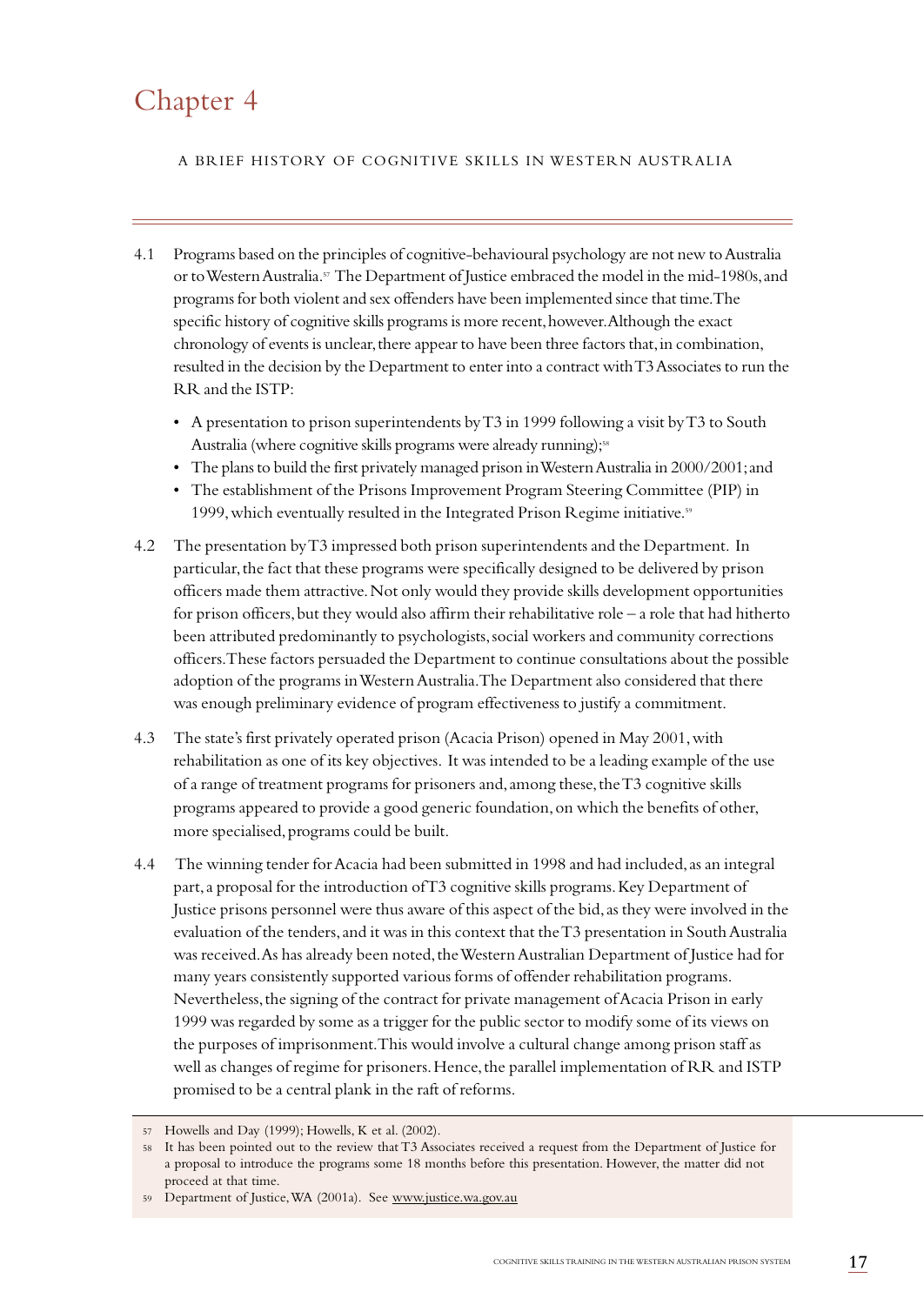### A BRIEF HISTORY OF COGNITIVE SKILLS IN WESTERN AUSTRALIA

- 4.5 Having agreed in principle to develop cognitive skills programs in Western Australian prisons in 1999,the PIP was presented with three options by its relevant managers: develop a program itself;tender for a program;or buy the program offered by T3.In July it decided on the latter option,and in September 1999 it successfully applied to the State Supply Commission for Sole Provider Status, making a more formal tendering process unnecessary.<sup>60</sup>
- 4.6 In making this application,the Department of Justice outlined what it expected the RR program to achieve. The list of expectations concentrated on:
	- the likely impact of the program on the prisoner's ability to cope with prison life;
	- the assistance in making prisoners more manageable within the prison environment;
	- the likelihood that cognitive skills programs would enhance the benefit from other specialist programs;and
	- the possibility that participation in the program would reduce the risk of self-harm and suicide (a point that was not raised by anyone in the course of the review leading to this  $Report<sup>61</sup>$ ).

It was stated that each of these possible benefits would best be achieved if the program were offered early in a prisoner's sentence.The application also talked about the ability of the program to 'address offending behaviour',<sup>@</sup> but there was, from the outset, some confusion of expectations,since the difference between 'offending behaviour'(recidivism) and 'behaviour in prison'(prisoner management) was not sufficiently spelled out.

- 4.7 In 2000,a two-year contract was signed with T3 Associates for the training and continuing support of selected prison officers in the delivery of both programs, together with the provision of all relevant copyrighted manuals and other documentation.A similar contract was signed between T3 and AIMS Corporation – the company that manages Acacia Prison. The contract with the Department of Justice contained an 'in principle'agreement for the extension of the contract for two further periods of two years in 2002 and 2004,to a maximum of six years.
- 4.8 The financial details of the contract are not the subject of this review.However, Departmental documents indicate that total expenditure on cognitive skills programs in 2000/2001 was approximately \$1 million and the budget for 2001/2002 was a further  $$500,000$ .  $\circ$  As well as the nominated fees to T3, these costs included implementation costs

- <sup>62</sup> Draft application for sole provider status (1999).
- <sup>63</sup> Department of Justice,WA (2000); Department of Justice,WA (2001c).

<sup>60</sup> A successful application for 'sole provider status' enables the purchasing Department to bypass state government rules on tendering and deal directly with the chosen supplier – in this case T3. One submission to this Review was extremely critical of this aspect of the arrangement. However, it must be said that the problems that have subsequently been encountered would, for the most part, seem likely to have arisen regardless of the provider chosen. Of course, one or two of the problems were somewhat exacerbated by the fact that the providers were normally resident in Ottawa.

<sup>61</sup> However, in the course of its work leading to a report on deaths at Hakea Prison over the period 2001–2003 this Office reached the conclusion that there was a strong need for the coping ability of prisoners to be enhanced and that a program such as RR would assist in this regard: see Office of the Inspector of Custodial Services (2004), Chapter 1, *passim*, and Chapter 7, [1]–[27].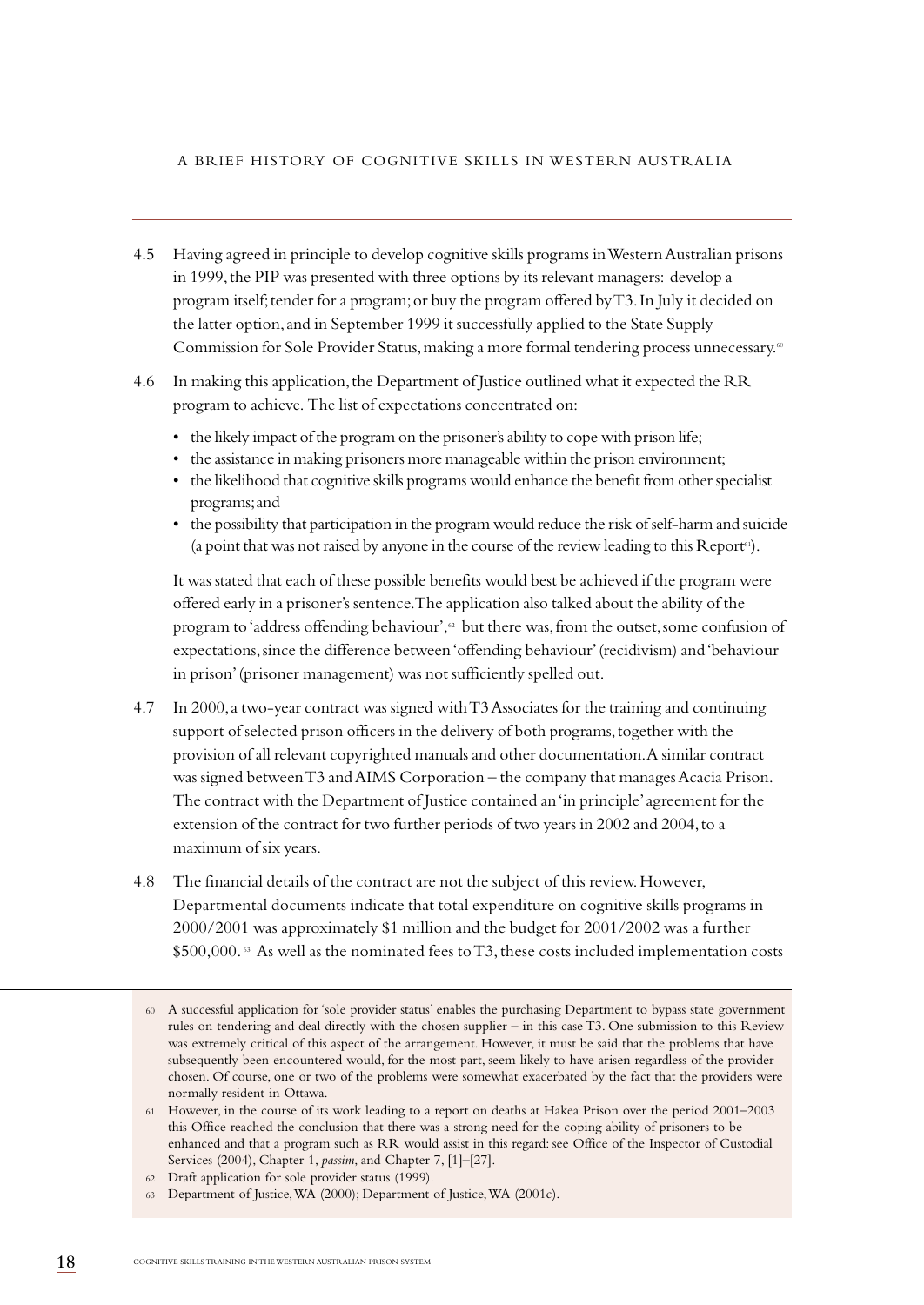### A BRIEF HISTORY OF COGNITIVE SKILLS IN WESTERN AUSTRALIA

such as residential accommodation for trainees, as well as training costs for sufficient numbers of staff to bring the trained personnel up to a critical mass.By Western Australian standards, therefore,the financial and human resource commitments were not insignificant. Unfortunately, the second year budget did not provide for continuing funding for implementation,and this has been a primary source of complaint from prison managers.

- 4.9 There then followed several visits by T3 Associates to a number of Western Australian prisons seeking expressions of interest from prison officers to be trained as facilitators (the term adopted within the public sector is 'coaches') of RR and ISTP. Reportedly,there was a lot of interest,but some discouragement from the Western Australian Prison Officers'Union (which was concerned about resourcing issues,in the sense that the work of officers who were taken off-line would have to be carried out by other officers).
- 4.10 The selection process and criteria followed at that time remain somewhat unclear,but eventually about 25 officers were trained as coaches in 2000. The training consisted of two weeks'intensive tuition and familiarisation with the RR program.At the end of the training, 13 officers were selected to stay on for a few days'further training as ISTP coaches.A further 21 RR coaches were trained in October 2001 (including several Community Based Services staff) and a further seven ISTP coaches.
- 4.11 The intention was to implement the ISTP before the RR,on the grounds that the former would help to create the right atmosphere within prisons for the implementation of the latter. It should be noted that, prior to the introduction of ISTP, prison officers had received initial training in interpersonal skills and conflict resolution from a local university.This continued for a short while in parallel with ISTP but has now been dropped altogether.The public sector prisons have not recruited prison officers since 2000 but are planning to do so later in 2003, when ISTP will form part of initial training.<sup>64</sup> At Acacia Prison, ISTP has been part of initial officer training from the outset, and to this point about 200 officers have received this training.

## **INTERPERSONAL SKILLS TRAINING PROGRAM**

- 4.12 Initially,five public prisons were chosen for the implementation of ISTP,but only three out of seven modules (or 16 out of 60 hours) of the program were delivered. These modules, which were chosen collectively by the coaches under the guidance of T3 and Department of Justice managers, were: information gathering; watching, listening and self-expression; and values. Obviously,delivery of a partial program rather than the full program is less than ideal and is bound to erode the effectiveness of the program.
- 4.13 From the outset, there were problems relating to rostering and suitability of training venues. The key rostering problem was the difficulty experienced by prisons in releasing staff to

<sup>64</sup> A school of new officers commenced in November 2003 and graduated in February 2004, and a further school of approximately 24 will commence training shortly thereafter.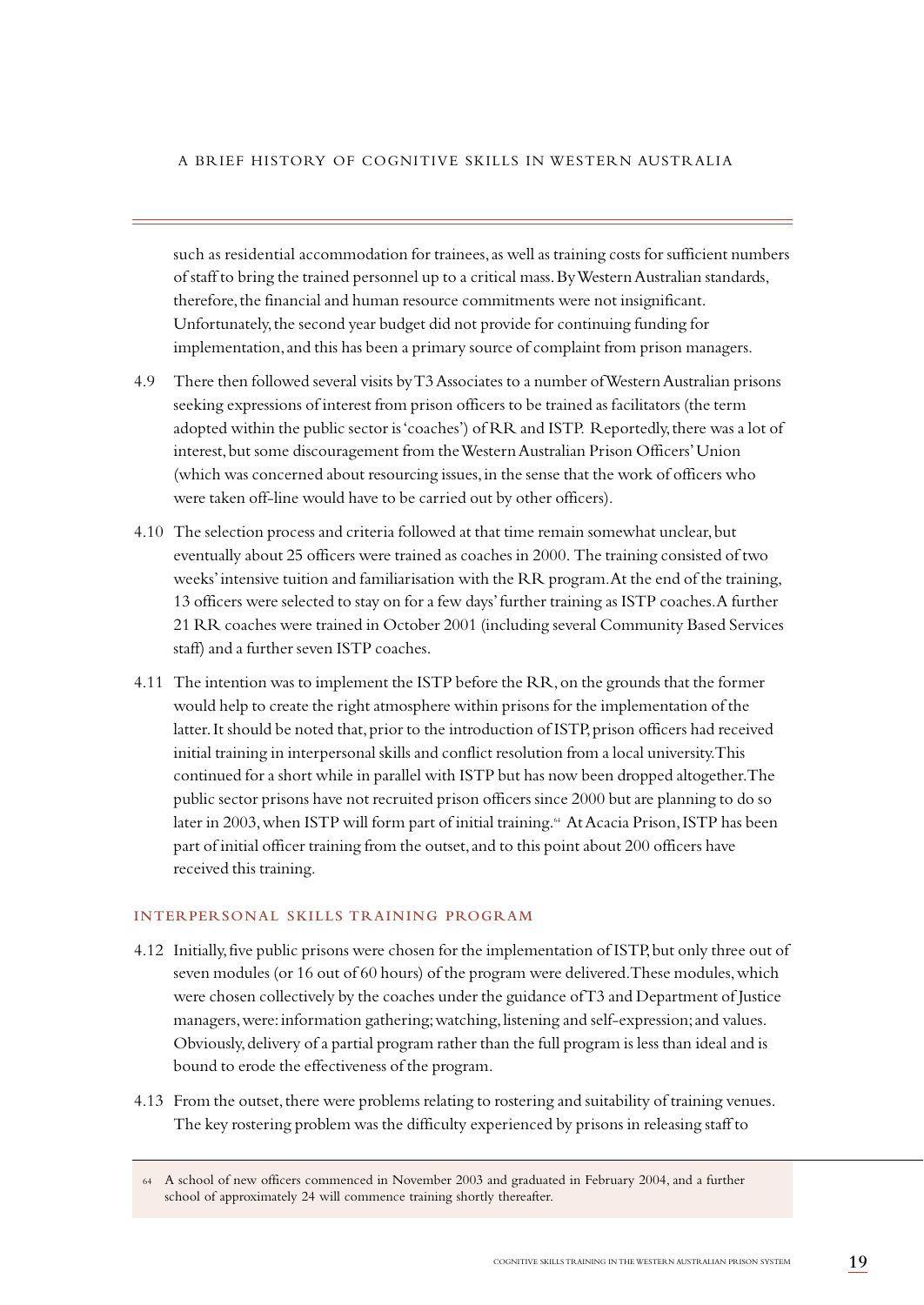attend training programs while still covering the core tasks of running a prison. Additionally, it was apparently difficult to find suitable rooms within prisons to house the training programs. As one officer put it:'I said to my manager "Where are we going to run the ISTP course?"and was told "I don't know – find a toilet."'

4.14 Despite these problems,by mid-2001,over 500 officers had attended 43 programs – a good outcome.The following proportions of officers at the pilot prisons had completed the first three modules of the ISTP:<sup>65</sup>

| Albany/Pardelup | 100% |
|-----------------|------|
| Bandyup/Nyandi  | 91%  |
| Bunbury         | 51%  |
| Casuarina       | 36%  |
| Greenough       | 82%  |

At this point, the Department made the decision to roll out the ISTP to all prisons, with the aim of completing training by December 2002.<sup>66</sup> The Internal Audit Branch, reporting in mid-2001,highlighted a number of problems in the resourcing,communication strategies and record keeping of the ISTP,and urged the Department to reiterate its commitment to this and the RR program. However, for the remainder of 2001, it appears that little happened in relation to the ISTP.

4.15 In 2002, responsibility for the ISTP passed from the Programs Branch of the Department to the Training and Specialist Services Branch (TSSB), but no additional funds were made available and all proposals to resurrect the program foundered until around November 2002. In other words, the commitment made in mid-2001 had not been honoured to that point. By this time the non-availability of the coaches trained in 2000 was also an issue.Of the 20 officers originally trained in the first two cohorts, it appeared that only nine were working in the metropolitan area by March 2002 and, of these, only two were available. The decision was made to re-start the program at Albany Prison,where all officers had received the first stage of training.The program is now running there on a regular basis (with coaches travelling from Perth and Bunbury).The TSSB estimates that it will take up to 18 months to deliver the ISTP to all prison officers in the state.

### **REASONING AND REHABILITATION**

- 4.16 The progress of the RR program was initially more encouraging. The first programs were delivered in the public sector prisons from January 2001,and in the following two years around 400 prisoners participated in programs:
	- <sup>65</sup> Department of Justice,WA (2001b).

<sup>66</sup> Department of Justice,WA (2001b).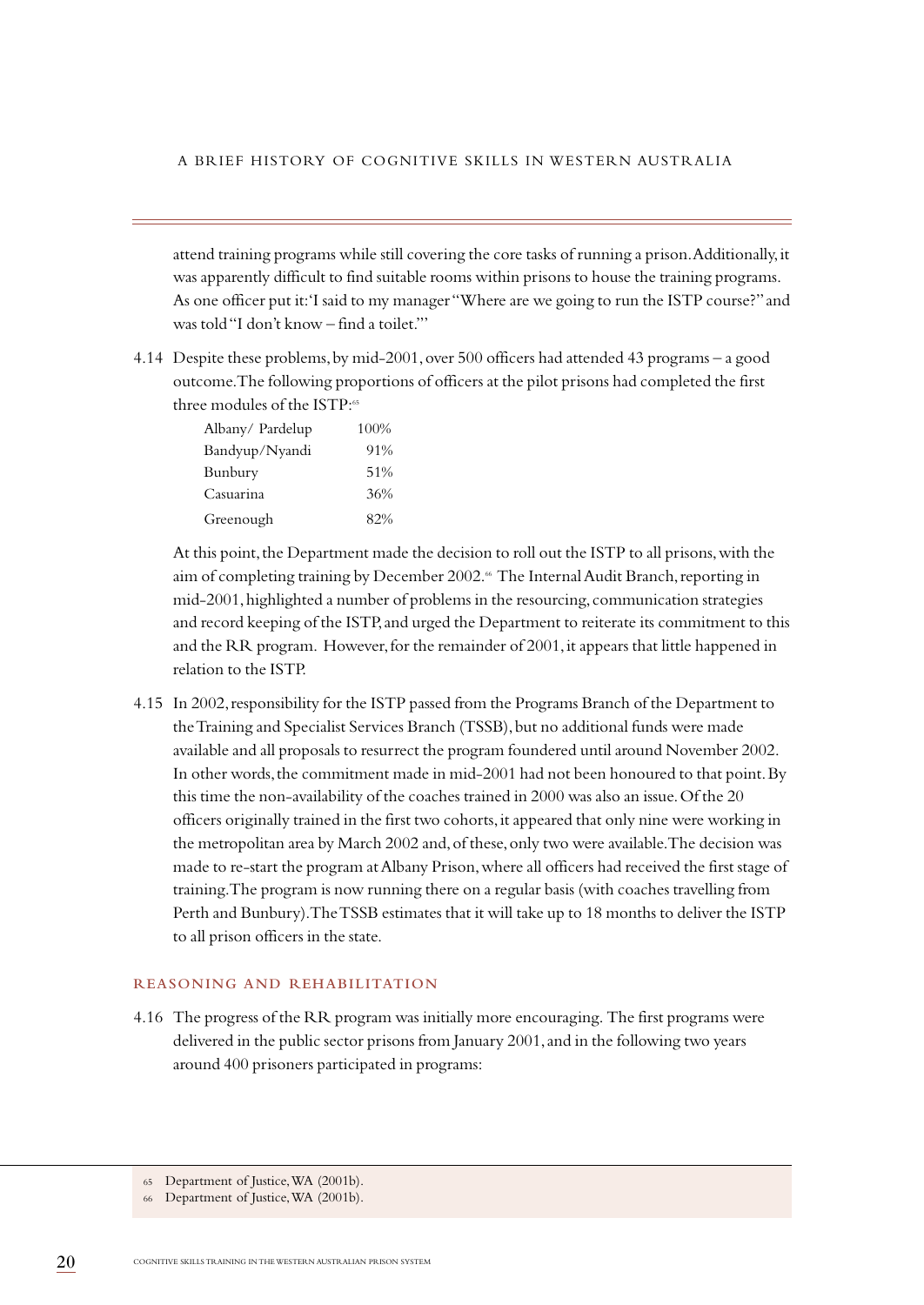| Albany    | $6$ programs $-63$ participants |
|-----------|---------------------------------|
| Bandyup   | $6$ programs $-65$ participants |
| Bunbury   | $4$ programs $-40$ participants |
| Casuarina | 11 programs $-116$ participants |
| Greenough | $4$ programs $-33$ participants |
| Karnet    | $3$ programs $-30$ participants |
| Roebourne | $2$ programs $-23$ participants |
| Wooroloo  | 4 programs - 41 participants    |
|           |                                 |

Of those prisoners enrolling for these programs,approximately 75 did not complete the program,giving a completion rate of around 80 per cent.

- 4.17 The picture at Acacia Prison was rather different.In early 2001,26 facilitators were trained by T3.Initially there was a lot of interest among prison officers,who believed that it would enhance their career development and give them worthwhile skills in working with prisoners.However,it has to be remembered that all prison officers at Acacia were new to working in prisons and therefore had to adjust to all aspects of the prison environment as well as to this specialised teaching role.For reasons that will be discussed further below,only four facilitators were still active after a year,and a further 12 were trained late in 2002.In order to make a concerted effort to clear a backlog of scheduled programs, one coach was taken off roster and seconded to programs delivery full-time for a year. At one stage, she was running five treatment programs a week, including three RR programs.
- 4.18 From the opening of Acacia Prison in May 2001 until the end of 2002,193 prisoners were scheduled to undertake RR. Of those, 90 completed courses, giving a completion rate of only 46 per cent<sup> $\sigma$ </sup> – as opposed to 80 per cent in the public prisons. Two factors were of particular significance to the low completion rate. First, if they did not wish to attend the program, prisoners were required to sign waivers stating that they understood the consequences of not attending. Predominantly,these 'consequences'related to their consideration by the Parole Board for early release – an issue that will be discussed later in this Report.It appears that a number of prisoners mistakenly believed that they would be offered a chance to attend the program at a later date.Secondly,a number of prisoners simply failed to attend the program for which they were scheduled. In contrast to the public sector, it appears that there was little follow-up of these prisoners; consequently, the program was not perceived by either prisoners or other prison staff as having a high priority.
- 4.19 A culture of hostility towards the program also developed at Acacia Prison. Partly this was because the facilitators had expected that there would be a pay incentive,and in the event this was not forthcoming.Also there was some territorial wrangling between the Programs and the Operations side of the Acacia staff,and this tended to exacerbate the scepticism of the uniformed officers who had not been trained as facilitators.This in turn meant that facilitators

<sup>67</sup> Hicks, S (2003).The author comments, however, that:'explanations for offenders failing to participate in programs are not always within the control of prison management or program staff'.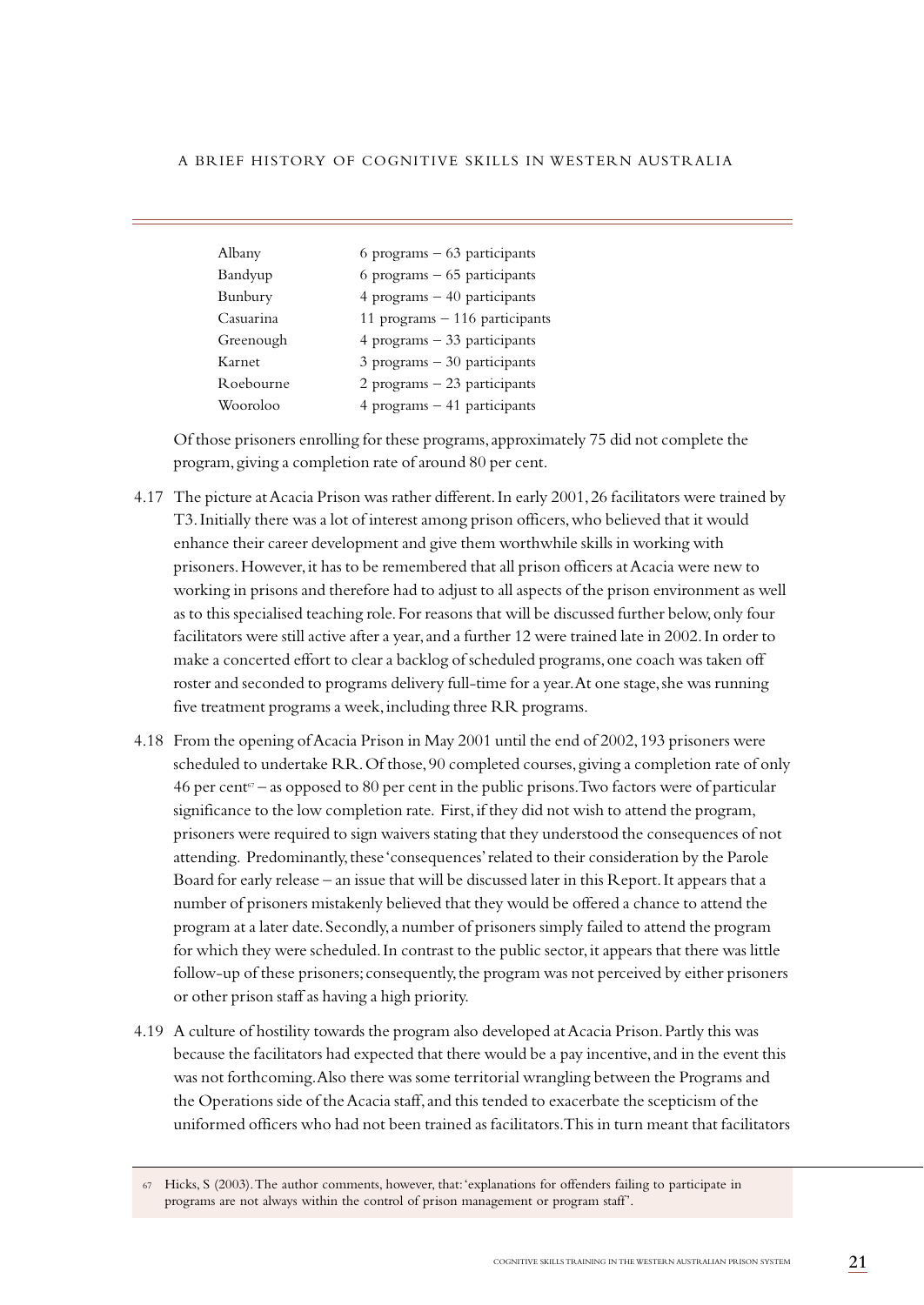#### A BRIEF HISTORY OF COGNITIVE SKILLS IN WESTERN AUSTRALIA

were unable to find colleagues to 'backfill' (that is, to cover their other duties), and they were made to feel that they were somehow letting their colleagues down by leaving their units in order to deliver programs.<sup>68</sup> Consequently, sessions were frequently cancelled or facilitators arrived late or ill-prepared.In such circumstances,there was a real danger that the program was doing more harm than good, by making prisoners annoyed, truculent and frustrated.An attempt was made to change this 'culture' towards the end of 2002 but, as will be discussed in the next chapter,other factors continued to make the delivery of the program problematic throughout the period of this review.

- 4.20 No specific arrangements were in place to evaluate the programs,either at Acacia or in the public prisons.Money was set aside by the PIP for evaluation of the whole Integrated Prison Regime initiative, including the cognitive skills programs. Tenders were invited but the decision was made,on financial grounds,not to proceed.No further steps have been taken to date to evaluate the programs beyond an analysis of participants'feedback questionnaires and coaches'assessment sheets,which will be discussed in the next chapter.This evaluation hiatus is disappointing.
- 4.21 In June 2002,a series of visits were made and meetings held between staff at Offender Programs Branch of the Department of Justice and a number of public prisons and RR coaches.This confirmed both the commitment and enthusiasm of those delivering the program,as well as the range of implementation problems that needed to be addressed. These included: issues relating to rostering;selection of participants;report writing;support for coaches;and participant evaluation.
- 4.22 More positively,it was reported that the Department's Education and Vocational Training Unit had apparently found a way to credit some program participants with modules towards the Certificate of General Education for Adults (CGEA).From April 2002 it has been possible for participants in RR to receive dual accreditation and be awarded entrance level CGEA certificates in Oral Communication and General Curriculum Options.Almost 200 certificates have been given for each of these modules, which require evidence of discussion, role-play and group work.The assessment is based on the final program reports by RR coaches,which are forwarded to the Education and Vocational Training Unit by the Offender Programs Branch. However,approximately 100 participants have been denied certification,and the main reason for denial was that there was insufficient supporting evidence in the reports.A small number of participants were not issued with certificates because they already had an existing higher-level qualification. The purpose of the certification has been to encourage prisoners to take greater interest in educational opportunities while they are in prison and on release.

<sup>68</sup> This Office's *Report of an Announced Inspection of Acacia Prison* highlights how stretched uniformed staff have been on the ground, helping to explain this apparent hostility even though in other ways the culture and ethos of the staff is fresh, surprisingly relaxed and pro-social: see Office of the Inspector of Custodial Services (2003d), chapter 7, [13]–[23].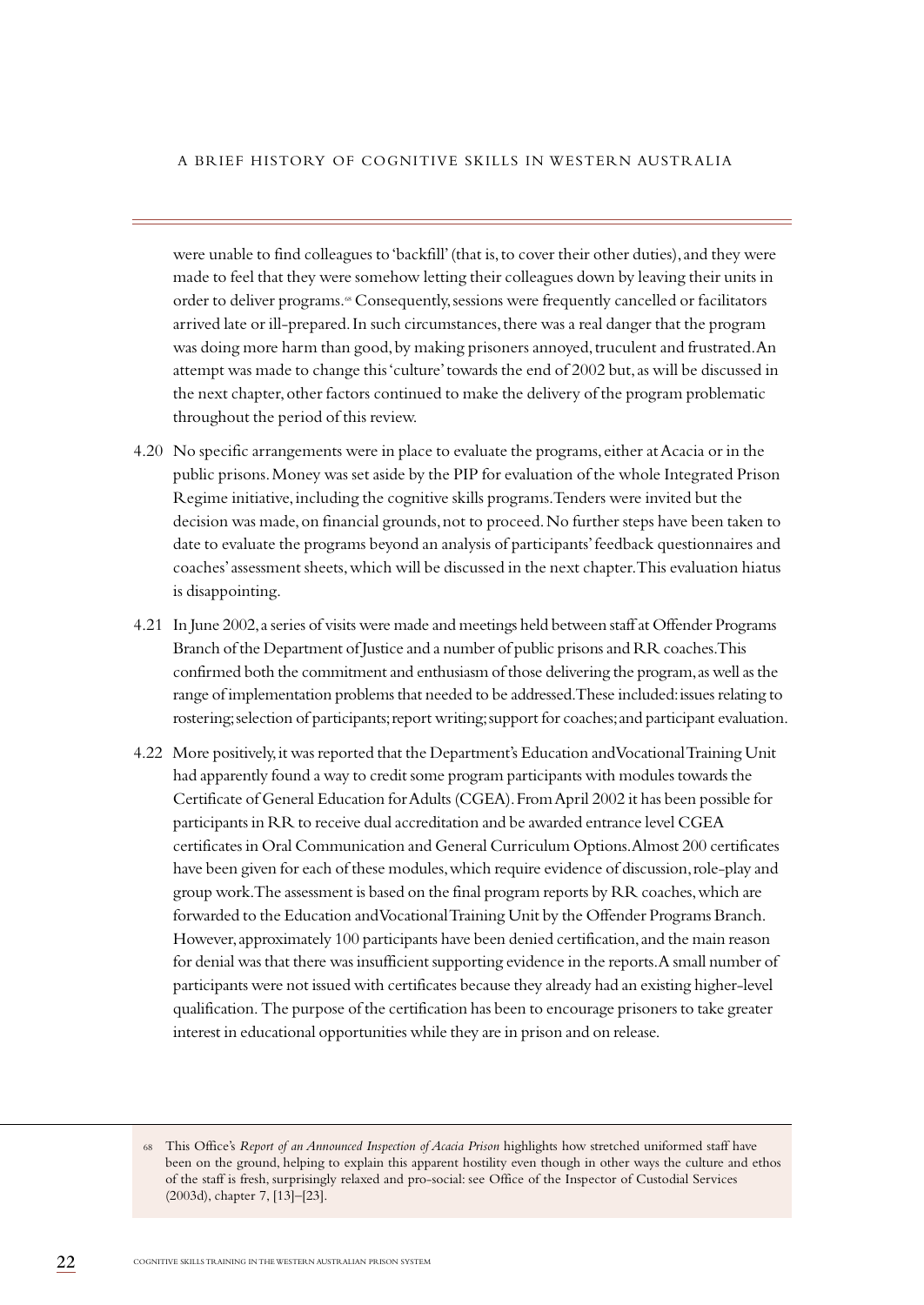### A BRIEF HISTORY OF COGNITIVE SKILLS IN WESTERN AUSTRALIA

- 4.23 At the end of January 2003, the Department of Justice's contract with T3 Associates was, belatedly, extended from May 2002 to April 2004. At the same time, the status of RR was changed from that of a 'project'to that of a 'program',thus becoming fully the responsibility of the Offender Programs Branch of the Department.Responsibility for the ISTP had already passed to the TSSB.Neither of these branches,however,is able to exercise any direct authority over prison superintendents,who are accountable to the General Manager Public Prisons and the Executive Director Prisons.The separate organisational arrangements for line management of prisons, program delivery and staff training mean that there are competing agendas,and no one office or person takes responsibility for coordination of the total package necessary to ensure that prisoners are properly prepared for release.
- 4.24 Historically,the development of cognitive skills programs has been characterised by vision and enthusiasm on the one hand, but a failure to establish appropriate management structures or to secure sufficient continuing resources on the other. Consequently,there has been a mixture of commitment and disillusion among those involved in the delivery and development of the programs.Programs cannot thrive in such an environment.The next chapter attempts to describe the current state of affairs and begins to identify some of the recurring issues that require further discussion.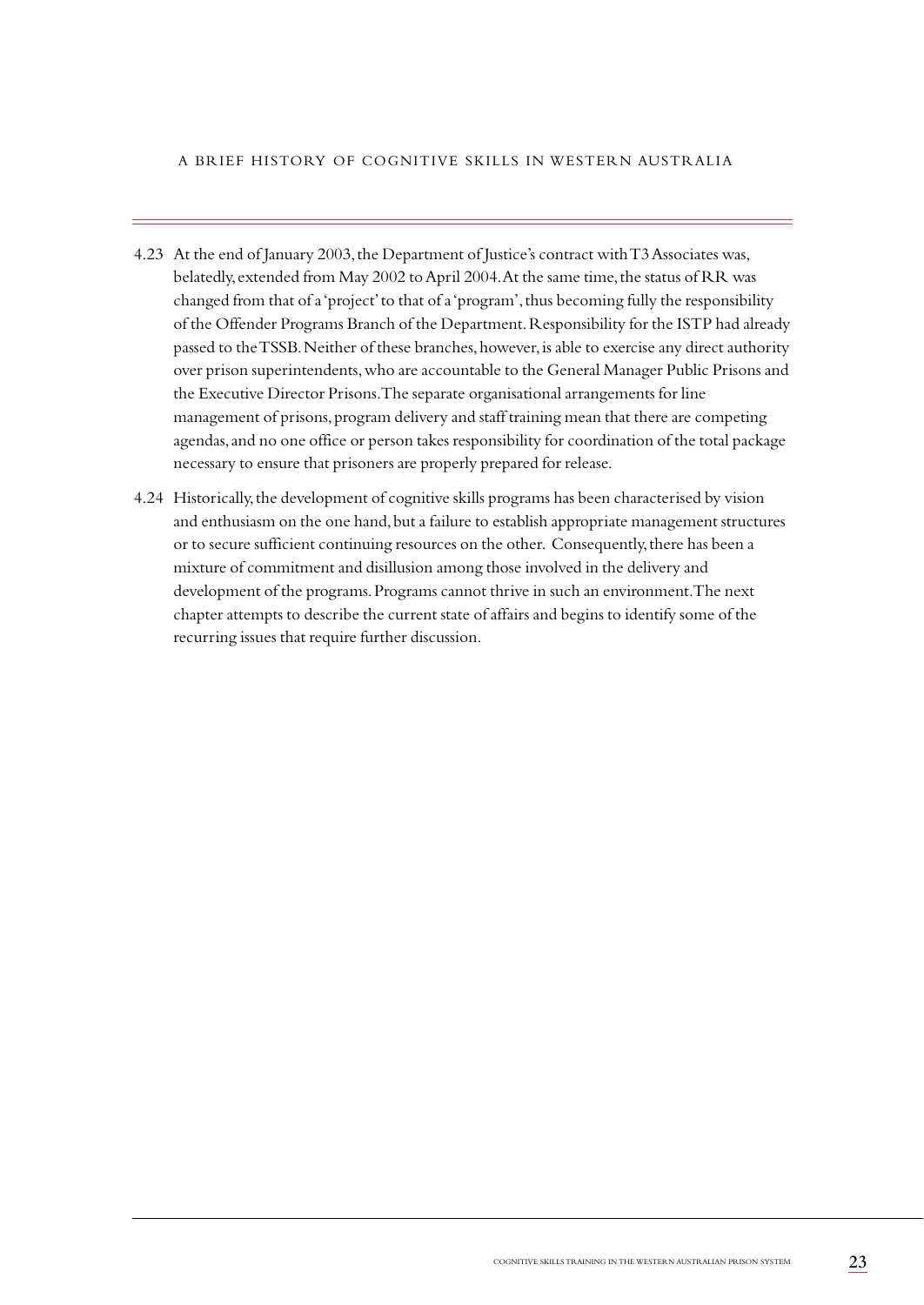## Chapter 5

THE CURRENT SITUATION – FROM DIFFERENT PERSPECTIVES

#### **REASONING AND REHABILITATION**

- 5.1 During the period of the fieldwork undertaken for the purposes of the Discussion Paper and the Report (January to June 2003),11 RR programs had been scheduled to run in five public prisons.At Albany,two programs scheduled to start in March 2003 ran for only five sessions before the coach took leave. Both programs were restarted at the end of May 2003.At Bandyup a coach was imported from another prison to run one program from November 2002 to February 2003.A second program commenced in the second half of June.At Bunbury,a program ran from December 2002 to March 2003 and a second started in May 2003.At Greenough a program started in late May 2003.At both Karnet and Wooroloo Prison Farms,one program ran from November 2002 to February 2003 and a second program started in April 2003.Programs due to be run at Casuarina were cancelled for operational reasons;no programs have been run at this prison since August 2002 (although a program was started in July 2003).
- 5.2 At Acacia, five programs were scheduled to start in the first quarter of 2003. Of these, only three started and all were subject to varying degrees of session cancellation.The question arises:why is it currently so difficult to run RR programs on a regular basis?

## **HOW ARE PRISONERS SELECTED FOR THE PROGRAM?**

- 5.3 All male prisoners within the Perth Metropolitan area are sent initially to Hakea Prison for formal assessment (that is,for programs,educational and other in-prison needs associated with the development of a sentence plan,as well as health and at-risk status).The respective receiving prisons assess female prisoners and male prisoners in other areas of the state.With a few exceptions,prisoners serving effective sentences of six months or less do not have an Individual Management Plan (IMP) developed;this is justified on the basis of the cost of developing IMPs and lack of sufficient prison time to implement such plans.All other prisoners should have an IMP drawn up.
- 5.4 The assessment interview lasts approximately 45 minutes,and includes a preliminary screening assessment of approximately 15 minutes for cognitive skills.This part of the assessment consists of six questions designed to give an initial indication of prisoners' cognitive functioning and the extent of their insight into their behaviour. Prisoners are then given a score of zero to 11.At present,all prisoners scoring three or more are considered suitable for further assessment. The bar can be varied according to demand, resources and other policy considerations,and has previously been set at a score of four or more.This flexibility is seen by some as subordinating the integrity of the program to pragmatic considerations.Prisoners deemed unsuitable for the program tend to be those with either severe cognitive impairment (who may be recommended for other more suitable programs) or, alternatively, those with existing high levels of cognitive skills (e.g., 'white collar' offenders).Beyond those extreme categories,the consensus seems to be that most prisoners can benefit from participation in cognitive skills programs.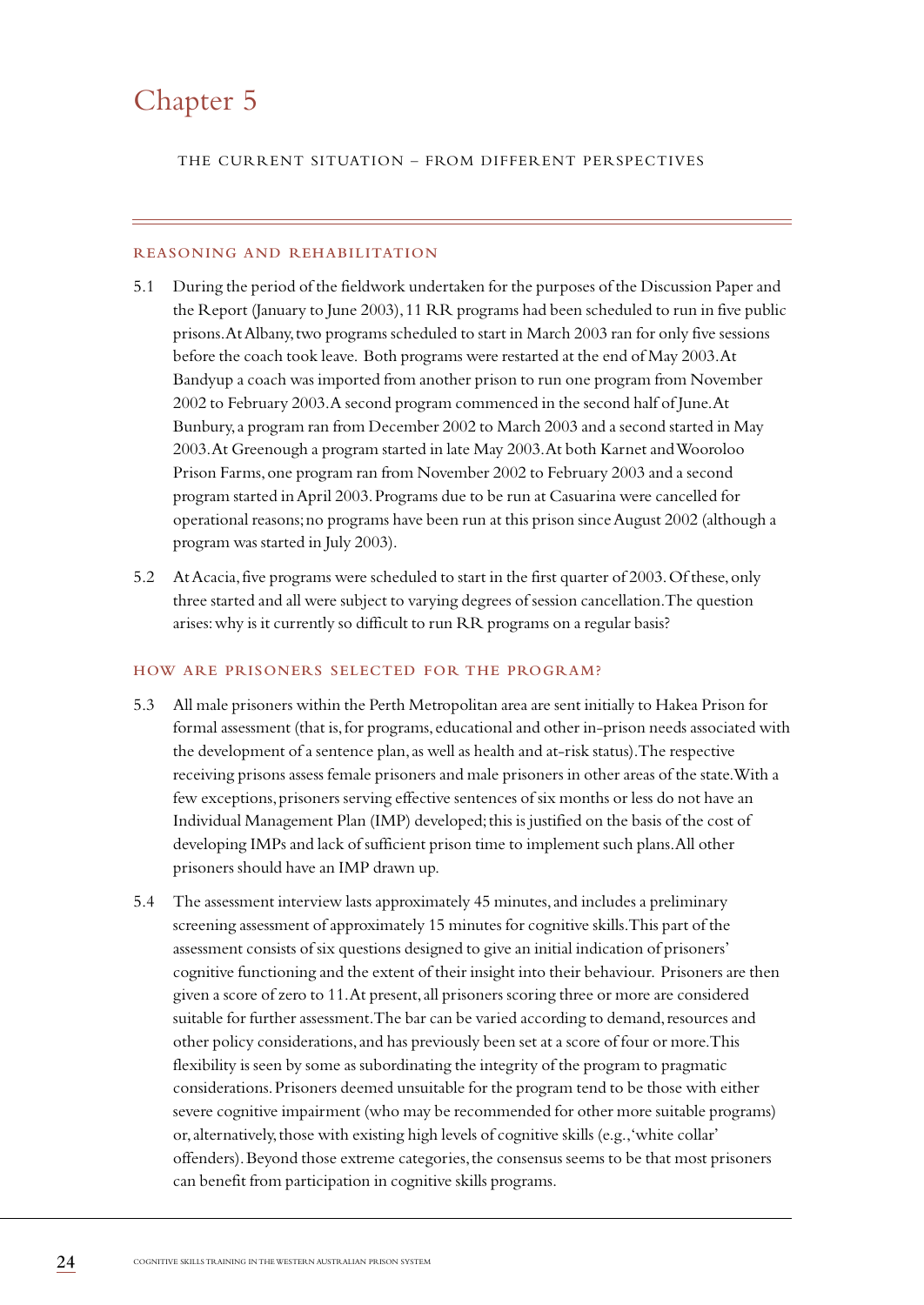#### THE CURRENT SITUATION – FROM DIFFERENT PERSPECTIVES

- 5.5 Once assessed,the Assessment Centre at Hakea can electronically book a place on a program at the relevant prison.<sup>®</sup> At times prisoners are unable to be booked onto a program for which they have been assessed because of the short length of their effective sentence or because all programs prior to their earliest release dates may be booked.In this event,a 'ghost' course is placed into the schedule to assist with future planning to determine the real needs for courses. If prisoners who are on scheduled courses become unavailable,then prisoners from 'ghost' courses are substituted. Also,if a program is scheduled to run and has not been filled by the assessment process, then prisoners with six months or less effective time to serve may be considered for inclusion on the course.
- 5.6 Recommended prisoners who have been through the process at Hakea and have been transferred from there are then subject to longer assessment by the RR coach at the prison where the program is to be delivered. This 'pre-test' takes about 45 minutes and is a more extensive assessment of the prisoner's suitability.Coaches have the right of 'clinical over-ride' and can make the decision that a prisoner is not suitable for participation.However,in order to ensure consistency of practice, coaches are now required to complete brief reports stating the reasons for recommended non-participation (for example, that an offender's level of cognitive functioning is already quite high and that other offenders should take priority).The fieldwork showed some evidence that these assessments are not always carried out.

## **HOW MUCH CHOICE DO PRISONERS HAVE ABOUT PARTICIPATION?**

- 5.7 Many prisoners appear to believe that, if RR appears in their sentence plan, they will not be released from prison unless they complete the program.To this extent,they believe that the program is compulsory.They are encouraged in this belief by coaches,who appear to emphasise the importance of a positive program report when release is considered by the Parole Board. This perception is a very strong one amongst both coaches and prisoners, very much part of prison folklore. Indeed, some reports to the Parole Board have recommended deferral of parole so that the applicant could undertake or complete a cognitive skills course in prison before release.<sup>70</sup>
- 5.8 Certainly,the situation is complex.On the one hand,all programs and especially those claiming to be treatment programs – must be voluntary if they are not to infringe prisoners' human rights. On the other hand, the Parole Board does not, and cannot, make release conditional on a specific program being completed in prison.<sup>71</sup>What it can, and does, do is to require evidence that a prisoner's risk of re-offending (and causing harm through reoffending) has been sufficiently reduced for it to be manageable under supervision in the community.Completion of an RR program in prison may constitute part of that evidence for some prisoners,or post-release completion of an RR program in the community may be

<sup>69</sup> The procedure is different in women's and regional prisons.

<sup>70</sup> Letter of 4 November 2003 from the then Chairman of the Parole Board to the CEO of the Department of Justice.

<sup>71</sup> See *Varney v Parole Board of Western Australia* [2000] WASCA 393 (15 December 2000).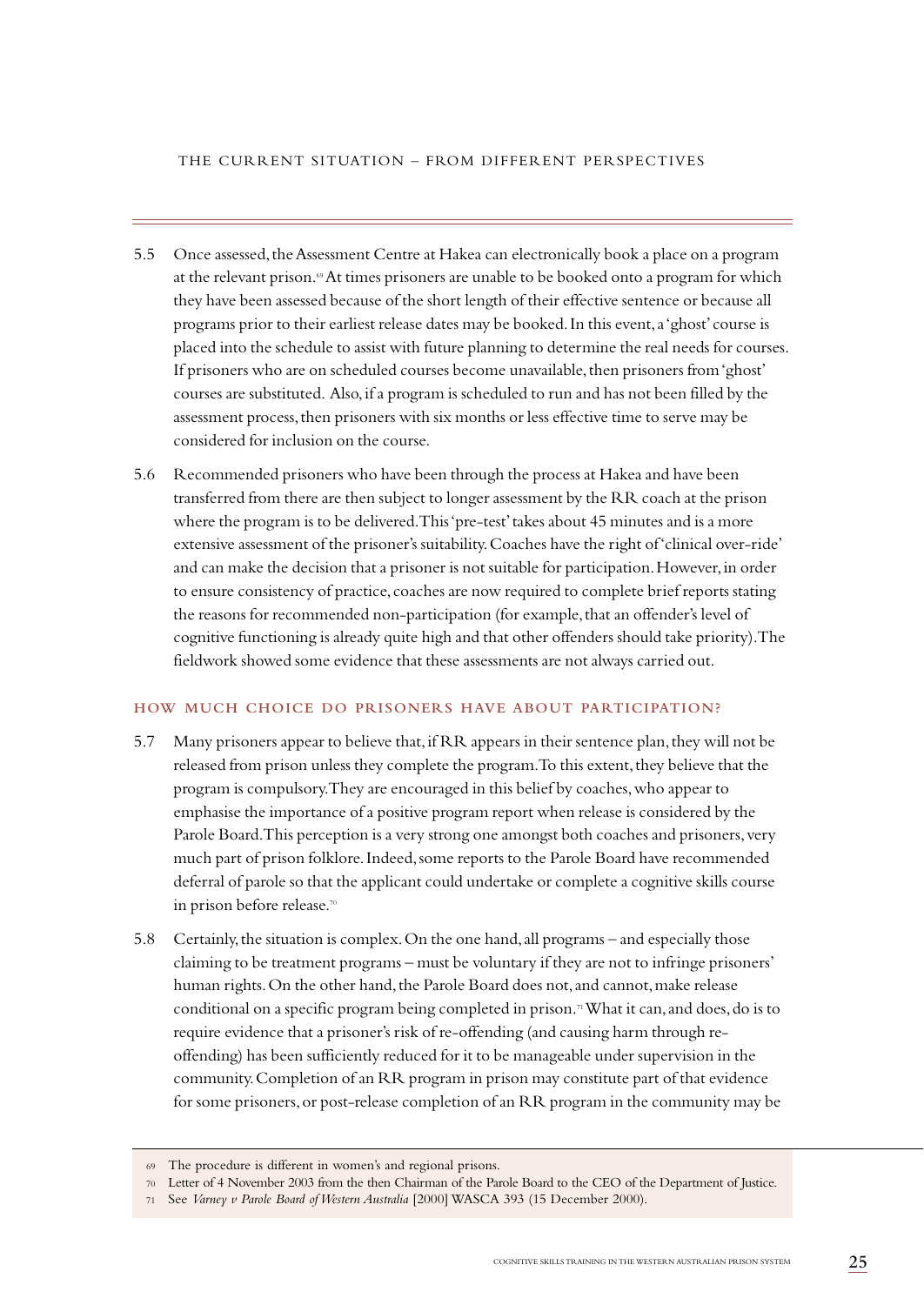a condition of parole supervision. What is clear is that completion of RR does not, of itself, contribute significantly to the likelihood of early release unless (a) it appears to bring about the change of attitude and behaviour that indicates risk reduction and (b) other evidence of risk reduction also exists.

5.9 Aside from these arguments of principle,it would be unfair if the Parole Board insisted routinely on the completion of RR, given the unreliability of its current delivery. Indeed, it is important to note that the Board does not in fact insist on the completion of RR.A letter from the CEO of the Department of Justice to the Chairman of the Parole Board has now confirmed that 'it was never intended that Parole release should be contingent upon completion of a cognitive skills program'. <sup>72</sup> Nevertheless,the perception persists amongst many prisoners and some staff that completion of RR is in effect a pre-condition to release on parole.

## **WHAT PREPARATION DO COACHES/FACILITATORS MAKE TO DELIVER THE PROGRAM?**

- 5.10 The roles and duties of prison officers are dominated by roster considerations. Because prison officers have to work in shifts, the roster dictates who has to be available for duty, when, where and for how long.Preparing for and delivering an RR program cuts across normal rostering because officers have to work in different places at different times (outside of the normal shift pattern).
- 5.11 There appear to be three ways of managing this,one of which is widespread but unacceptable and two of which are acceptable but create other problems. The most common practice appears to be for coaches to be required to arrange their own 'backfill'or cover while they deliver sessions.This is an abnegation of management responsibility that puts the onus on the individual coach and their immediate line manager,and it is not surprising that such arrangements frequently break down.Even when they appear to work,they are stressful,causing feelings of guilt in the coach and resentment among colleagues.It means that coaches frequently have no more than half an hour to prepare for a session and the same amount of time (or less) to make notes (essential for assessing participants'progress) at the end of a session.No time appears to be allocated for writing reports. At one prison,we witnessed a distressed new coach being refused backfill by colleagues at less than half a day's notice.He had tried to start his first program several days earlier, but had only succeeded in delivering one session. He was obliged to negotiate with colleagues day by day for time to deliver the program
- 5.12 The second and more recent practice is to dedicate a 'line'on the roster to program delivery. In this way,the program is formally integrated into the roster and regarded as a legitimate duty.However,this *additional* duty still means that RR coaches are sometimes perceived by colleagues to be avoiding the 'real' work of prison, namely, routine operational duties.

<sup>72</sup> Letter of 19 January 2004.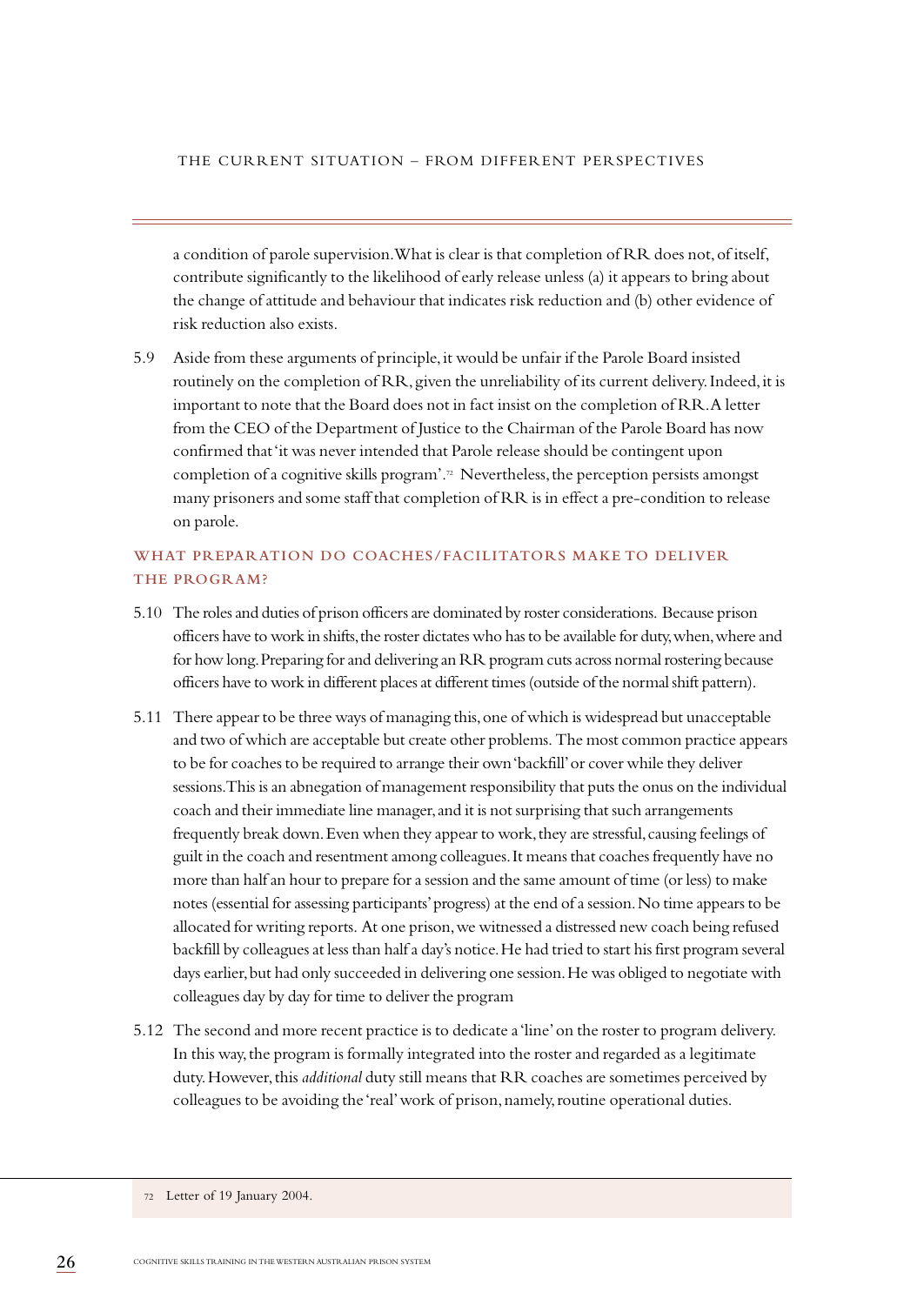- 5.13 A third option is to remove coaches from the roster entirely for a period and second them to programs delivery. This is the option that seems to be preferred by coaches, although the 'roster line'approach is now the officially preferred option. Some coaches have agreed a time formula which gives them a total of three weeks pre- and post-program preparation and report writing time,and a total of 24–26 hours each week that the program runs (40 hours if two programs are running concurrently).This seemingly generous allocation is regarded as essential by the coaches if they are to fulfil all the requirements of the program and deliver it to 'best practice'standards. At the time of the fieldwork preceding this Report,negotiations were taking place with all prisons, but some superintendents were saying that this arrangement would only be possible where there is a generous allocation of staff to a prison.<sup> $\pi$ </sup>They emphasise that, after the first year of the program's implementation, no additional resources were made available and that this has been the single most significant factor in implementation failure.
- 5.14 The above narrative describes the situation regarding program delivery at the public prisons but, as has been seen, the problems are little different at Acacia Prison.

## **HOW IS THE RR PROGRAM DELIVERED?**

- 5.15 The RR program is delivered in a classroom situation with either one or two coaches presenting the material (teaching).Groups consist of up to ten prisoners,and sessions last for approximately two hours (with a short break after about an hour).The program consists of 38 sessions and, ideally, it runs three times a week for 13 weeks. Sessions typically consist of an introduction by the coach, followed by discussion, paper exercises and role-plays around the theme of the session.Coaches are expected to adhere closely to the RR manual in terms of the choice of topics for each session, the sequencing of material and the use of examples.
- 5.16 Beyond that,coaches have a small degree of autonomy about their personal style of delivery and the creativity with which they present material.They are censured,however,for allowing discussions to continue for too long or to drift away from the specific lessons of the session. Given the underlying assumption of the program that coaches have no previous teaching skills or experience,this rather strict guidance is understandable and provides some assurance of quality control. However, the elevation of this control to a principle of 'program integrity' is controversial and will be discussed further in the next chapter.
- 5.17 The program demands high levels of teaching competence from coaches.If the session is to have any impact on prisoners, coaches need to be not only well-prepared, but also to have the confidence and the skills to pick up on verbal and non-verbal cues,keep the group focused and engaged,avoid collusion (or indeed collision) with sabotaging remarks or behaviour,

<sup>73</sup> For the past two years, staffing levels have been a contentious matter throughout the Western Australian public prison system, and as a generalisation it can be said that both on-site management and the Prison Officers' Union seldom miss an opportunity to bring home to Head Office the consequences that, in their perception, follow from inadequate staffing levels. RR programs have certainly been caught up in this bigger battle.The same problem has been encountered at the privately-managed Acacia Prison.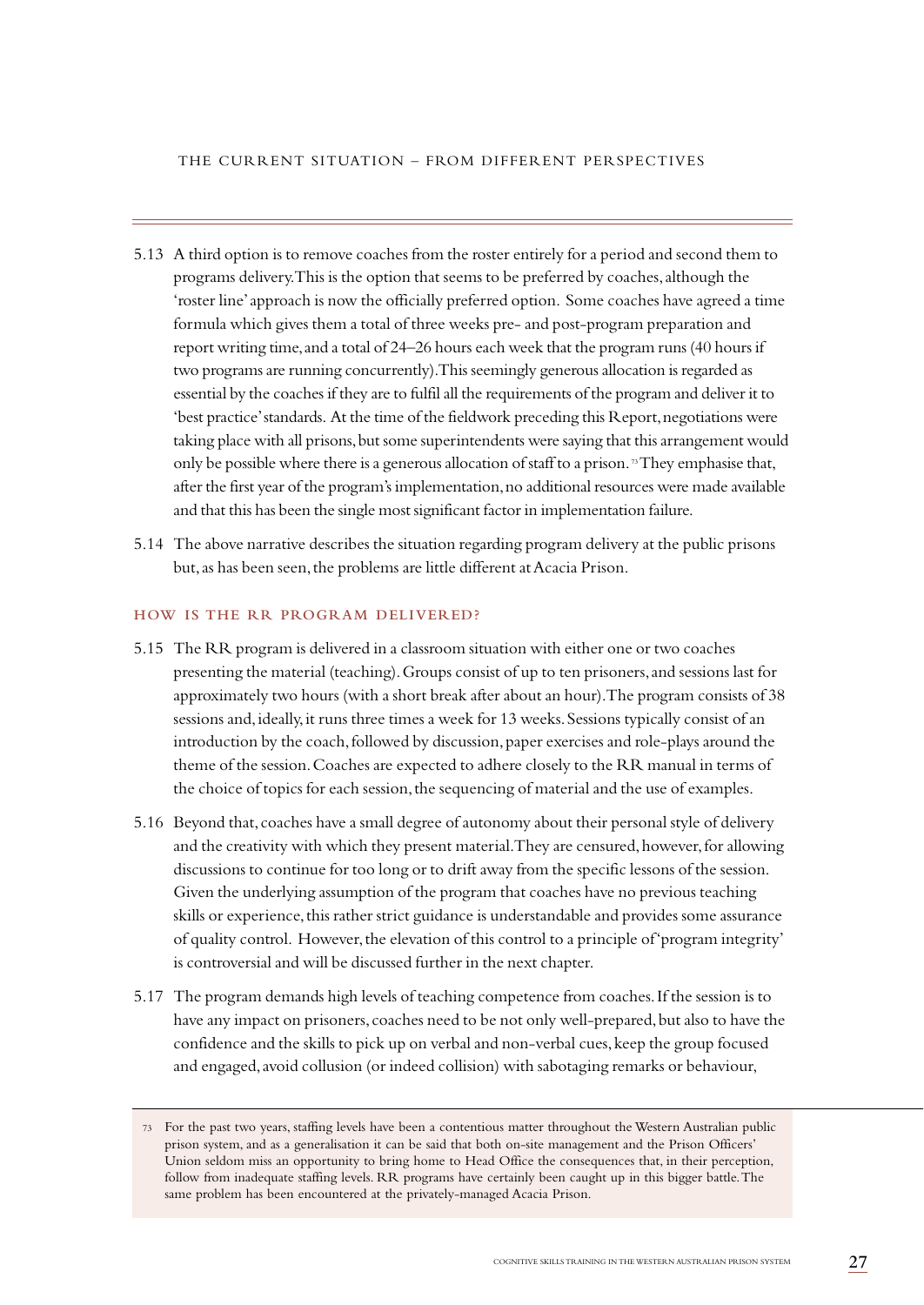maintain a brisk but not rushed pace, give individual attention where necessary, attend to group dynamics,and so on.In other words,they need to be very good *teachers*.They may not need to have the knowledge and skills of clinical psychologists,but they certainly need to understand the basic psychology of education and teaching and group dynamics. When a session is delivered well, it is clearly tiring for the coach and exhilarating for the prisoners. It is undoubtedly a constructive use of prisoners'time and a very enjoyable experience for most. As a contrast to so much of the experience of imprisonment, the value of this should not be underestimated.

### **DOES IT 'WORK' FOR ALL PRISONERS?**

- 5.18 The sessions observed for this Report consisted entirely of male prisoners and included a range of ages, offence types (including sexual offences) and length of sentences. The groups included Aboriginal and other ethnic minority prisoners.
- 5.19 At the time of the review,there were no programs running for women or exclusively for Aboriginal prisoners. However, discussions were undertaken with coaches who had experience of delivery to both groups.The program appears to have been well received by women prisoners,but coaches with experience of delivering to both male and female groups indicated that women respond to the program very differently.Regardless of the specific topic of a session,women are likely to engage in more wide-ranging and (some might say) 'unfocused'discussion.Others might argue that women more readily make connections across topics and, indeed, across all areas of their lives, and are, therefore, not convinced about the usefulness of partitioning and categorising their experiences.They want to relate the 'lessons'of the program immediately to every aspect of their lives.
- 5.20 In terms of process,some coaches reported that women interact more with each other,being both more supportive and more competitive.They are more demanding of the coach's attention,and will often seek to continue discussions on a one-to-one basis at the end of sessions.It has been suggested that there is a need to adapt the given examples for use with women,but the coaches considered that that is only a minor issue.Of more significance is the generally less predictable and less controllable response of women.Coaches view this difference very positively, but emphasise the need for it to be recognised and taken into account, rather than being viewed somehow as a potential threat to 'program integrity'. It should be noted that a program designed by T3 specifically for use with women offenders was, at the time this Report was drafted, currently being piloted in England and Wales.<sup>74</sup>
- 5.21 As previously discussed, the suitability of the program for Aboriginal prisoners, especially traditional Aboriginal people, is problematic. The program has been delivered, apparently successfully, to Canadian Aboriginal prisoners, with some modifications in the delivery; however,no evaluation of this is available.The program designers believe that the program is

<sup>74</sup> See paragraph 3.6, above.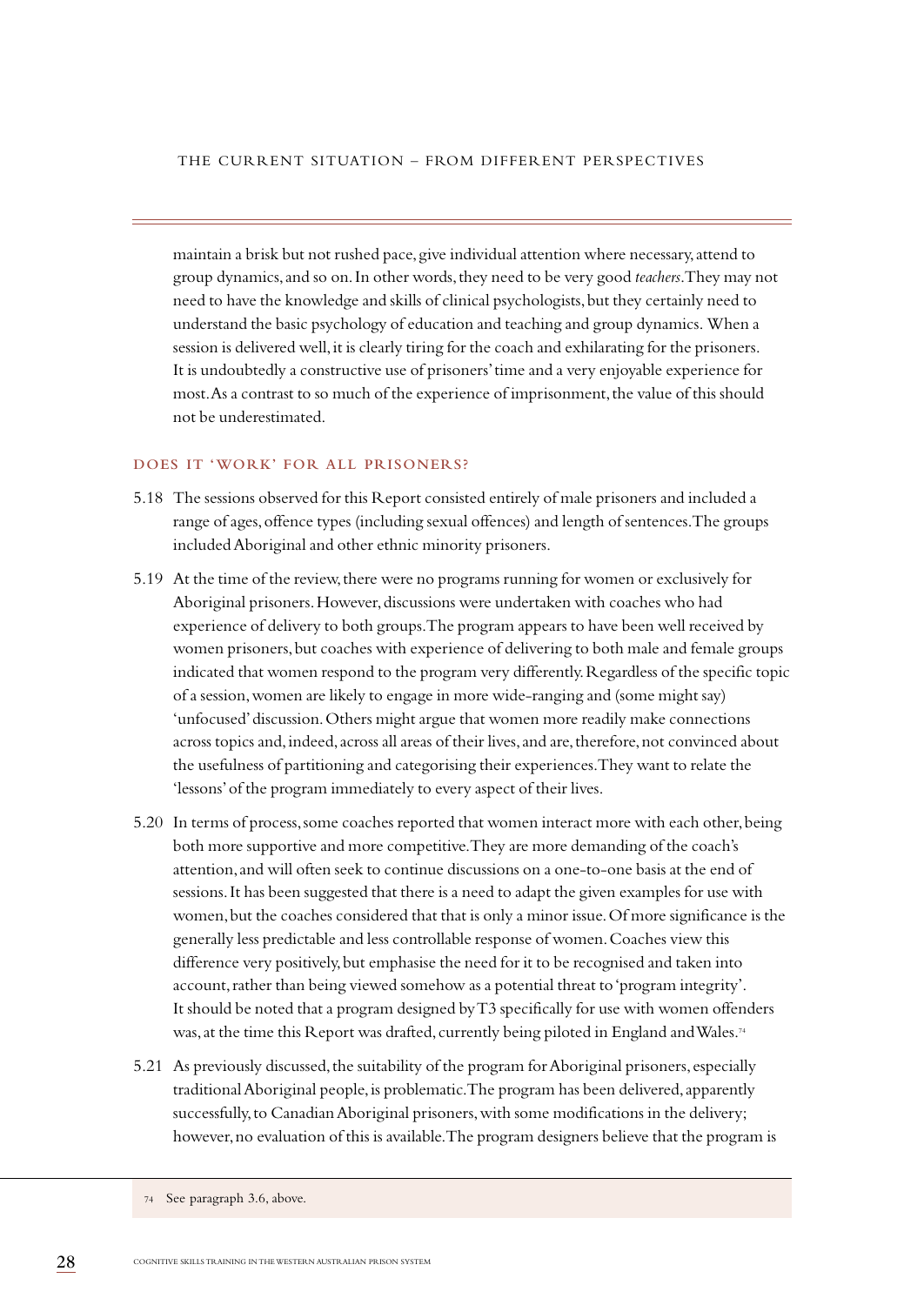suitable for *all* prisoners and that local adaptations are sufficient to make it suitable for Australian Aboriginal prisoners.To this end,some attempt is being made to adapt the program for use with Aboriginal prisoners;however,to date those adaptations are not in an accessible written form and their benefit to the program has not been determined.<sup>75</sup>

5.22 There remains a view,however,that such adaptations are inadequate.For some,there is a need to acknowledge that some of the values underlying the program conflict with the values of traditional Aboriginal communities.The concepts of 'choice','duty','negotiation', 'assertiveness','persuasion',to select but a few,have very different connotations in traditional communities than they do in the Perth Metropolitan area. In response, the position of the program designers now appears to acknowledge the limitations of the program for traditional Aboriginal prisoners within their own communities.Nevertheless,it is argued that Aboriginal prisoners who have to live or associate with 'mainstream'Australian society can benefit from acquiring the skills needed to function competitively within that society.

#### **WHAT SUPPORT AND SUPERVISION DO COACHES/ FACILITATORS RECEIVE?**

- 5.23 Along with rostering difficulties,lack of support and supervision is the main complaint from RR coaches.Most other treatment programs for prisoners are delivered by psychologists or social workers,who have their own hierarchy of support and supervision through the Offender Programs Branch.RR is a psychology-based program,but in most prisons there are no formal links between the prison officer coaches and the prison psychologists.Acacia Prison is an exception to this and, as mentioned above, this has in itself been a source of some disruption.Consequently,there appear to have been no clear arrangements for the support and supervision of coaches.A half-hearted attempt at a system of mentoring by accredited coaches was established, but does not appear to have worked very well. Recently, the Offender Programs Branch has attempted to provide support and supervision through its psychologist program managers,but this has given rise to some dissatisfaction on the part of both coaches and psychologists.
- 5.24 Coaches argue that the kind of support and supervision they require is not the generic or clinical guidance of psychologists,but the 'technical'advice of more experienced coaches. The psychologists on offer may be well-intentioned, but they don't understand  $RR - or so$  it is argued. To an outside observer, the issue appears to be not only one of support, but also something of a territorial struggle for claims of expertise.Since the program was designed so that it could be delivered by prison officers and community corrections officers, the position of psychologists at the level of supervision might appear contradictory.76 A convincing view

<sup>75</sup> The review was told that these modifications were not in a written form but consisted mainly of changes to the order of presenting material within sessions.Additionally, there were changes in style of delivery that, for example, facilitated more collective responses from the group, rather than the singling out of individuals, which was considered to be disrespectful.

<sup>76</sup> Although the program is designed to be delivered by prison and community corrections officers, it is also delivered by psychologists and others in the UK.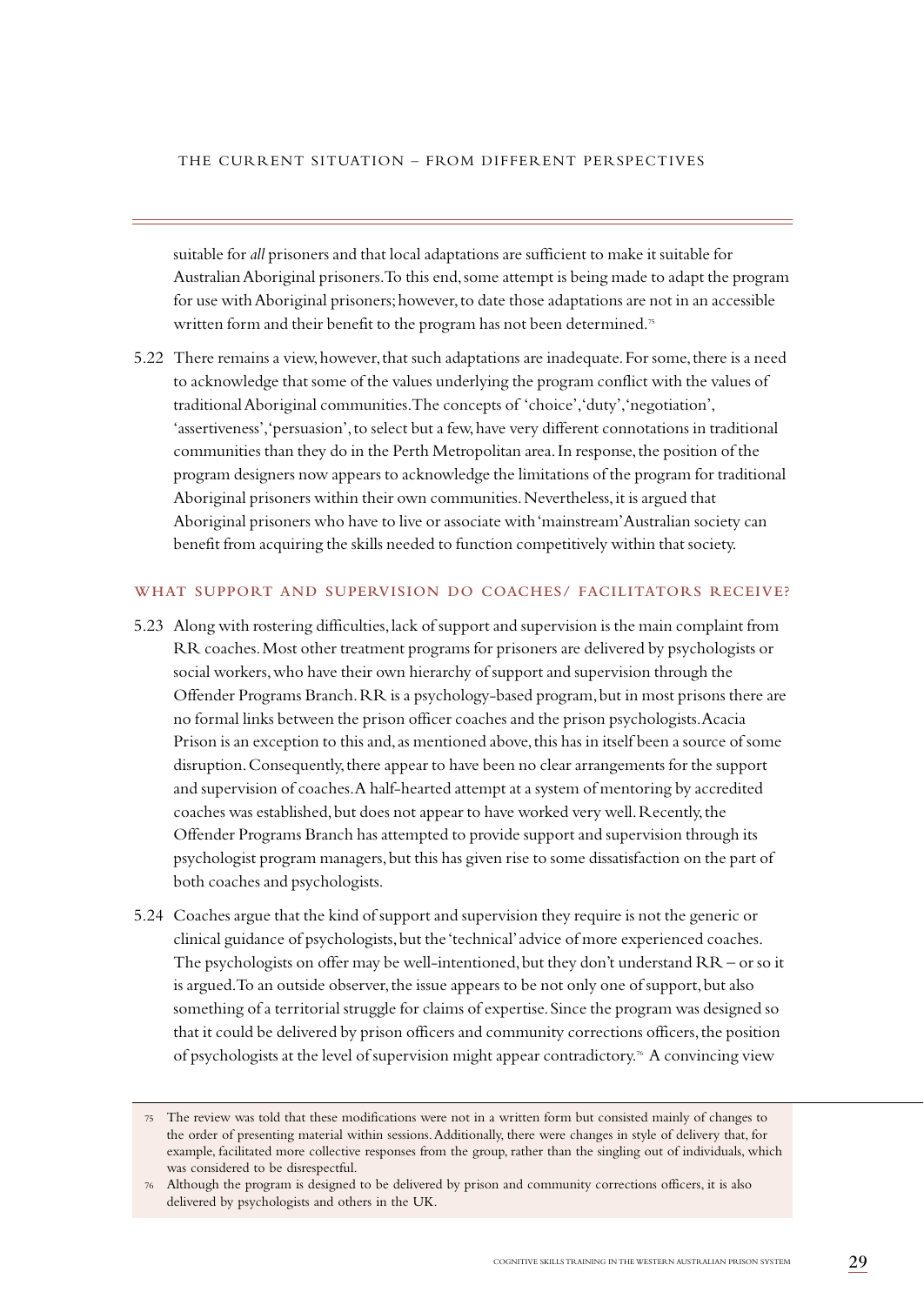was that coaches have worked hard to develop some level of expertise in the delivery of programs and it is not unreasonable for them to want that acknowledged as 'special'.They want to retain 'ownership' of the program, retaining responsibility for and full involvement in it. Importantly, they want to retain the credit for making it work.

#### **HOW IS THE QUALITY OF RR PROGRAMS ASSURED?**

- 5.25 T3 Associates provide initial and continuing training for coaches.They require coaches to record a number of sessions on videotape, and they provide constructively critical feedback on a coach's performance.There has been some dissatisfaction among coaches about the time taken to return videos from Canada and the lack of specificity in the feedback.As to the first point – timeliness – the chosen technology may have been appropriate when initially selected but is by current standards archaic.It would be comparatively simple technologically to arrange for on-line interactive sessions with the T3 supervisors.The impact of feedback is severely diminished by delay. As to the second point, at a video feedback session observed for this review, the feedback was very specific and, although provided in an overtly supportive manner, was frequently very critical, especially when the coach appeared to have changed the sequence of discussion from that in the manual or spent too much time on a particular point. The most constructive feedback offered consisted of sound advice on classroom teaching skills (for example, how to give instructions clearly, how to use aides-memoires, how to maintain a good pace and so on).
- 5.26 When coaches have satisfied T3 of their competence to deliver the program,they are accredited, and there are now nine accredited coaches, not all of whom are currently active in delivering programs.Coaches are encouraged to deliver their first program with a co-facilitator,but are then required to deliver at least one program alone for the purposes of accreditation.Beyond that, and the making of satisfactory videos, the process of accreditation is beginning to create some dissatisfaction among coaches. As coaches become more knowledgeable, there seem to be the glimmers of some questioning of accreditation decisions, especially among those who have delivered a number of programs apparently successfully and see less experienced coaches being accredited ahead of them.
- 5.27 Experience,of course,does not necessarily equate with competence,and it is impossible to gainsay the judgment of the program designers in this regard.However,one senses that coaches would welcome some clearer statement of the criteria for accreditation.Of particular concern is the fact that accreditation does not appear to take account of administrative competence or diligence in report writing – it appears to be focused entirely on delivery of the program in the classroom. This may or may not be true, and some clarification of accreditation requirements would be welcome.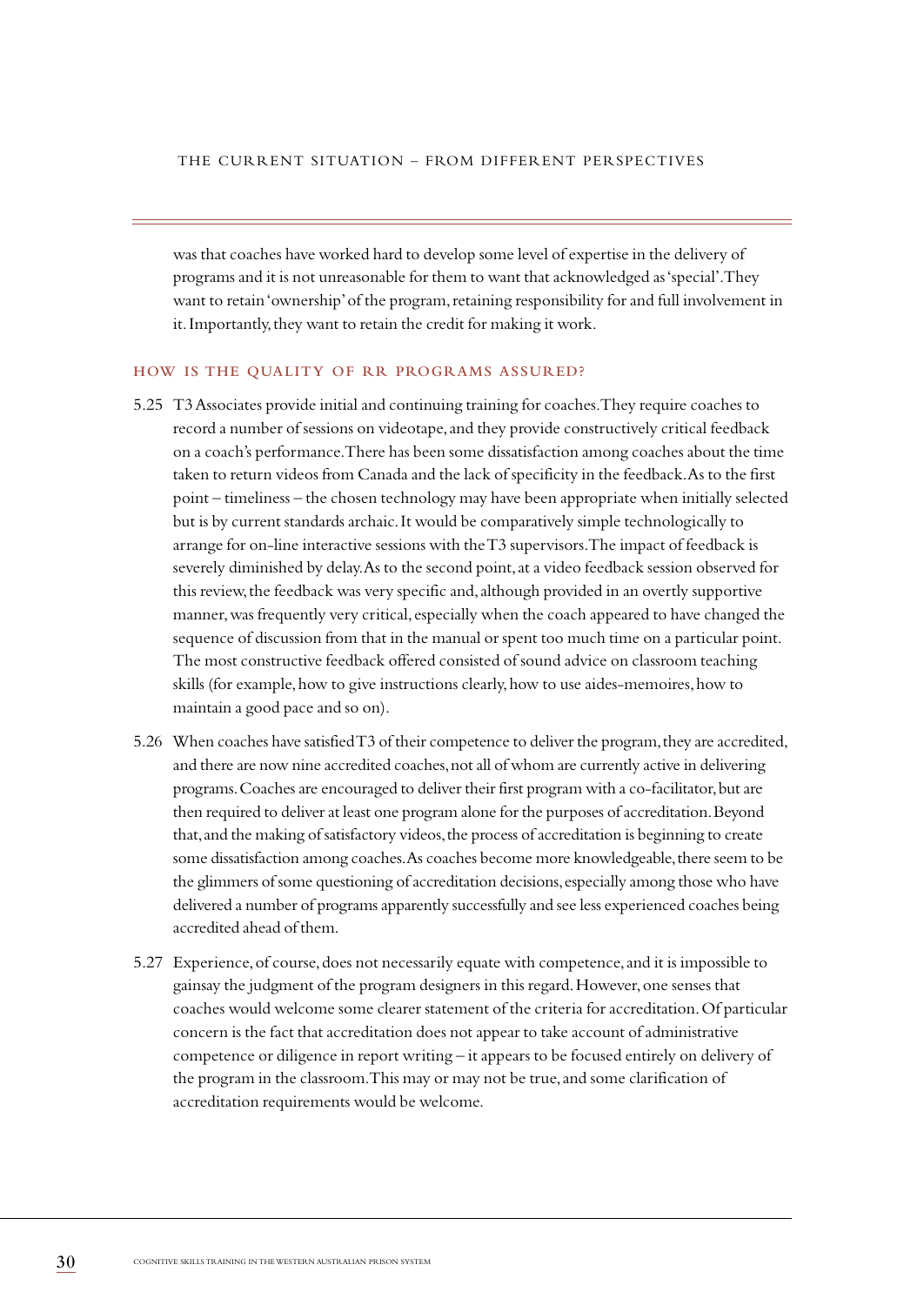### **HOW DO WE KNOW WHETHER OR NOT THE PROGRAM 'WORKS'?**

- 5.28 The RR program in Western Australia has not been fully evaluated independently.However,a limited process evaluation was being undertaken at the time of the fieldwork by the Offender Programs Edith Cowan Project (OPEC).This was based on participants'feedback and preand post-test assessments,and the results have subsequently become available.
- 5.29 Before referring to them,it should be said that evaluation is a contentious issue in itself.This Report does not adopt the view that the only measure of a program's success is a proven ability to reduce rates of re-offending, even though the purchase of the program in Western Australia appears to have been influenced by its claim to reduce recidivism.Given that claim, however, it is perhaps surprising that little effort has thus far been made to evaluate the program in this regard.
- 5.30 For the time being,attention will turn to the ways in which the progress of participants and their response to the program were assessed.The participants were assessed by the coaches before,during and after the completion of the program. The assessment was psychologybased and consisted of the following dimensions:
	- 1. Ability to recognise that problems exist;
	- 2. Ability to solve problems;
	- 3. Self-management;
	- 4. Ability to think/develop alternatives;
	- 5. Awareness of consequences;
	- 6. Ability to achieve goals;
	- 7. Egocentricity;
	- 8. Social perspective taking;
	- 9. Impulsivity;
	- 10. Cognitive style;
	- 11. Morals/values;
	- 12. Critical reasoning;
	- 13. Motivation to change; and
	- 14. Motivation to participate in the program.
- 5.31 Coaches are given guidance on completing the tests.Given their lack of formal training in psychology,the question arises whether consistency between coaches can be ensured.What one coach might consider evidence of progress may simply not impress another coach to the same extent.Providing guidance in terms of the categories of behaviour to be considered does not help a coach to decide what does and does not constitute *evidence* within that category.For example, coaches are required to make subjective judgments about what constitutes a 'good' or 'poor', 'appropriate' or 'inappropriate' response to a question. The crucial differences between scores of one (poor), three (adequate) and five (excellent) are actually quite subtle, yet, once given, they can have a disproportionate impact on an offender's future. $7$

<sup>77</sup> A contrary view was expressed to the review that coaches receive substantial guidance on making assessments, with numerous examples. Our own consultant believes that consistency will come through training and shared experiences.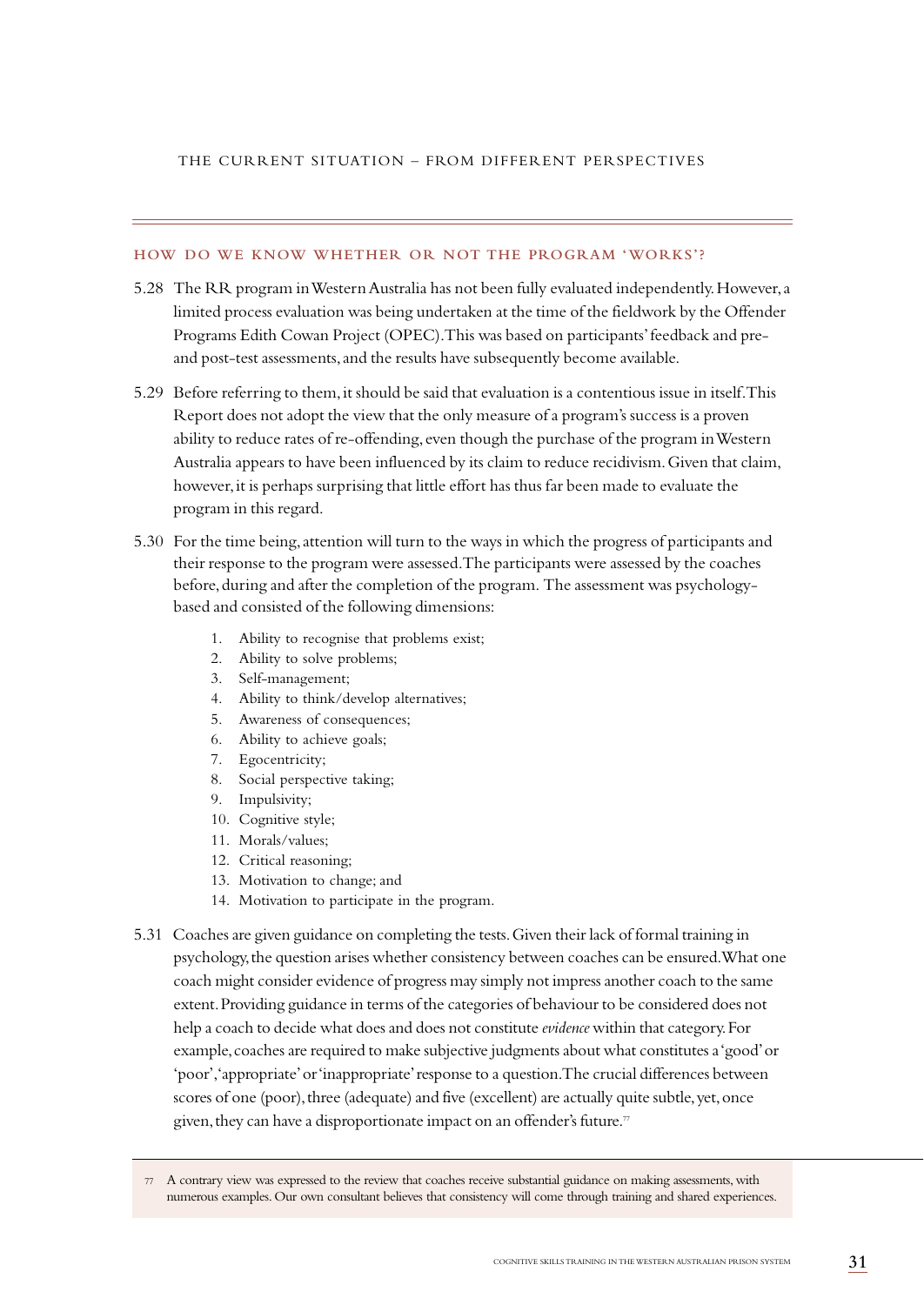### THE CURRENT SITUATION – FROM DIFFERENT PERSPECTIVES

- 5.32 When coaches have satisfied T3 of their competence to deliver the program,they are accredited, and there are now nine accredited coaches, not all of whom are currently active in delivering programs.Coaches are encouraged to deliver their first program with a co-facilitator,but are then required to deliver at least one program alone for the purposes of accreditation.Beyond that, and the making of satisfactory videos, the process of accreditation is beginning to create some dissatisfaction among coaches. As coaches become more knowledgeable, there seem to be the glimmers of some questioning of accreditation decisions, especially among those who have delivered a number of programs apparently successfully and see less experienced coaches being accredited ahead of them.
- 5.33 At the end of each program, the views of participants are sought by means of a feedback questionnaire.Again,there appears to be no consistency of practice in relation to the completion of these questionnaires and no evidence that they are being collated systematically.Some are forwarded by coaches to the Offender Programs Branch, but there is no system in place to ensure that the forms are completed or that they are all forwarded for analysis.Until recently, some coaches appeared to believe that they were confidential and only to be shared with T3. Bearing in mind these limitations, an independent analysis of the questionnaires has, as mentioned above,been conducted by a researcher from Edith Cowan University.Preliminary findings indicate a high level of satisfaction among participants with all aspects of the program.<sup>78</sup>
- 5.34 The second part of the same research study provides an analysis of the pre- and post-test scores of a sample of participants.This analysis indicates that the average score for all dimensions of the program increased,suggesting a significant average improvement as a result of completing the program (though, as we have seen, the scoring may be rather subjective and a critic might say that it would be a perverse coach who would assess a prisoner as having worse cognitive functioning at the end of a program).A preliminary attempt was also made to link these scores descriptively with available information about post-release re-offending.No conclusions can be drawn on the basis of this information,but the analysis demonstrates the potential for further evaluation to develop those links.This study appears to lay the foundations for a fuller independent evaluation in the future.

## **INTERPERSONAL SKILLS TRAINING PROGRAM**

- 5.35 The ISTP has three aims:
	- 1. To assist officers to work more effectively with those prisoners who undertake the RR cognitive skills program.
	- 2. To provide a general refresher course for staff to further enhance their skills in working with prisoners.<sup>79</sup>
	- 3. To assist officers in understanding and coping better with the occupational stresses of working in a prison environment.

<sup>78</sup> Participants were asked to rate on a score of one to four whether (broadly speaking) the program had helped a great deal (4), helped somewhat (3), didn't really help (2) or seemed to make things worse (1). All average scores were between three and four (Offender Programs Edith Cowan 2003).

<sup>79</sup> Department of Justice,WA (2002b).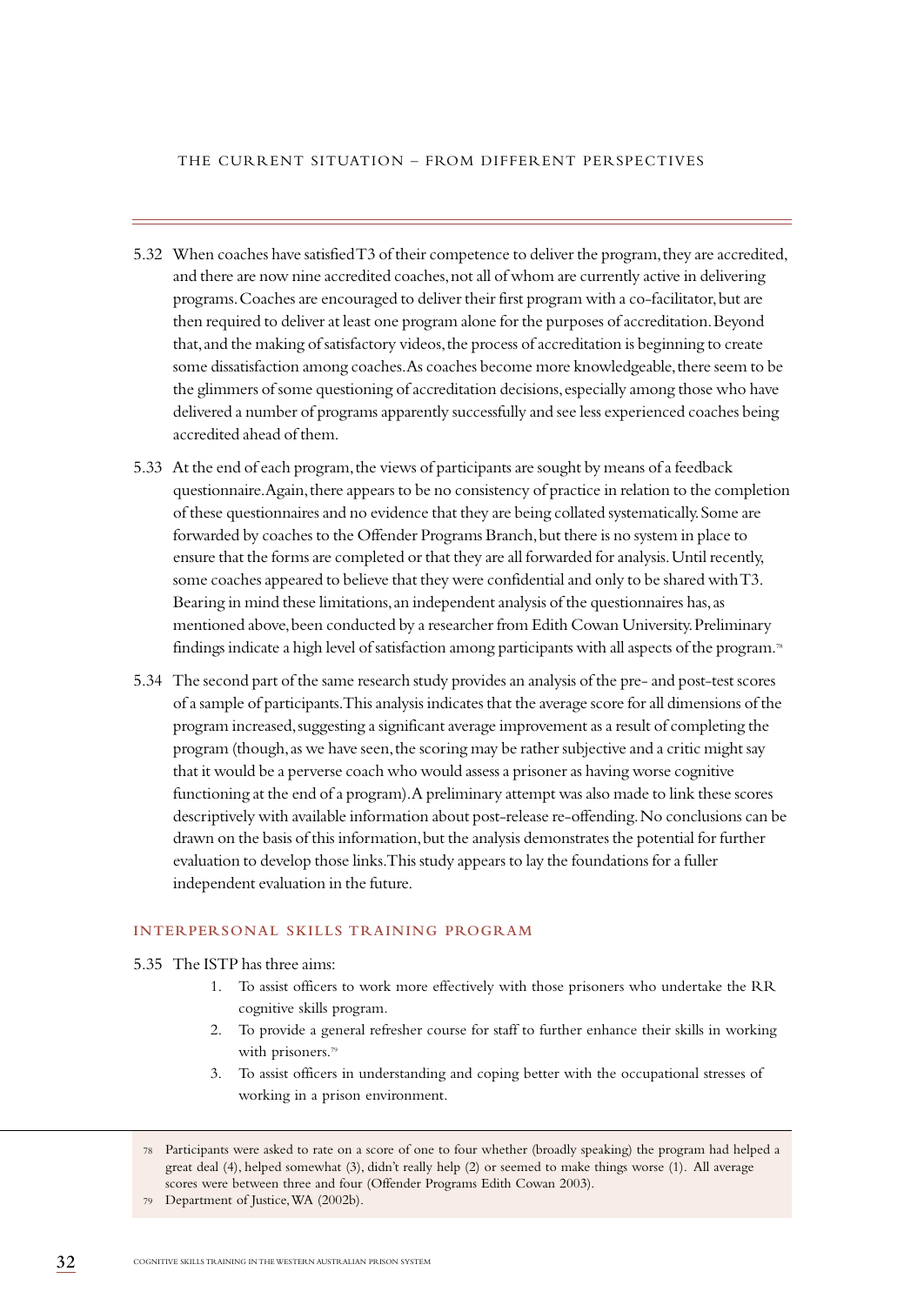Thus,the success of the ISTP can and should impact upon the RR by helping to create an environment where positive reinforcement is practiced and prisoners are encouraged by staff (who hopefully will possess a more conscious understanding of the areas where prisoners are deficient in their thinking and attitudes).

- 5.36 The ISTP was run on a regular basis at Albany Prison.All prison officers undertook the first stage of the ISTP in early 2002,and they were at the time of our fieldwork (mid-2003) completing the remaining modules.At present this second stage of the program is taking seven days to complete, but has now been reduced to five days with the approval of T3. Successful delivery of this program is dependent as much on the perceived credibility of the facilitators as on their knowledge and teaching skills.
- 5.37 The program has had a mixed reception at Albany.On the one hand,the most frequent comment was that it 'teaches us what we already do'. <sup>80</sup> It was not seen as a priority for the prison,and it was viewed as a drain on resources that could be put to better use.Comments about it being more appropriate for other prisons – and for 'Head Office'– were also common. The value of the program in helping officers to understand the RR program for prisoners does not seem to have been made clear.
- 5.38 On the other hand,officers thought that the program had been well delivered and was a generally enjoyable experience.They valued having time to get to know colleagues better,and some felt that it had refreshed and confirmed the skills they already possess.Others were prepared to admit to having learned new skills,and several commented that the program had helped them in their personal, as well as work, lives. For newer officers, it provided much insight into the prison environment.There was no significant hostility to the program – the most negative comments were about its irrelevance to experienced officers,who had already developed their own successful ways of dealing with prisoners.
- 5.39 The view was expressed to the review that the limited impact of ISTP on staff was the result, at least in part, of its fragmented delivery, with a gap of up to 18 months between the two parts of the program.In the circumstances it is perhaps not surprising that various points are not getting across to participants and that they are being allowed to focus or dwell on those areas where they feel familiar with the content.It was argued that 'there is no position of advocacy for the ISTP component,as appears to be the case for RR'.Because of its management history,it has been detached from the management of RR and the Programs Branch.This has left ISTP coaches somewhat isolated,with no quality assurance process or position to oversee and the monitor the program.As with RR,we were told that coaches were given insufficient time for learning and preparation.

<sup>80</sup> Albany Regional Prison has been one of the most successful in Western Australia in terms of its ability to manage prisoners, including those who have posed serious management problems elsewhere.This Office's *Report of an Announced Inspection of Albany Regional Prison* states as its conclusion:'Albany is a healthy prison…The prison's success is principally due to the quality of its staff and good local leadership. The professional attitude of all staff positively influence their interaction with prisoners'. See, Office of the Inspector of Custodial Services (2003c) p. 48.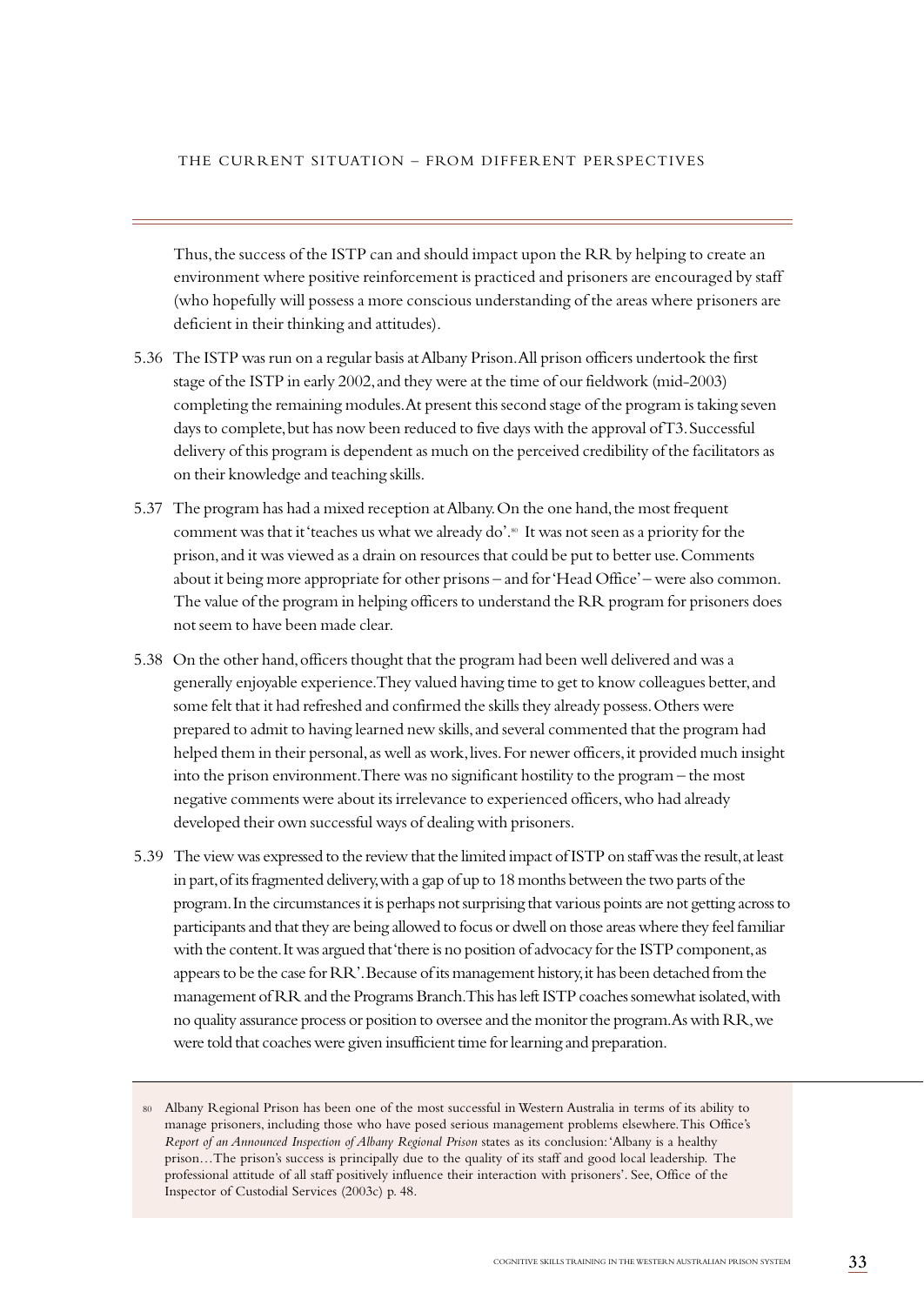### THE CURRENT SITUATION – FROM DIFFERENT PERSPECTIVES

- 5.40 There is general agreement that the most appropriate place for the ISTP is as part of initial officer training – with regular refresher opportunities.As such,and unlike RR,ISTP is not a program that requires *evaluation* in the sense of measuring outcomes,though it could be argued that all programs can benefit from an evaluation of the *process* of implementation.
- 5.41 The vision of using ISTP across Western Australia as a means of changing prison officer culture is laudable.The recent work of Liebling and Arnold has established that the total prison environment is crucially influenced by staff attitudes and self-esteem,and that cultural change cannot be achieved without an appreciative understanding of the role of the prison officer.This Office has recently argued,in the context of suicide and general health issues,that the welfare role of uniformed officers should be accentuated.<sup>81</sup>
- 5.42 The view was also expressed convincingly to the review that ISTP should be an occupational health and safety priority. For most of the working day, prison officers depend for their own and colleagues'safety not on physical security or means of control,but 'on their mouths'.The smooth running of any prison is dependent on staff-prisoner interaction,and when a prison officer responds inappropriately to a prisoner it is not just his or her own safety that is at risk,but also that of colleagues.Despite this,the implementation of ISTP has been disappointing and current solutions are clearly not permanent ones.Attempts to ensure that all prison officers complete the training are laudable,but need to be properly resourced if they are not to be counter-productive in terms of officer morale.A half-completed task is arguably worse than one that has never been commenced in the first place.

81 See Office of the Inspector of Custodial Services (2004), [7.39]-[7.43] and Recommendation 9.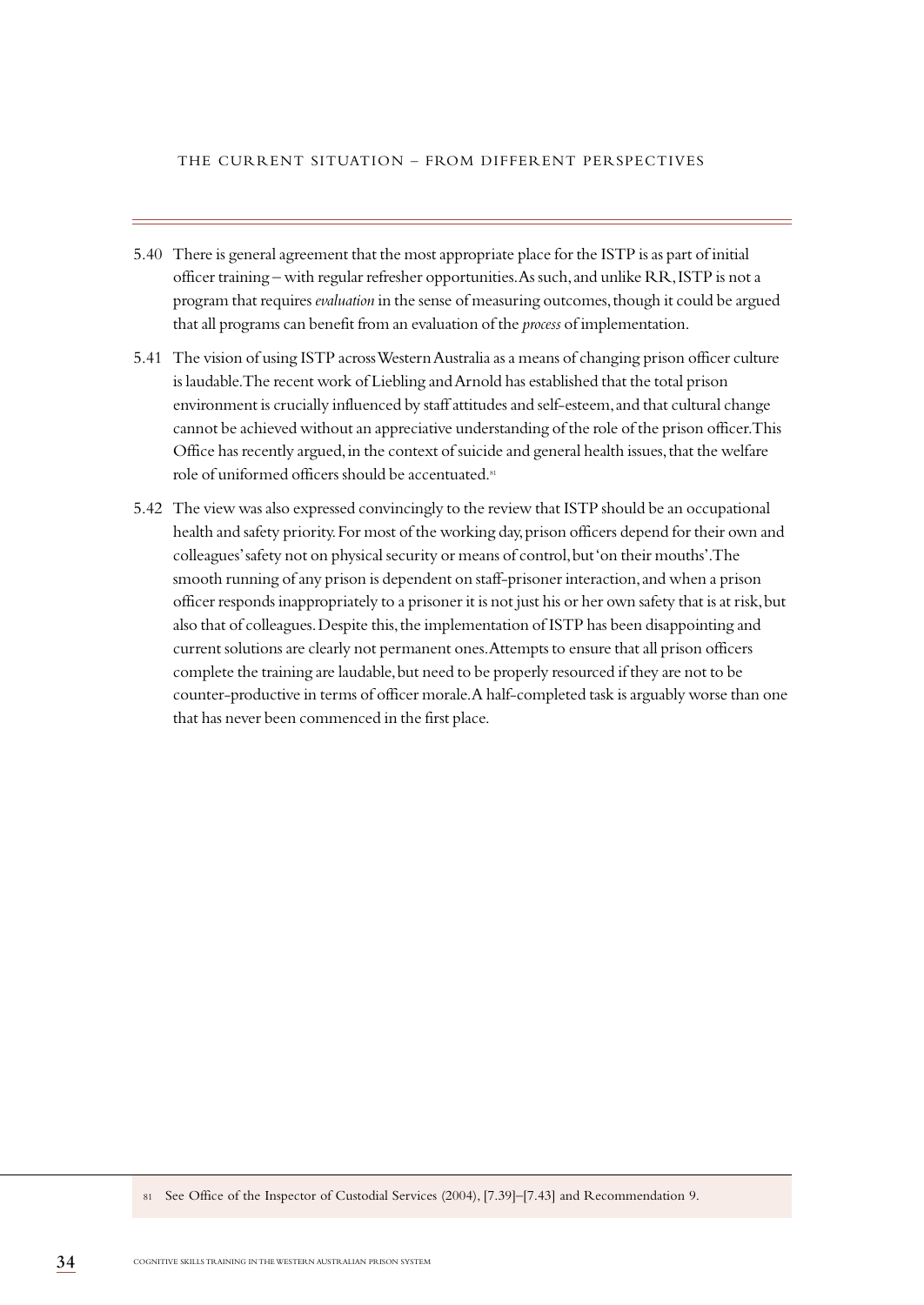# Chapter 6

## IMPLEMENTATION AND EFFECTIVENESS

6.1 This Report has attempted to focus on both the *implementation and effectiveness* of the T3 cognitive skills programs in Western Australian prisons.Implementation issues have been more straightforward than the issues of effectiveness.The most commonly heard comments have been that the programs themselves are 'the best thing that has happened in Western Australian prisons'but that implementation failure has rendered them ineffective in all but a handful of prisons. By and large, implementation failure has been readily admitted, though its explanation is not universally agreed.

## **IMPLEMENTATION ISSUES**

6.2 It is perhaps putting the cart before the horse to talk about the practical logistics of implementation before discussing the question whether the programs are sufficiently effective to merit continuation.However,as discussed below,this Report believes that the RR and ISTP programs should be continued and strengthened.

*Should the voluntary nature of the program be made clearer to prisoners or is it more honest to emphasise the significance of the program in release decisions?*

6.3 In theory,the program is,and has to be,voluntary and should be made available to prisoners on the basis of individual need.It should not be used as a mechanism for making prisoners more manageable or for obtaining their compliance indirectly through linking the program explicitly with early release.However,prison staff rightly point out that failing to participate has consequences,one of which may be a delay in release.Helping prisoners to understand the subtlety of that argument requires some skill, but that does not mean that it should not be attempted. At present, prisoners believe the program is compulsory if it appears in their IMP and that they will not be released if it is not completed.Prison staff also seem confused about the stance of the Parole Board on this issue.The Board has now clarified that it does not insist on the completion of RR when considering early release.<sup>82</sup> This should be stated up-front, by way of a prison Notice for the attention of prisoners and as an aspect of their own IMP notifications,so that participating prisoners are under no misapprehension about this.

*Should RR be available in all (or most) prisons and as early as possible in a prisoner's sentence or should it be recognised as preparation for release and made available in a few selected prisons?*

6.4 It is clear that the initial expectation of the program was that it should have an important settling effect on prisoners early in their sentence, giving them the skills to cope with prison life constructively and making them easier to manage.Additionally,RR was viewed as a good generic foundation on which to build other treatment programs (though it was noted that some prisoners may need to improve their literacy skills before being able to participate in RR).

<sup>82</sup> See paragraphs 5.7–5.9, above.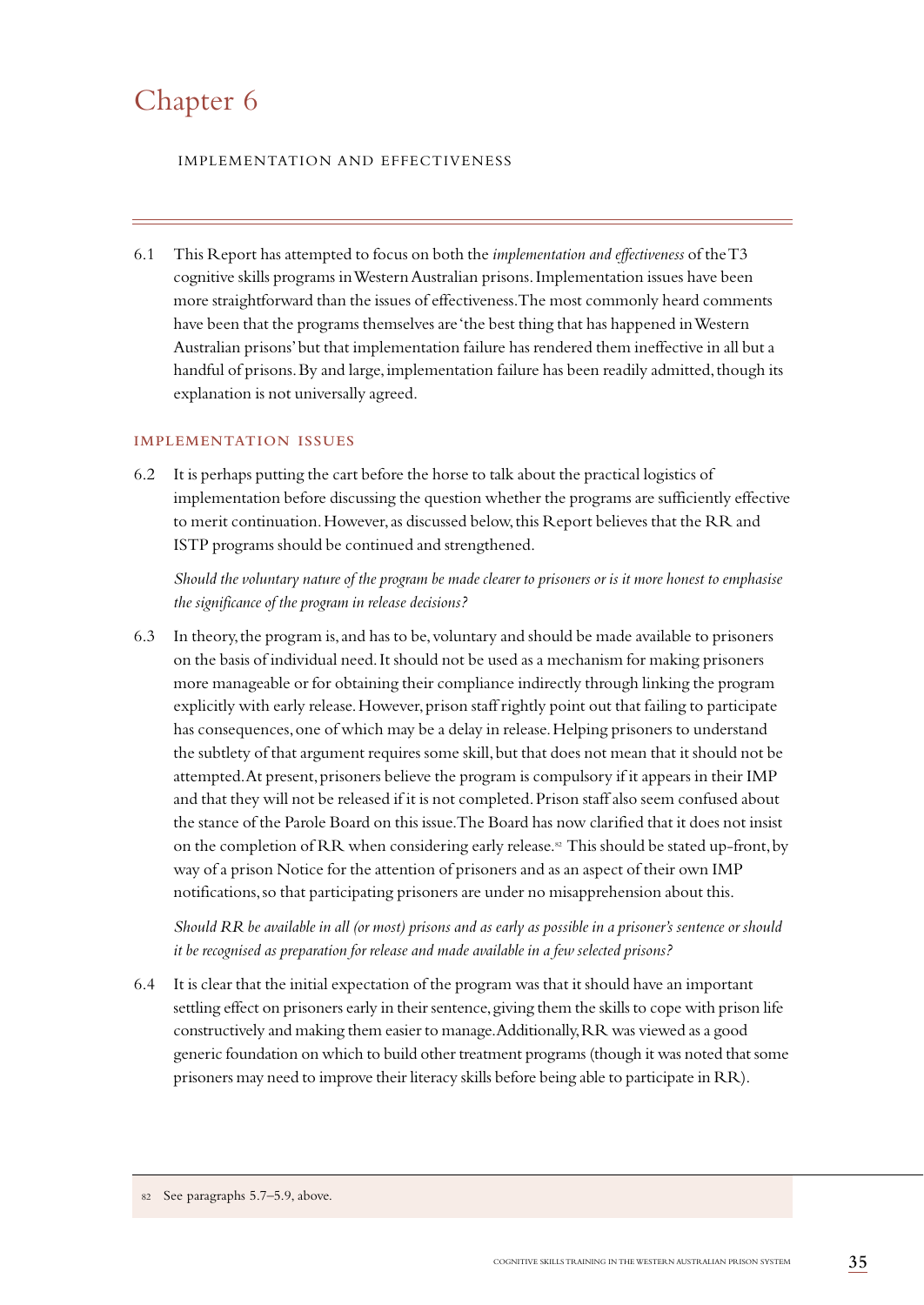6.5 Despite the program being scheduled into prisoners'IMPs as early as possible following initial assessment, the current reality is that the program is more often undertaken as an aspect of preparation for release. It must be said that, to the extent that RR provides skills for living in the community and avoiding further offending,it has a useful part to play at this stage. Although not all prisoners are released from minimum-security prisons, $\mathbf{S}^3$  it appears at present that a minimum-security environment is conducive in terms of both coach availability and prisoner benefit.It has certainly proved difficult to sustain the program in prisons where security considerations override all else.However,that is not in itself a sufficient basis for resiling from the original objectives.The Department should commit itself in principle to delivering RR to eligible prisoners at an early stage in their sentence.

*What is the best way to resolve the rostering issues and how much time should coaches be given for preparation and report writing?*

- 6.6 It is not acceptable for coaches to be unable to predict their own availability for running RR programs.Nor is it acceptable for coaches to be expected to arrange their own 'backfill',or to have less than half an hour in which to prepare a session, or a similar amount of time to write up sessions or reports.However,as there is currently no ring-fenced funding for RR,there are genuine problems in the allocation of resources to it in some prisons.<sup>84</sup>
- 6.7 There appear to be three options:first,the RR program is not run;second,a distinct line is added to the staff roster to acknowledge the importance of the program and the need to commit a proper amount of time to it; third, the RR coach is taken off the roster for a set period and is given an agreed amount of time (at two prisons this is 24–26 hours per week) for the duration of the program.An additional allocation (for example three weeks) should be made for preparation and report writing. For the remainder of the working week, the coach is available for other duties in the prison,but priority is given to the program.It seems likely that there will be different preferences for the second and third options in different prisons,but the Inspector has recently been advised that the introduction of new rosters in prisons has now provided for the delivery of RR as a part of core prison business.This is the best approach and very much to be welcomed.

*What level of support and supervision should be available to coaches and who are the most appropriate people to provide it?*

6.8 Although T3 Associates provide feedback on videotaped sessions and a certain amount of follow-up training, this does not substitute for regular support and supervision for coaches.<sup>85</sup>

<sup>83</sup> This Office's recent *Report of an Announced Inspection of Acacia Prison* revealed that despite its status as a medium-security prison,Acacia is the primary releasing prison in Western Australia. See, Office of the Inspector of Custodial Services (2003d).

<sup>84</sup> In response to the Discussion Paper that preceded this Report, the General Manager of Acacia Prison has announced a number of operational changes to improve the delivery of the prison's custodial programs. These include the appointment of dedicated custodial programs officers, a dedicated supervisor, improved scheduling and the provision of sufficient time for preparation and post-course activities.

<sup>85</sup> See also the discussion in paragraph 5.25, above, as to the need for more up-to-date technology so as to achieve more immediate feedback.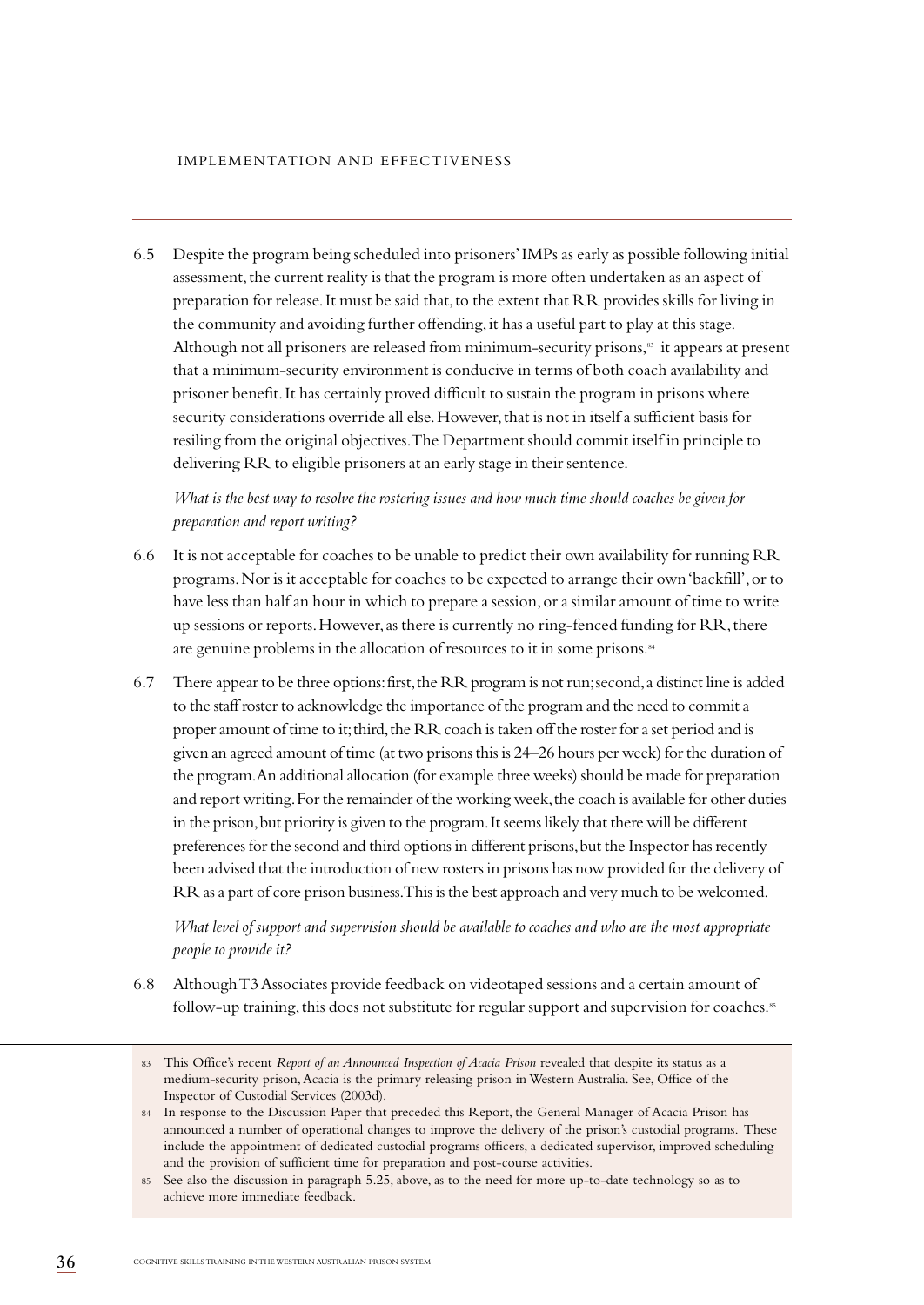Arrangements were originally made for coaches to receive a degree of support and supervision from the Department of Justice,but these do not seem to have been very satisfactory and have fallen into disuse.An embryonic mentoring system has also failed to live up to expectations, largely because insufficient numbers of coaches have gained the necessary experience.As suggested above,feedback should be provided by way of interactive technology.

- 6.9 At the time of the review,a new system was being proposed whereby clinical psychologists working for the Offender Programs Branch are located in prisons,rather than centrally in Perth, and provide support for the delivery of all programs. The argument in favour of this arrangement is that the psychologists are experienced in program delivery generally and can offer advice,guidance and theoretical understanding to prison officers whose training and experience,though intensive,is nevertheless limited to only one program.The counterargument is that coaches do not need this 'higher'level support,but are in greater need of mentoring by people with specific experience in the RR program.They need the opportunity to de-brief with other coaches and to pool techniques for overcoming specific difficulties.At two prisons,the coaches telephone each other after sessions for precisely this kind of support.
- 6.10 There is no reason,other than financial,why these alternatives should be mutually exclusive, as there is a place for both.However,in a situation of limited resources,there is a need for further discussion about the best arrangement that can be made to achieve quality control and consistency across programs.We have been advised that the Department has now put in place a 'Clinical Supervisor'position to coordinate the cognitive skills program.The associated duties include improving the standards, addressing training and procedural issues to ensure the integrity of the program and exploring other influential factors that affect offender behaviour.Our preferred position is that RR continues to be the primary responsibility of uniformed officers/coaches (and similarly uniformed officers/facilitators at Acacia), with the 'Clinical Supervisor'being very much a facilitator/mentor rather than in any sense a manager/supervisor.To clarify this point further and to symbolize that the program is the responsibility of uniformed staff, the so-called 'Clinical Supervisor' should be re-designated as the 'Cognitive Skills Facilitator'.

## **SUPPORT NEEDS FOR COACHES AND FACILITATORS**

- 6.11 T3 Associates made various arguments that this Report endorses:
	- *Program policy and standards support:* a framework is required that clearly outlines the parameters for delivery of cognitive skills (for example, preparation time etc).
	- *Program management support:* Departmental Head Office support and specific institutional support is required to ensure that the resources, time etc are there to get the job done.
	- *Treatment management and quality control:* a process should be put in place, beyond the phase of accreditation as a coach,where there is periodic monitoring to ensure program methods/principles are being adhered to (not to 'censure'but to put coaches back on track and/or correct bad delivery habits they may have developed).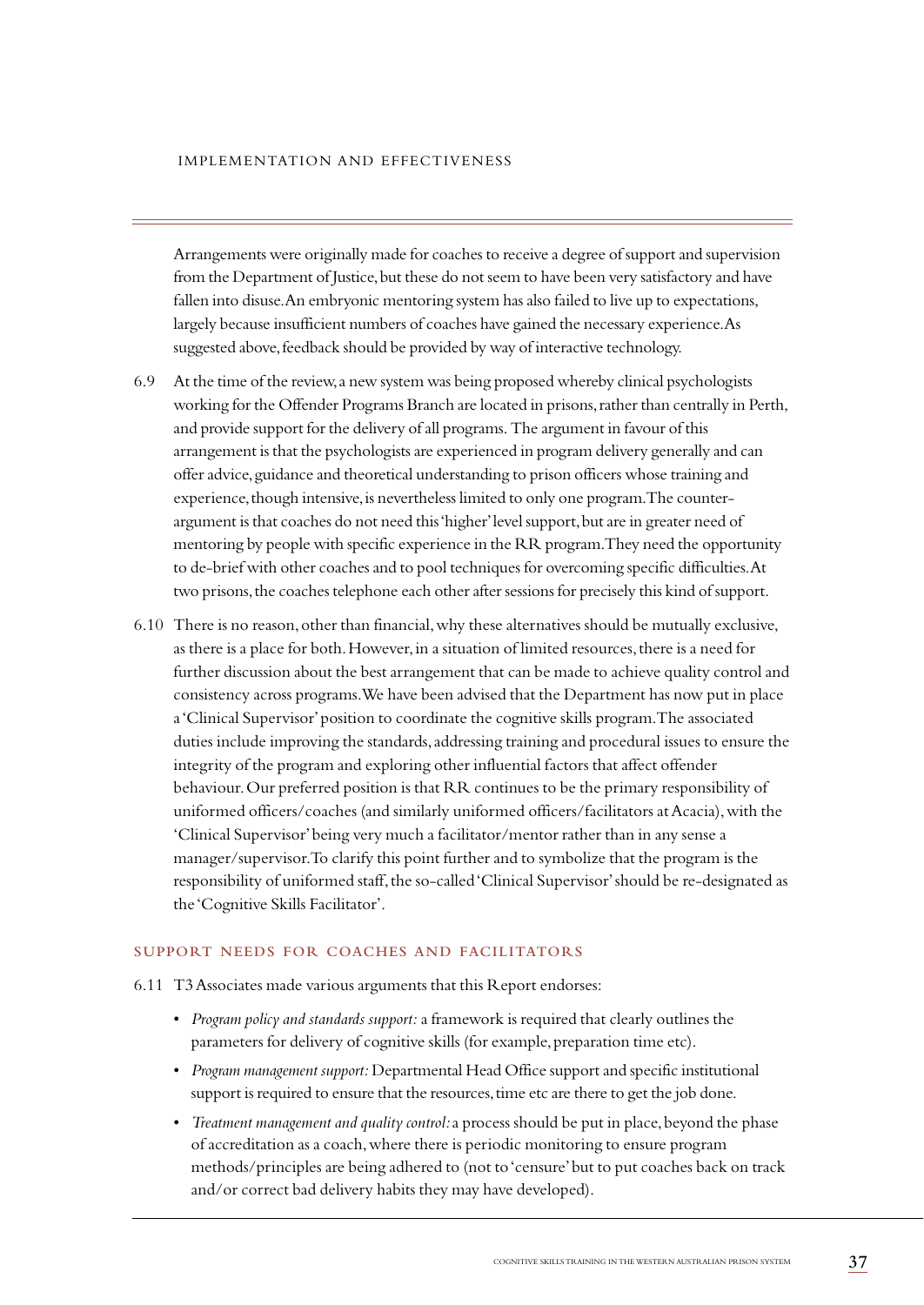- *Clinical/Psychological support or,preferably,Cognitive Skills Facilitation:*as and when needed,such support should be available for a wide range of issues (for example,advice on managing or motivating difficult individuals within the group,resolving co-facilitation issues etc).
- *Collegial support:* for obvious reasons of networking coaches and facilitators need sufficient time to share practice experience, become reinvigorated etc.

*What can and should be done about the large number of officers trained as RR and ISTP coaches who are no longer active in program delivery?*

6.12 In one sense,there is no need for anything to be done.Those officers who have not left the prison service or moved on to other employment within it are, presumably, undertaking normal shift work.Some have delivered programs and decided that it 'wasn't for them',while others have not even had that opportunity.It is probably too late now to make contact with most of them without it appearing to be a token gesture of concern.However,it seems important to find some way of avoiding the situation that exists in at least one prison where a new coach told the review that his colleagues had told him not to get involved because it would only be a frustrating disappointment. For the future, it is important to discuss how and when coaches should be selected and trained in order to ensure a reasonable prospect of delivering the program.

*Can the RR program now be taken over and developed locally?*

6.13 The question has been discussed whether all training and development in relation to the program could be taken over locally,with only minimal consultancy from T3 Associates.It does seem to the Inspector, however, that locally there is insufficient ballast and maturity for this to be feasible at the present time.The lack of continuity in the programs has brought about this situation. Moreover, there is no obvious countervailing benefit in taking this course in haste at the present time.In the absence of a sufficient or realistic basis for altering the present arrangements, the T3 contract should be extended until 2006. However, the Department should develop the capacity to run this program in-house from 2006 onwards, at the expiry of the next contract.

#### **EFFECTIVENESS ISSUES**

6.14 Some fundamental questions about the place of cognitive skills programs in prison were identified in this Report and will briefly be reiterated.

*What is the RR program for?*

6.15 The content of the RR program is designed to improve cognitive functioning – problemsolving, social skills, assertiveness, critical thinking, creativity and so on. It is not offence-specific and, arguably, is not even offender-specific. It is the kind of self-improving program from which any one of us might benefit. Seen within its own context, it is not contentious. However, it is dependent upon a predominantly psychological view of offending behaviour with which some commentators disagree.Does it follow from this that the program should not be offered at all?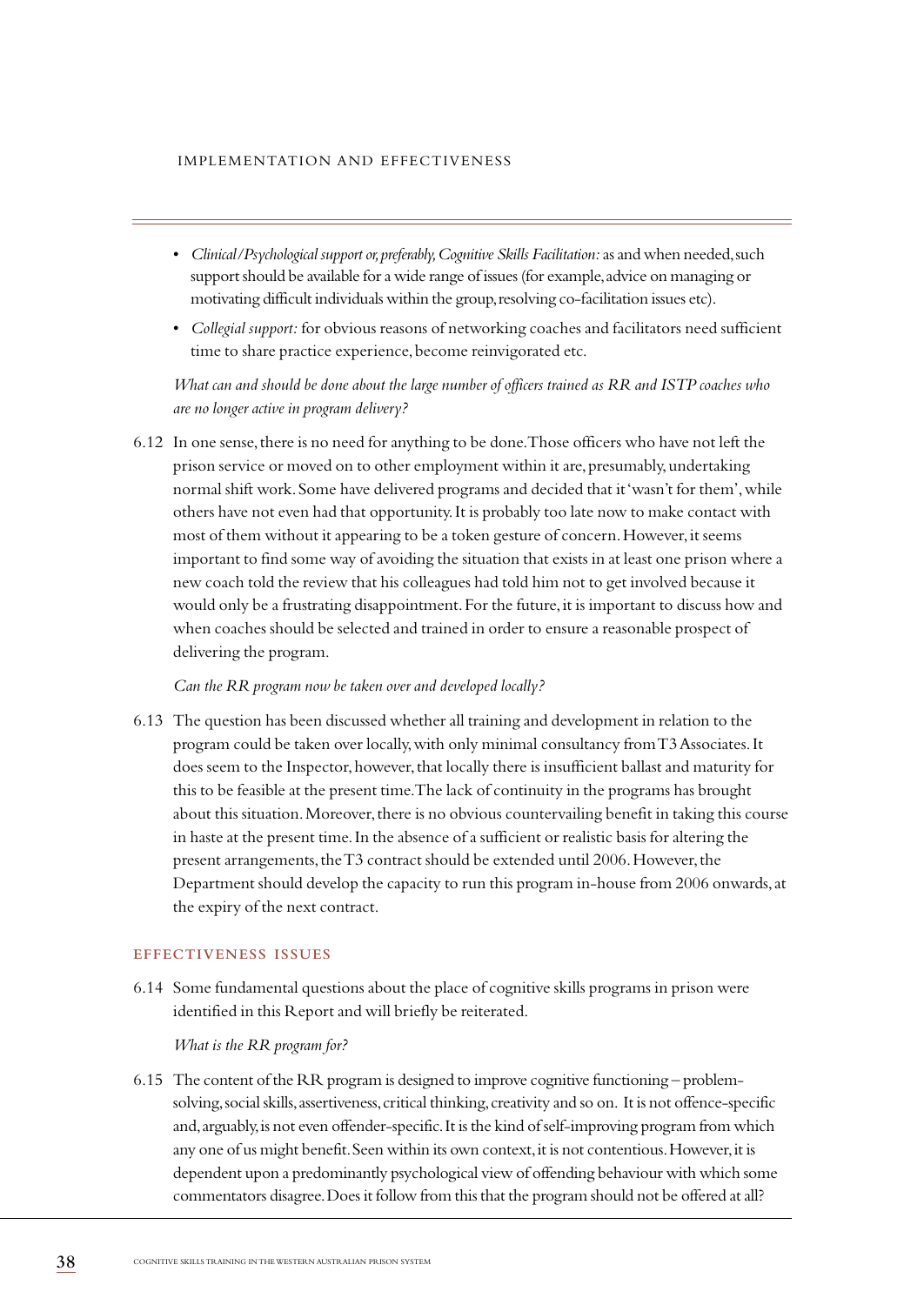- 6.16 Certainly not:the position of the Inspector is that it would not be productive for the Department to commit itself to the support, or rejection, of one theory of crime and criminality in its selection of programs to the exclusion of all others.It is quite evident that there is some validity for some offenders in a psychological theory of crime that philosophically underpins the cognitive skills approach.It is equally evident that there is validity in the sociological approach to crime and criminality that is exemplified in Western Australia by the emphasis upon education, vocational training and re-entry arrangements that constitute part of the correctional regime.
- 6.17 The Department's view is that the enhancement of cognitive capabilities bears upon the potential for prisoners to benefit not only from other psychological programs but also from the other regime matters.The Inspector endorses this view.

## *Should qualified psychologists be involved in the delivery of the RR program?*

- 6.18 The view has been expressed that a psychology-based program should have extensive input from qualified psychologists.In Western Australia RR uses 'coaches'who may (and clearly do) make excellent classroom teachers in a heavily circumscribed setting.They acknowledge the expertise of T3 without question and readily accept guidance and criticism from them.They accept the logic of 'program integrity' and, with some notable exceptions, have not had the knowledge, skill or confidence to make substantial adaptations to the program when dealing with different groups of offenders.As one new coach put it,'It's about product knowledge – if you know your product thoroughly,you can sell it convincingly'.On the other hand,the involvement of psychologists as frontline teachers would arguably be likely to bring to the process greater probing of the values and assumptions of the program, more flexibility in the curriculum, freer use of examples, and arguably greater pedagogic vitality.Would that be preferable?
- 6.19 There are at least two reasons why the present model,if it were functioning in a wellresourced way, should be retained. First, without wishing to appear in any way patronising, most of the program recipients feel comfortable with the closely-structured approach that prison officer coaches are competent to take.The Edith Cowan University process evaluation demonstrated that fact.Second,involvement of uniformed officers is in line with the underlying objectives of the Improved Prison Regime adopted by the Department and certainly accords with this Office's view of how the role of the prison officer should evolve. Cultural change involves moving prison officers away from the perspective that their jobs are overwhelmingly concerned with custodial order and stability and good order,with welfare issues simply an afterthought. As previously mentioned, we have recommended an enhancement of the welfare role of officers in the context of self-harm prevention.Case management and unit management approaches are, rhetorically at any rate, very much part of Departmental policy.To assign responsibility for RR program delivery to uniformed officers is very much a symbol of, and a positive contribution to, the notion of cultural change and enhanced job involvement. This model should be affirmed, therefore.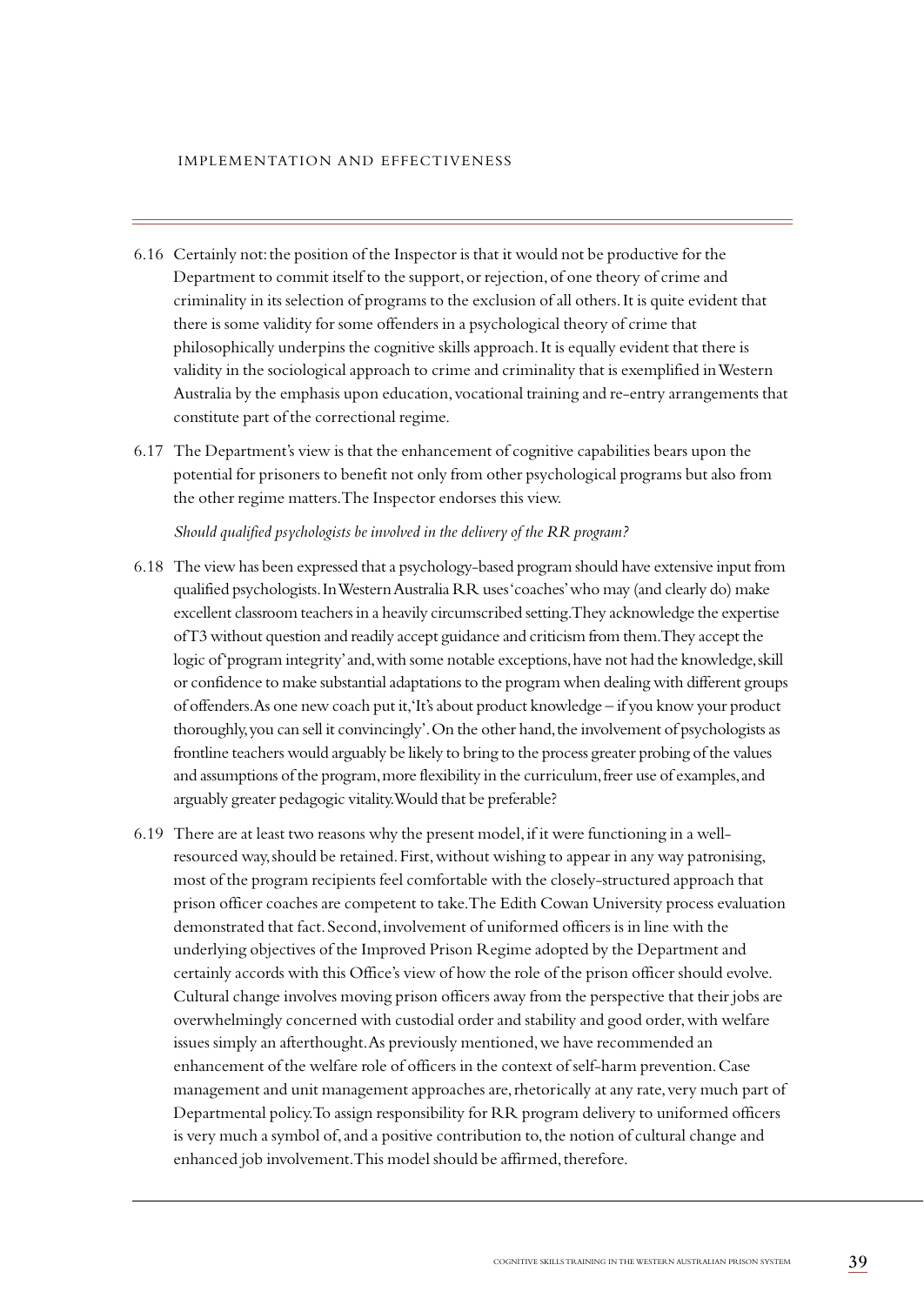6.20 However, as previously discussed, there is probably a role for an in-house psychologist as a mentor and adviser to coaches.They have indicated that they feel the need for a more direct link than, in the nature of things, they can have with T3 Associates in their Ottawa headquarters. The role of the Cognitive Skills Facilitator<sup>86</sup> to which the Department has committed itself should be developed in this context.

### *Linking RR with ISTP*

6.21 The significance of linking RR with ISTP is that the vision is given much greater moral and practical coherence.There is an acknowledgement that everyone can benefit from improved cognitive skills and that,especially within the artificial and coercive environment of the prison,anything that encourages more civilised,rational and decent interaction between staff and prisoners is to be commended. Within this more modest vision,cognitive skills programs might be regarded as good in themselves and not necessarily required to demonstrate effectiveness through the evaluation of performance measures.The rationale for permitting officers to continue as the coaches obviously ties in closely with this.

*To what extent is RR a psychology-based treatment program and to what extent is it an educational program?*

- 6.22 The line between psycho-education and psychotherapy is a thin one,and cognitive skills programs sit very close to it.Although the content of the program is based on cognitive psychology,the offender is *taught*,rather than *treated* or *counselled*. Both the setting and the presentational skills required of the coaches are more educational than clinical.<sup>87</sup>
- 6.23 The history of cognitive skills shows a very close affinity with education.The hybrid nature of the program has been clear throughout this review and has been reinforced by the tension between psychologists and coaches. Apart from the dual accreditation initiative, there has been little discussion of the relationship between the program and educational provision in Western Australian prisons. Mutual awareness of and support for RR would be advantageous.

*To what extent is RR a psychology-based treatment program and to what extent is it an educational program?*

6.24 The RR program is designed as a self-contained package in manual form, which, if adhered to consistently,provides the coach with sufficient theoretical understanding to deliver the program professionally.However,some doubts were raised as to the competence of the coaches to make risk assessments on the basis of a prisoner's response to a program. In other words, whilst their ability to make individual process evaluations (how a prisoner responded, attentiveness in the classroom,participation in group exercises,etc) is not in question,the end-of-course assessments partake very much of the nature of *clinical assessments*.Those who read the reports on RR participants and make important decisions on the basis of those reports may make assumptions about the professional competence of the report writer.If report writers have not received any recognised training in psychology,then this needs to be made clear.

<sup>86</sup> Our terminology: the Department has used the descriptor,'Clinical Supervisor'.

<sup>87</sup> A view was expressed to the review that this was an artificial distinction – that education is therapy and that therapy is educational.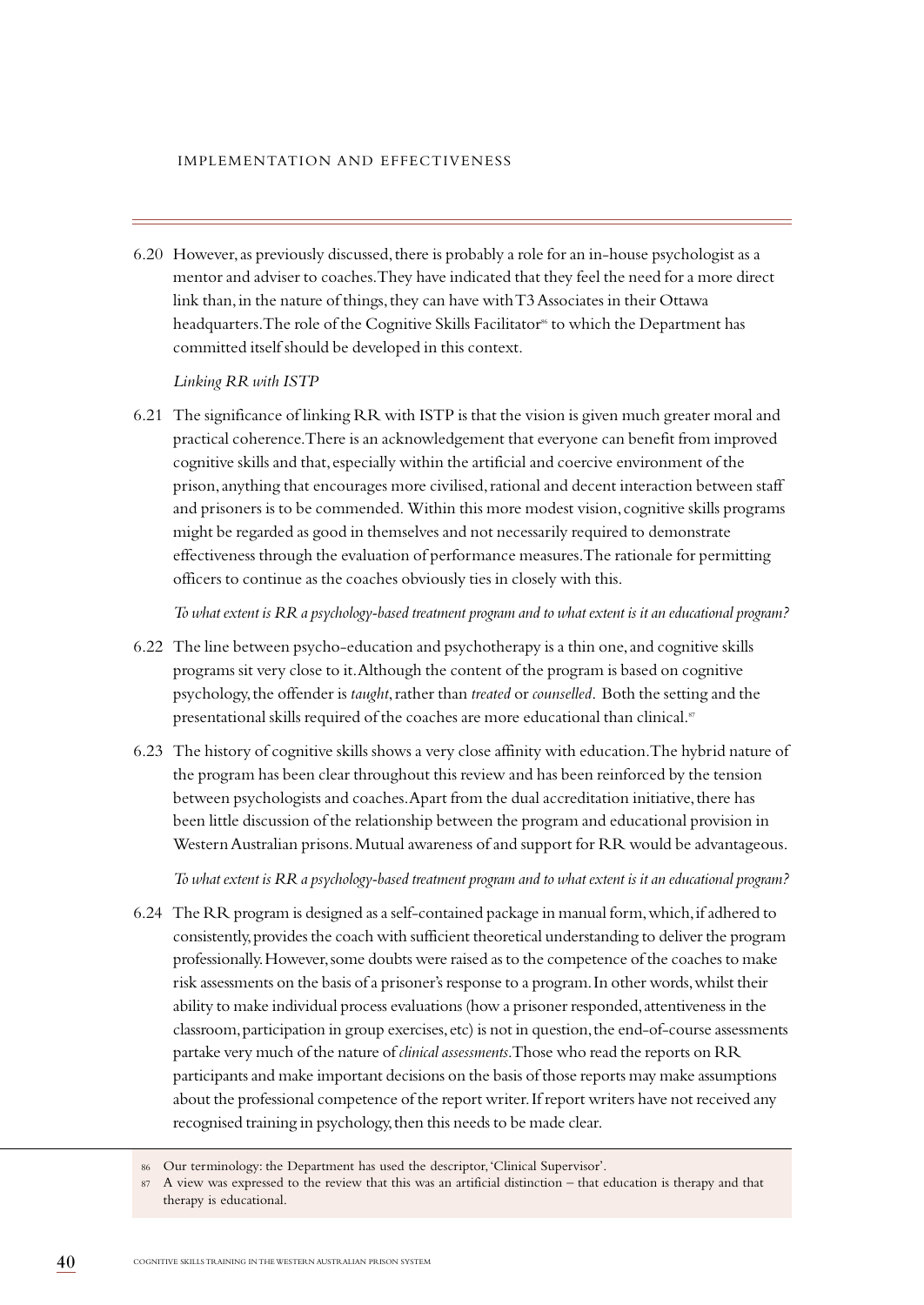6.25 Currently, coaches are given written guidance about how to assess participants, but there appears to be no mechanism for ensuring that one coach's *interpretation* of that guidance is consistent with another's,since no assumptions can be made about a common knowledge-base (as would be the case with qualified psychologists, teachers, social workers and so on). Possibly, the previously discussed notion of having an in-house psychologist (a Cognitive Skills Facilitator) acting in some kind of quality control role would do something to alleviate this problem.

## *Does accreditation (of coaches) provide quality assurance?*

6.26 A process of accreditation goes some way to alleviating concerns about quality assurance. Coaches can subject their performance to outside scrutiny and receive confirmation of their competence.The process of accreditation for the RR program requires coaches to have delivered at least one program on their own and to have submitted a number of videotaped sessions to T3 Associates for assessment. By June 2003, nine coaches had been accredited. However there is some concern that accreditation is based solely on delivery performance and does not take account of the coach's ability to meet Department of Justice requirements in terms of administration and, in particular, report writing. This means that it is possible for a coach who fails to complete competent reports to be accredited.There is a need to discuss and perhaps revise the criteria for accreditation,so that they are both transparent and comprehensive.88 More broadly,quality assurance must be done on an ongoing basis to guard against program drift.

## *Does accreditation (of the program) obviate the need for evaluation?*

- 6.27 One of the major concerns of this review has been the absence of any Australian evaluation of the program.The position adopted by the review has been that no program is universally efficacious<sup>89</sup> and that the spirit of the 'What Works' agenda implies an obligation on program advocates to demonstrate *what works, with whom, when and where – and preferably why?* An alternative argument is that,once a program has been evaluated reasonably in a few places at a few times – and the principles of 'international best practice'established – what is required thereafter is to ensure that programs adhere to that 'best practice'.In other words, accreditation – such as that which is undertaken rigorously by the Home Office in the UK – provides a universal 'kite-mark' of quality.<sup>90</sup>
- 6.28 At one level, this may appear to be simply a difference of academic or even ideological approach,but at least two issues challenge the assumption that accreditation is all that is needed.First,as has been made clear,whatever constitutes 'international best practice'in terms of process has not thus far been adhered to in WA. Second, the results of past evaluations have not been as conclusive as is sometimes claimed for the program.For these two reasons alone,the issue of evaluation requires further attention in an Australian context.

<sup>88</sup> The review accepts that criteria for accreditation exist but is reporting here that those criteria are not always *perceived* to be applied consistently, which is not to imply that they are not applied consistently. perceived to be applied consistently, which is not to imply that they are not so Or, as Tilley (2001), p. 91, puts it: 'Programs do not work unconditionally'.

<sup>90</sup> It should be noted, however, that one of the criteria for program accreditation in England and Wales is 'an ongoing commitment to the evaluation of outcomes based on reconviction data'. See, Home Office (2003), p. 8.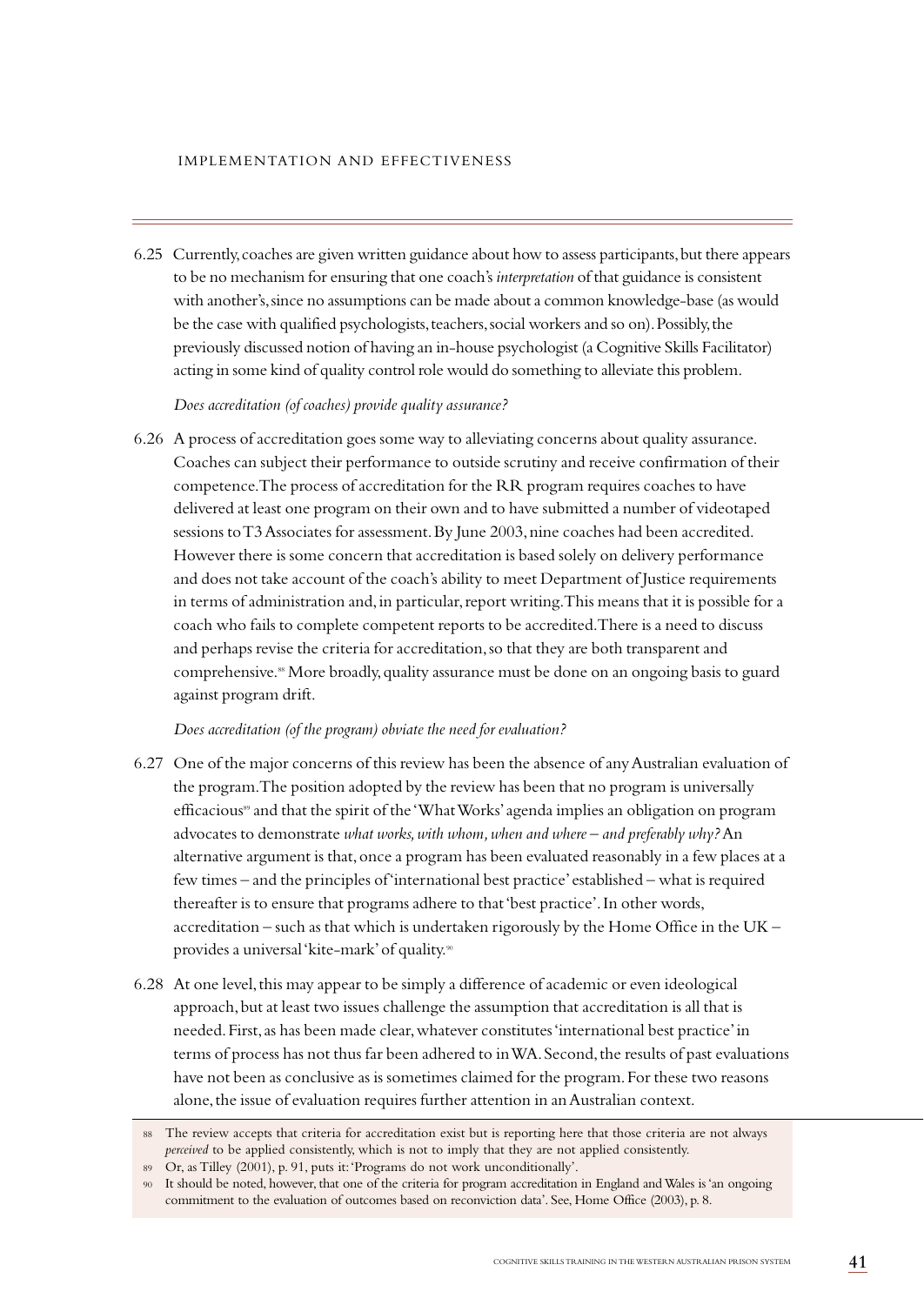6.29 Here,again,it seems important to quote directly from the response of T3 Associates to the Discussion Paper,so that their position on evaluation and accreditation is not misrepresented:

> *Good implementation of correctional programs is a difficult, complicated and time-consuming process where unique, agency-specific issues have to be worked out, many of which require a determined long-term view. Introducing a well-respected generic program like cognitive skills (that has been accredited by panels of independent experts in Canada, the UK, Scotland, Sweden) is not a bad place to start. Implementing that program to 'best practice standards' should be a first priority, and this takes time to do. Ongoing 'process' evaluations of implementation should be conducted from the beginning, to whatever extent and with whatever thoroughness is realistically possible (to examine how staff and offenders are generally reacting to the program, how well it is being delivered, what implementation blockages are occurring, are there offender groups/types who are presenting some special difficulties etc). Outcome (recidivismbased) evaluations should be taken on when implementation has been adequately perfected, but not to try and answer the broad question of 'does it work or doesn't it'.*

The Inspector would agree that recidivism is only one relevant measure of effectiveness – but it is an important one that cannot and must not be dismissed.<sup>91</sup>

*If a local evaluation is undertaken, should it concentrate only on rates of re-offending, or should other measures of success be considered?*

- 6.30 It is,of course,well understood that recidivism research is not as straightforward as it may seem.First,whether or not offenders stop or reduce their offending may depend on many factors,of which a specific criminal justice intervention may be only one – and not necessarily the most significant.Offenders commit crime for a variety of reasons (of which a lack of cognitive skills may be but one) and, similarly, they stop committing crime for a variety of reasons – the overall experience of imprisonment,gaining employment,getting older, having stable relationships, becoming a parent, and obtaining good housing amongst others. So it is inherently difficult to isolate the impact of the intervention itself in this process.
- 6.31 It is also difficult to assess whether offenders might have reduced their offending anyway,even without the intervention, or perhaps with a different intervention. For example, given the significance of the impact of some of the coaches on prisoners, a system of high quality mentoring might achieve the same end results as an expensive program.So it is important to try and compare offenders who have been through one intervention with others who have not – or who have been through other interventions.Thus,comparing participants with 'control'groups is also considered good evaluation practice.

<sup>91</sup> In that regard the further comment of T3 Associates that this perspective of research 'wastes taxpayers' dollars and correctional resources that could go elsewhere' is a little disingenuous.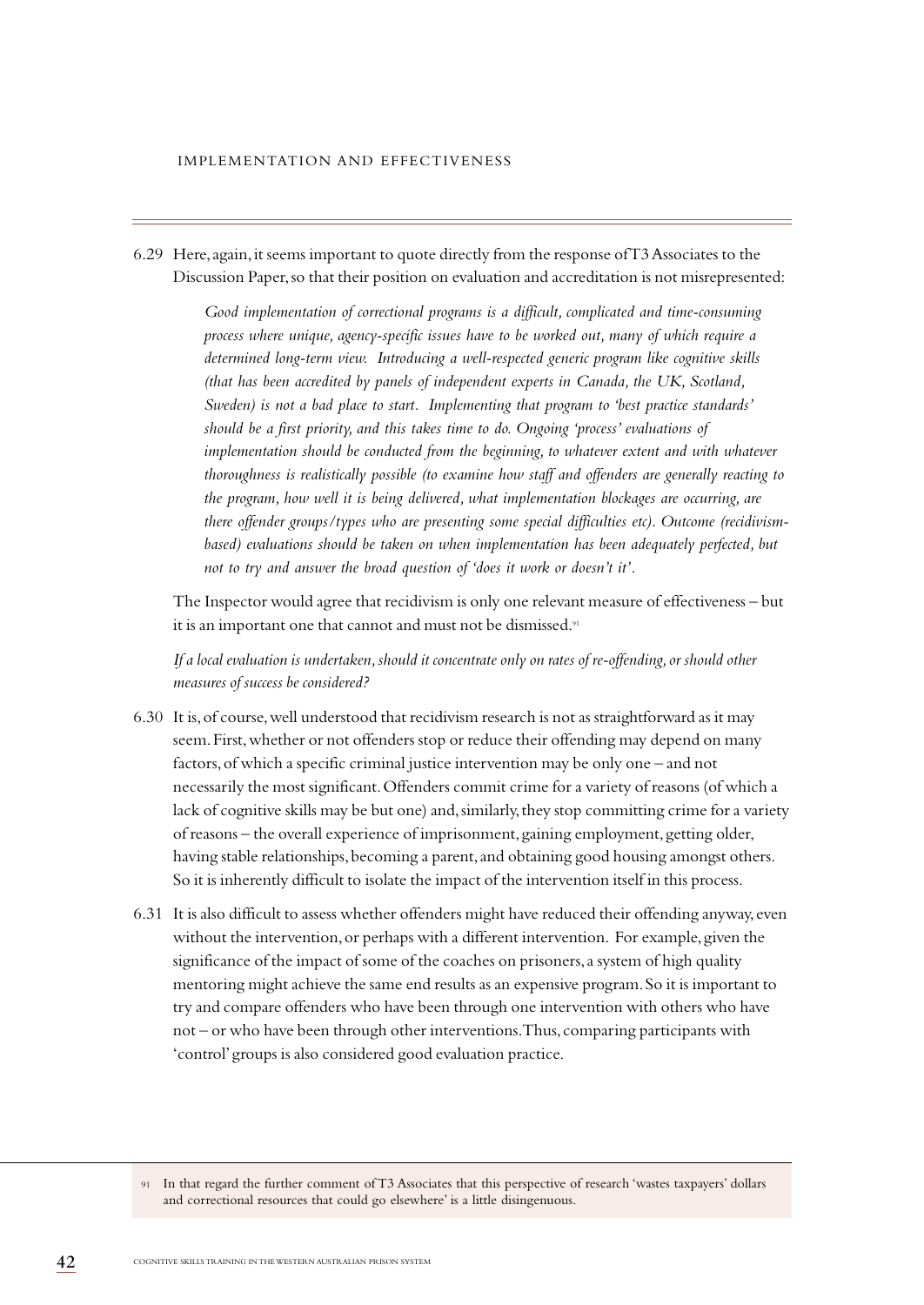6.32 There are numerous pitfalls if one confines evaluation to a single measure such as reduced reoffending.There may be other measures of success that provide insights into the value of the program.One of these is participant satisfaction,and it is clear from the limited feedback received in Western Australia that participant satisfaction is high, particularly in relation to the coaches and their delivery of the program.Pre- and post-testing assessments provide another measure of success. Other measures of improved social functioning and post-release resettlement could also be explored.Taking these wider factors into account will provide a broader picture of the value of the program for particular offenders in particular places at particular times.

*Even if the program can be adapted to suit different groups of prisoners, does it still make value-laden assumptions,which exaggerate the extent of consensus within society and minimise the extent of conflict based on class,race,gender,age,sexuality and ability diversity?* 

- 6.33 The debate about the suitability of RR for diverse groups of prisoners has tended to focus at the level of 'responsivity'.Adaptations,where they have occurred,have been confined to the *delivery* of the program. This has been the case, for example, at Roebourne Prison, but no evaluation has been carried out as to the efficacy of delivering the program to Aboriginal prisoners in this slightly modified way.The Department of Justice has acknowledged this deficiency,stating that the first program would be treated as a pilot to enable necessary modifications to be identified.<sup>92</sup> At this stage, it is unclear whether this process – which is crucial – has in fact moved forward.
- 6.34 At another level, there might be a valid debate about whether, if offenders' cognitive skills improve,they will live more successfully in society.Some might argue that such optimism is based on a consensus model of society that assumes that,given the chance,we all want the same things, have the same resources at our disposal and behave in cooperation and harmony. There are other models of society which suggest that, given the chance, we would all want different things,would have different resources at our disposal and would be in constant conflict with each other.More crucially,some people would have a lot of power and some would have very little – and the former would not necessarily behave benignly towards the latter.These arguments have particular cogency in the case of a traditional Aboriginal population.
- 6.35 A response to this might be that cognitive-behavioural approaches do not present *any* particular model of the world and that to suggest that they do is to miss the point of cognitive intervention and delivery of cognitive skills with offenders.The world may indeed be unfair, unjust,hostile and unforgiving but do we make it worse for ourselves with our own thinking or do we try to make it better? Do we try to take control of the one thing we *can* get control of – our own thinking? The answer to this must be in the affirmative.

<sup>92</sup> Office of the Inspector of Custodial Services (2003b) p. 91.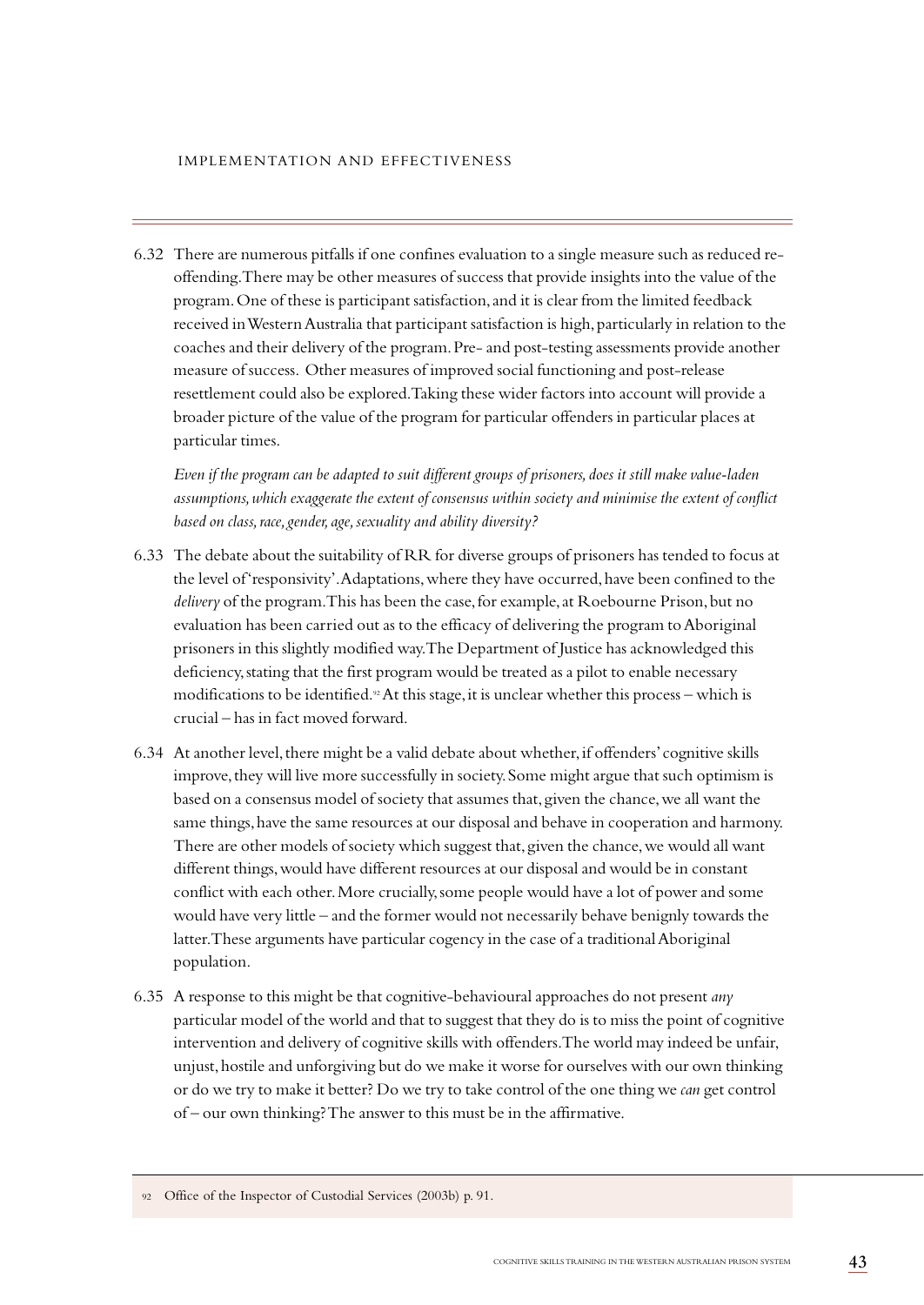# Chapter 7

DISCUSSION, CONCLUSIONS AND RECOMMENDATIONS

- 7.1 Much of the international literature and discussion about cognitive skills programs has focused upon the question of re-offending.This has occurred because these programs have come to the fore very much in the slipstream of the 'What Works'literature.From that has followed the accreditation approach, linked to funding. The single-minded and almost ideological rigour of this approach has recently become apparent in the UK Prison Service with the decision to abandon such programs on the basis that they cannot be demonstrated to have produced unambiguously positive results.This decision would seem somewhat premature,given the fact that the evidence did not all point in the same direction.It would perhaps have been better policy to try to identify and implement program adaptations,either procedural or substantive or in terms of participant selection,and to have made further evaluations before taking such a drastic step.
- 7.2 However,Western Australia does not have to be constrained by the British experience.The basis upon which cognitive skills programs have been introduced into the prison system (and also as a post-release program for offenders) went much further than offence reduction.As described in paragraph 4.6, above, the expectations concentrated on the impact of the program, if made available early enough in the sentence, to assist a prisoner in coping with prison conditions both generally and so as to reduce the risk of self-harm or suicide,to be manageable,and to gain more from specialist offender programs that would be received later. Recidivism was not irrelevant,but was never the overriding basis for adopting the program. This ties in with the comments made by T3 in paragraph 6.29, above.
- 7.3 In a recent letter<sup>93</sup> the CEO of the Department of Justice reiterated a key aspect of this view:

*This program is essentially a life skills program that is not intended to address offence-specific behaviour although it may well contribute to recidivism reduction… The program achieves maximum benefit when delivered prior to offence-specific programs.*

- 7.4 The case for or against continuation of the program in Western Australia does not solely turn, therefore,on its impact on recidivism.This is a crucial observation,for in itself it shifts the earlier debate about its cultural and gender appropriateness for Aboriginal prisoners and for women to a different level. Do these programs assist coping; are they relevant to self-harm and suicide reduction;are they more manageable and the prison environment thus safer for everyone involved? These questions may not be as cogent to governments as the question of recidivism reduction, but they are legitimate and important ones.
- 7.5 Unfortunately,none of them can be answered quantitatively;the outcomes have not been evaluated in this state from any point of view. Nevertheless, some positive points have emerged.Before referring to them,however,the other inextricable aspect of this approach must be highlighted, namely the involvement of officers as coaches, their associated training, and the extension of ISTP training to all uniformed officers.Western Australia committed

<sup>93</sup> See paragraph 5.9 and n 72, above.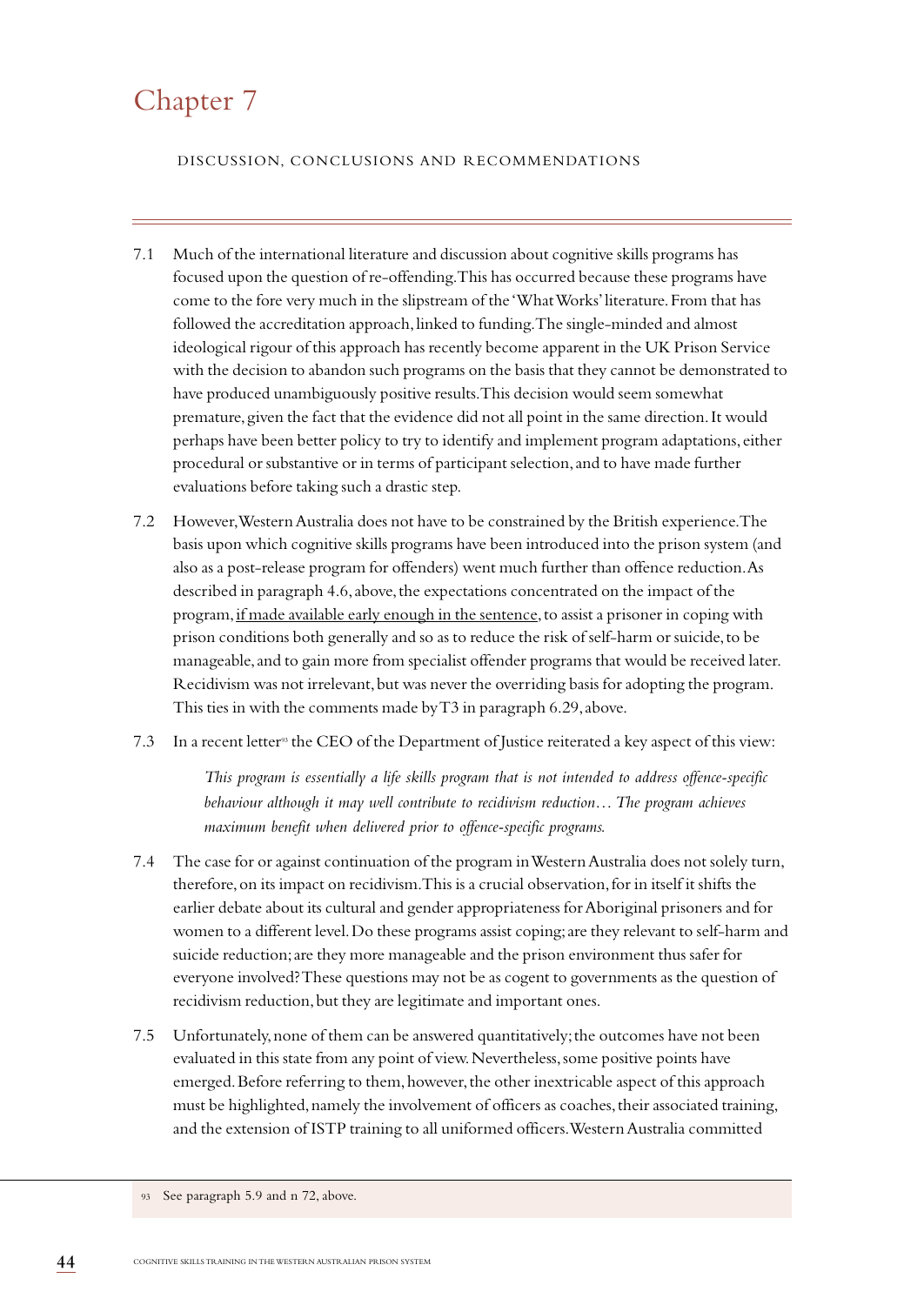itself initially to a whole package, relevant to the whole prison environment, both 'captors' and 'captives'.<sup>94</sup> In other words, this package of programs constituted at the time a commitment to cultural change – a move towards an environment where prison officers would be more valued and respected through enhancement of the role expected of them. This is a move supported by the Inspector.The bulk of this Office's previous inspection reports – and most recently its report on deaths at Hakea Prison<sup>95</sup> – indicate that the welfare role of officers should be encouraged and nurtured.

- 7.6 Positive points to have emerged from this Report,therefore,include the following:
	- RR is undoubtedly a constructive use of prisoners'time and an enjoyable experience for most of those involved – a welcome contrast to much of the prison experience.
	- The group atmosphere during classes was rated as positive,with a majority being attentive and enjoying the class.
	- Preliminary findings indicated a high level of satisfaction with all aspects of the program amongst prisoner participants.
	- The above finding was also true of both women and Aboriginal participants.
	- The participants interacted well with the officer coaches.
	- The involvement of officers as coaches is in line with,and gives some substance to,the Integrated Prison Regime to which the Department has committed itself.
- 7.7 There are enough positive features to justify continuance of cognitive skills training both RR for prisoners and ISTP for officers.The recommendations that follow are based on the premise that the Department will now give support to these programs without ambivalence. There can be no more 'doing it on the cheap'; it must be programmed into a prison's activities and rostering; prisoners must know when they can expect to receive RR; and above all some effort must be made to carry out the tricky evaluations as to the impact of these programs upon the prison regime and environment in the ways identified in this Report.
- 7.8 These observations can be linked back to Vanstone's five characteristics of effective practice, referred to in paragraph 2.26 as a touchstone of an organisation's commitment.These were:
	- Practitioner curiosity;
	- Support for realistic evaluation;
	- A critical culture that encourages feedback;
	- A problem-solving culture amongst staff equivalent to that expected of offenders;and
	- Effective information systems to underpin evaluation.
- 7.9 Practitioner curiosity and enthusiasm was initially great and can probably be re-captured. However,this Report has identified deficits in the other four measures of organisational commitment.The recommendations that follow take account of the changes that will be needed if program resumption is to be productive and cost-effective.

<sup>94</sup> See the famous dichotomy identified by Sykes, G (1958).

<sup>95</sup> Office of the Inspector of Custodial Services (2004).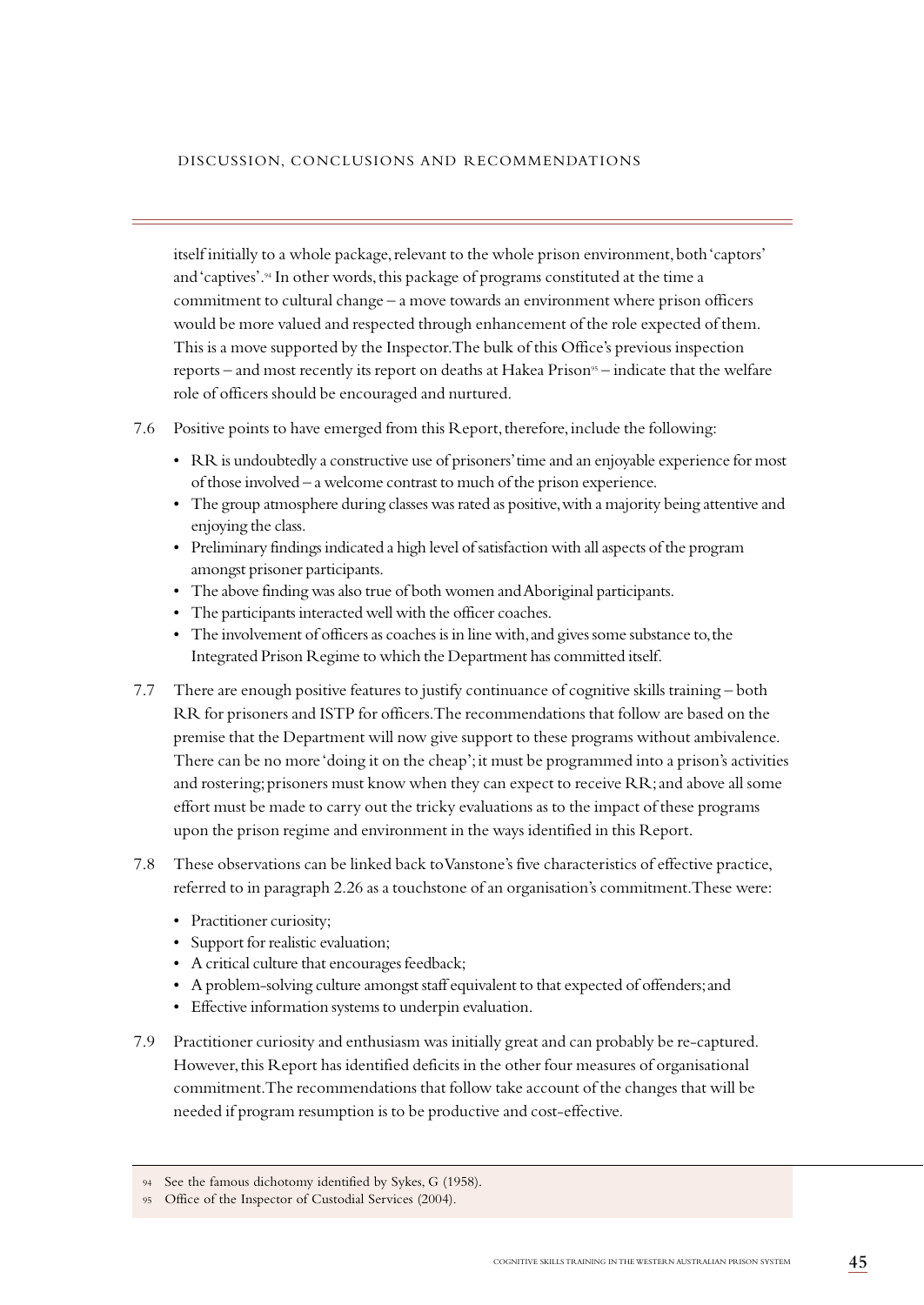## 7.10 **The Recommendations of this Report**, therefore, are as follows :

- The purposes and objectives of the cognitive skills programs for Western Australian prisoners and prison officers should be clearly articulated.
- Both the RR and the ISTP programs should continue to be available in the public prisons and Acacia.
- T3 Associates should be contracted to run these programs until the end of the option period in April 2006.
- The Department should work out a preparatory or transitional program so as to be able to take over the running of both RR and ISTP in-house (or in conjunction with AIMS) from 2006 onwards.
- Provision should be made for RR program evaluations
	- (a) as to the whole range of process issues identified in this Report as bearing upon successful implementation;
	- (b) as to effectiveness, including re-conviction rates and patterns, safety issues and the prison environment.
- The issues identified in this Report relevant to delivery of programs to Aboriginal prisoners and women prisoners and other special needs groups should be reviewed and addressed.
- In any event, the T3 program for women offenders that has been piloted in the UK should also be piloted, with appropriate adaptation, in Western Australia.
- The Parole Board and the Department should jointly issue a statement clarifying the relevance of RR to parole and related applications.
- RR should be offered early in prisoners' sentences, bearing in mind its likely relevance to the ability to cope with the prison environment.
- The possibility of a refresher course towards the end of a sentence or as a condition of parole should be investigated and closer linkage with the Unit responsible for communitybased delivery of cognitive skills programs should be established.<sup>66</sup>
- The accredited coaches still active within the Department should be assessed to determine whether they themselves require refresher training.
- An inventory should be made of other trained coaches so as to ascertain their availability, if re-trained, to participate in RR programs once again.
- Additional coaches should be trained in the light of the previous two recommendations.
- Coaches must be removed from the roster for an appropriate period before, during and after programs are being delivered.
- Coaches should be enabled to de-brief by occasional meetings with each other.
- The system of feedback to coaches must be expedited.
- The role of a Cognitive Skills Facilitator should be explored in a context where it is understood and accepted that RR will continue to be delivered by uniformed officers/coaches.

The greatest need for prisoners' cognitive skills to guide them arises upon release, as more numerous choices and temptations present themselves. It is at this time that reinforcement would be beneficial.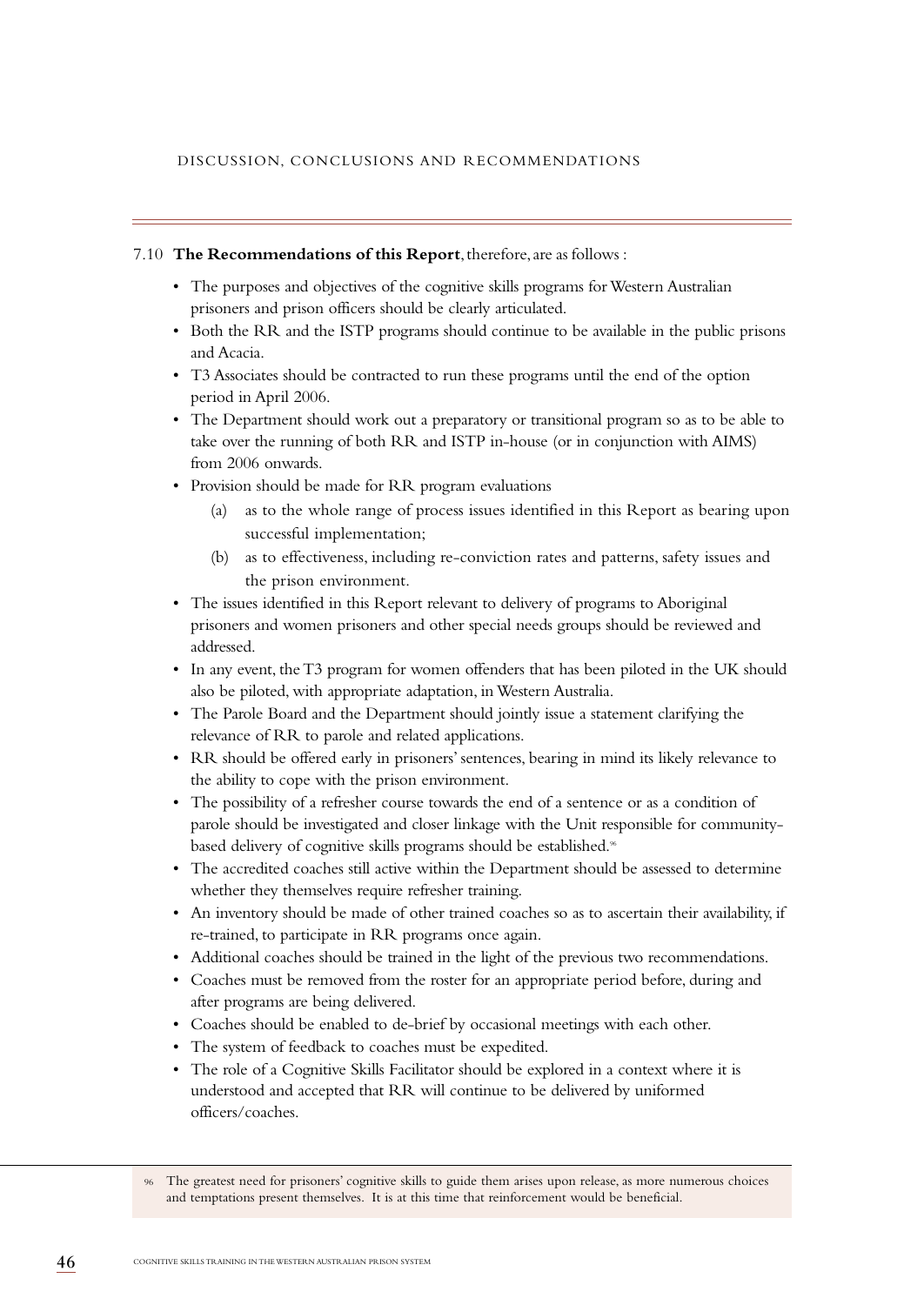- Within the Department, links between Education Services and RR should be strengthened with a view to enhancing cross-accreditation where applicable.
- ISTP should constitute a standard aspect of initial officer training, and refresher courses should be offered from time-to-time.
- The remaining backlog of officers who have not received ISTP training should be offered the opportunity as a priority.
- For the time being, the 'new' modified five-day program should be offered as widely as possible over the next one to two years, but in the spirit of a refresher course, with an occupational health and safety emphasis.
- Overall management of RR and its development should be the responsibility of one senior manager, who has a clearly defined relationship with prison superintendents and a clearly defined budget. Consideration should be given to managing the ISTP from the same position to ensure the appropriate relationship between the two programs.
- Each of the above recommendations should be accepted by Acacia and adapted to their own situation in the light of this Report.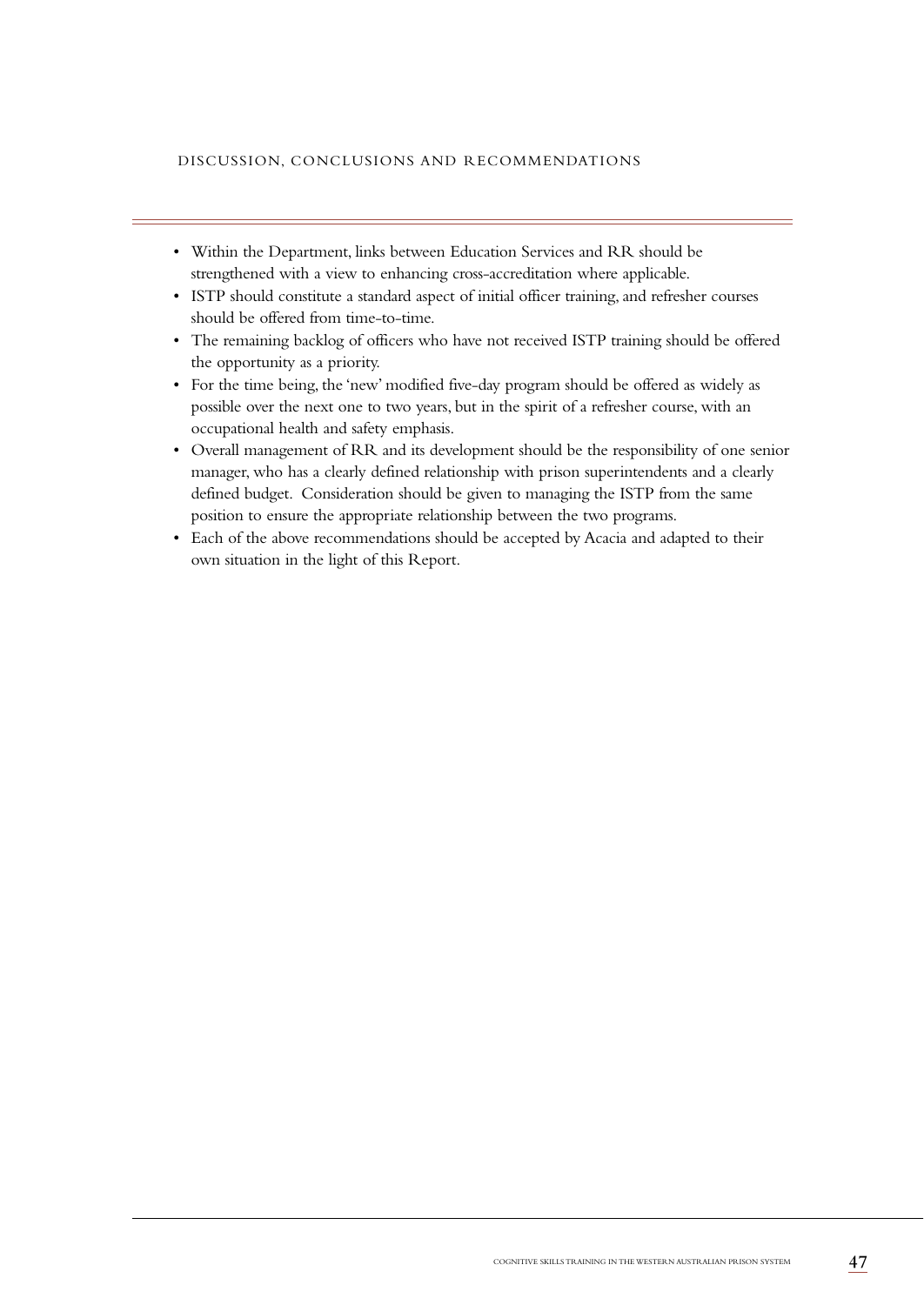#### BIBLIOGRAPHY

Andrews, DA & Bonta, J (1998) *The Psychology of Criminal Conduct*, 2nd Edition, Cincinnati: Anderson Publishing Company.

Blud, L,Travers, R, Nugent, F & Thornton, D (2003) 'Accreditation of offending behaviour programmes in HM Prison Service:"What Works" in practice', *Legal and Criminological Psychology*, 8:1, 69–81.

Cann, J, Falshaw, L, Nugent, F & Friendship, C (2003) *'Understanding What Works: accredited cognitive skills programmes for adult men and young offenders',* Home Office Findings 226, London: Home Office.

Department of Justice,WA (2000) *Cognitive Skills Project: Project Charter.*

— (2001a) *Integrated Prison Regime: Enriching the Prison Environment.*

— (2001b) *Cognitive Skills Project,* Internal Audit Branch.

— (2001c) *Cognitive Skills Project: Project Review and Evaluation.*

— (2002a) *Reducing Re-offending – focusing on re-entry to the community.*

— (2002b) *Interpersonal Skills Training Program: Proposed Project Concept.*

Duguid, S (2000) *Can Prisons Work? The Prisoner as Object and Subject in Modern Corrections,*Toronto: University of Toronto Press.

Fabiano, E, Porporino, F & Robinson, D (1991) *Rehabilitation through Clearer Thinking: a Cognitive Model of Correctional Intervention*, Research Brief B-04, Ottawa: Correctional Service of Canada.

Falshaw, L, Friendship, C,Travers, R & Nugent, F (2003) *Searching for 'What Works': an evaluation of cognitive skills programmes*, Home Office Findings 206, London: Home Office.

Farrall, S (2002) *Rethinking What Works with Offenders*, Cullompton:Willan Publishing.

Friendship, C, Blud, L, Erikson, M & Travers, R (2002) *An Evaluation of Cognitive Behavioural Treatment for Prisoners*, Findings 161, London: Home Office.

Friendship, C, Falshaw, L & Beech,AR (2003) 'Measuring the real impact of accredited offending behaviour programmes', *Legal and Criminological Psychology*, 8, 115–27.

Gorman, K (1993) 'Rectitude and Redemption', *Probation Journal*, 40:3, 147–48.

Hannah-Moffat, K (2001) P*unishment in Disguise: Penal Governance and Federal Imprisonment of Women in Canada*,Toronto: University of Toronto Press.

Hannah-Moffat, K & Shaw, M (2000) 'Thinking about cognitive skills? Think again!', *Criminal Justice Matters*, 39, 8–9.

Hicks, S (2003) *Acacia Prison Program Review Report*, Perth: Department of Justice,WA.

Hollin, C (ed) (2000) *Handbook of Offender Assessment and Treatment*, John Wiley & Son, Chichester, U.K.

Home Office (2003) *The Joint Prison/Probation Accreditation Panel Annual Report 2001–2002*, London: Home Office.

Howells, K & Day,A (1999) 'The Rehabilitation of Offenders: International Perspectives applied to Australian Correctional Systems', *Trends and Issues 112*, Canberra: Australian Institute of Criminology.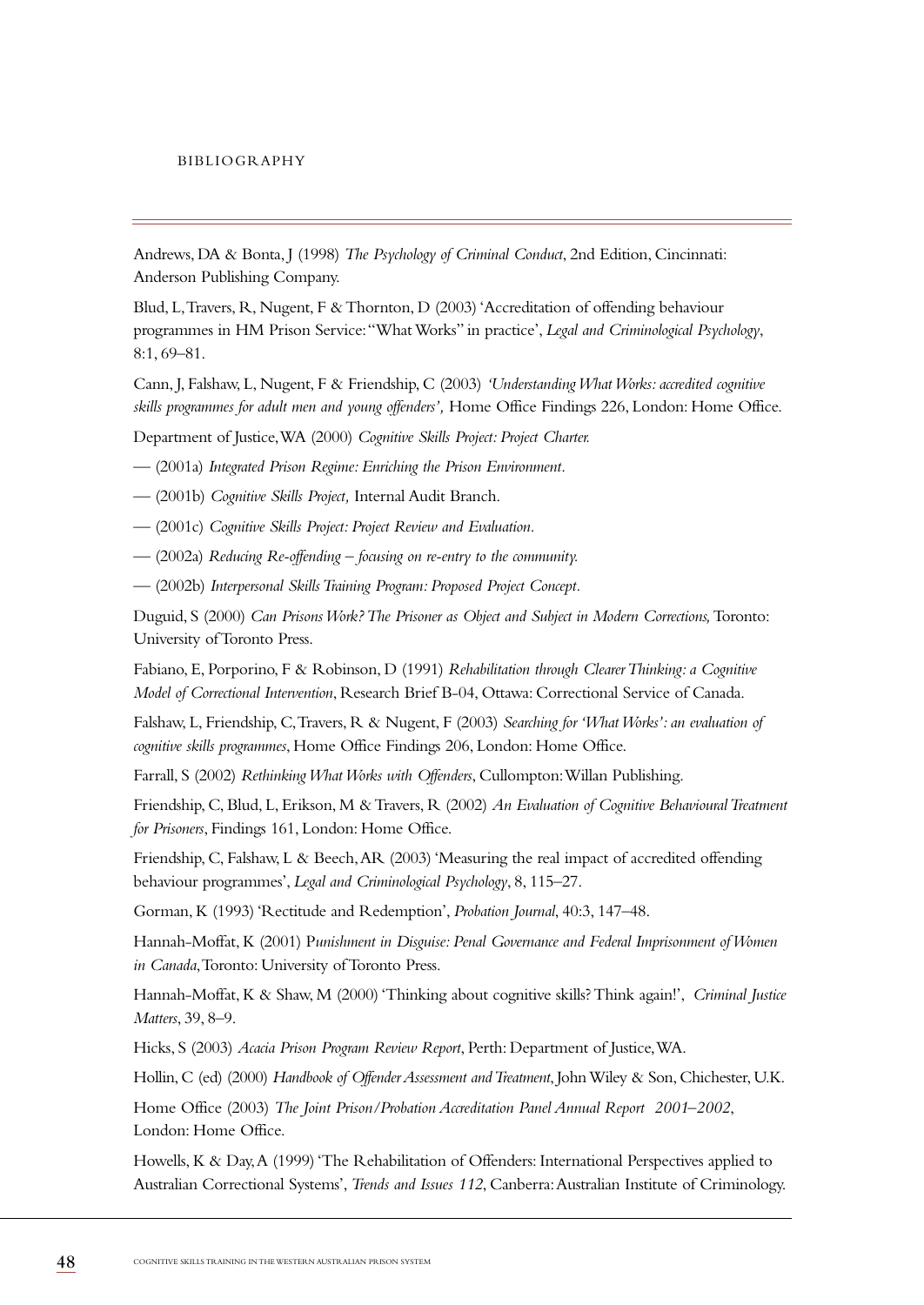#### BIBLIOGRAPHY

Howells, K et al. (2002) 'Anger Management and Violence Prevention: Improving Effectiveness', *Trends and Issues 227*, Canberra:Australian Institute of Criminology.

Kendall, K (2002) 'Time to think again about cognitive behavioural programmes' in P Carlen (ed) *Women and Punishment: the struggle for justice*, Collumpton:Willan Publishing.

Liebling,A, and Arnold, H 2002) 'Measuring the quality of prison life', *Findings 174*, London: Home Office.

Lipton, D, Pearson, FS, Cleland, CM & Yee, D (2002) 'The effectiveness of cognitive-behavioural treatment methods on recidivism' in J McGuire (ed) *Offender Rehabilitation and Treatment: Effective programmes and policies to reduce re-offending*, Chichester: John Wiley and Sons Ltd.

Luborsky, L et al. (2002) 'The Dodo Bird Verdict is alive and well – mostly', *Clinical Psychology: Science and Practice*, 9:1, 2–12.

Maruna, S (2000) *Making Good: How Ex-convicts Reform and Rebuild their Lives*,Washington: American Psychological Association.

Offender Programs Edith Cowan (2003) *Brief Evaluation of Cognitive Skills Reasoning and Rehabilitation Program: client evaluations and program outcomes*, Perth: Edith Cowan University.

Office of the Inspector of Custodial Services (2003a) *Report of an Announced Inspection of Bandyup Women's Prison*, Report No 13.

— (2003b) *Report of an Announced Inspection of Roebourne Regional Prison*, Report No 14.

— (2003c) *Report of an Announced Inspection of Albany Regional Prison*, Report No 18.

— (2003d) *Report of an Announced Inspection of Acacia Prison*, Report No 19.

— (2004) *The Diminishing Quality of Prison Life: Deaths at Hakea Prison 2001–2003*, Report No 22.

Pearson, F.S., Lipton, D.S., Cleland, C.M. & Yee, D.S. (2002) 'The Effects of Behavioural/Cognitive –Behavioural Programs on Recidivism', *Crime and Delinquency*, 48:3, 476–96.

Phipps, P, Korinek, K,Aos, S & Lieb, R (1999) *Research Findings on Adult Corrections Programs: A Review*,Washington:Washington State Institute for Public Policy.

Porporino, F & Fabiano, E (undated) *Programme Overview of Cognitive Skills Reasoning and Rehabilitation Revised:Theory and Application*, Ontario:T3 Associates.

— (2000) *Reasoning and Rehabilitation Revised:A Handbook for Teaching Cognitive Skills*, Ontario:T3 Associates.

Raynor, P & Vanstone, M (2002) *Understanding Community Penalties: Probation, Policy and Social Change*, Buckingham: Open University Press.

Robinson, D (1995) *The Impact of Cognitive Skills Training on Post-Release Recidivism among Canadian Federal Prisoners*, Research Report R-41, Ottawa: Correctional Service of Canada www.csc-scc.gc.ca

Robinson, D & Porporino, F (2000) 'Programming in cognitive skills: the Reasoning and Rehabilitation programme' in C R Hollin (ed) *Handbook of Offender Assessment and Treatment*, Chichester: John Wiley and Sons Ltd.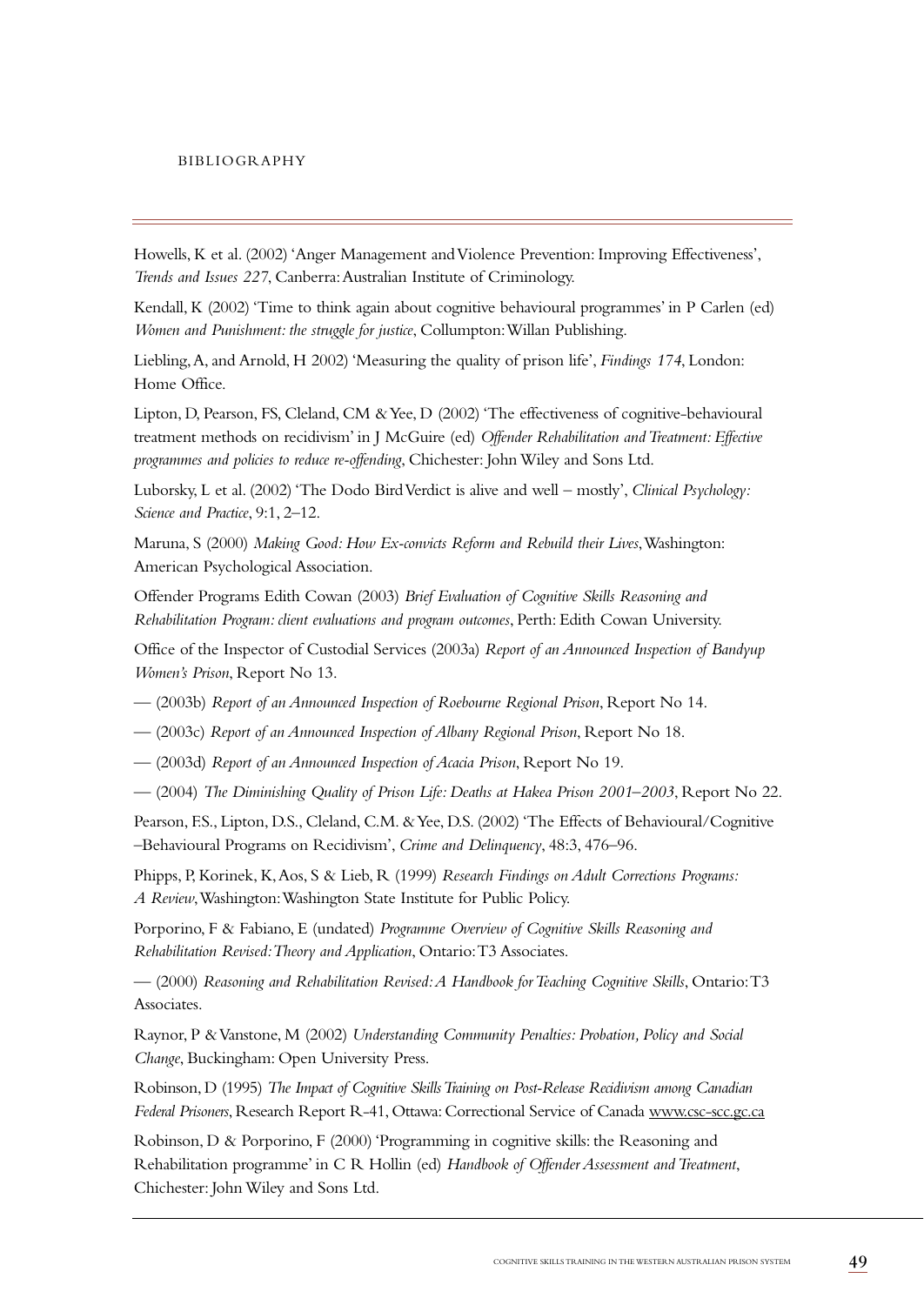#### BIBLIOGRAPHY

Ross, RR, Fabiano, EA & Ewles, CD (1988) 'Reasoning and rehabilitation', *International Journal of Offender Therapy and Comparative Criminology*, 32, 29–35.

Social Exclusion Unit (2002) *Reducing Re-offending by Ex-prisoners*, London: Cabinet Office.

Sykes, G (1958) *The Society of Captives;A Study of a Maximum Security Prison*. Princeton: Princeton University Press.

Tilley, N (2001) 'Evaluation and evidence-led crime reduction policy and practice' in R Matthews & J Pitts (eds) *Crime, Disorder and Community Safety:A New Agenda*, London: Routledge.

Van Voorhis, P, Spruance, LM, Ritchie, PN, Johnston-Listwan, S, Seabrook, R and Pealer, J (2003) *The Georgia Cognitive Skills Experiment: Outcome Evaluation Phase II*, Ohio: University of Cincinnati.

Vanstone, M. (2000) 'Cognitive-Behavioural Work with Offenders in the UK: a History of Influential Endeavour', *The Howard Journal*, 39:2, 171–83.

Vennard, J & Hedderman, C (1998) 'Effective interventions with offenders' in P Goldblatt & C Lewis (eds) *Reducing offending: an assessment of research evidence on ways of dealing with offending behaviour*, Home Office Research Study 187, London: Home Office.

Yavu-Kama-Harathunian, C (2002) 'The therapeutic needs of indigenous violent and sex offending males: how can they be addressed?' Paper presented at the Probation and Community Corrections: Making the Community Safer Conference, Perth,Western Australia.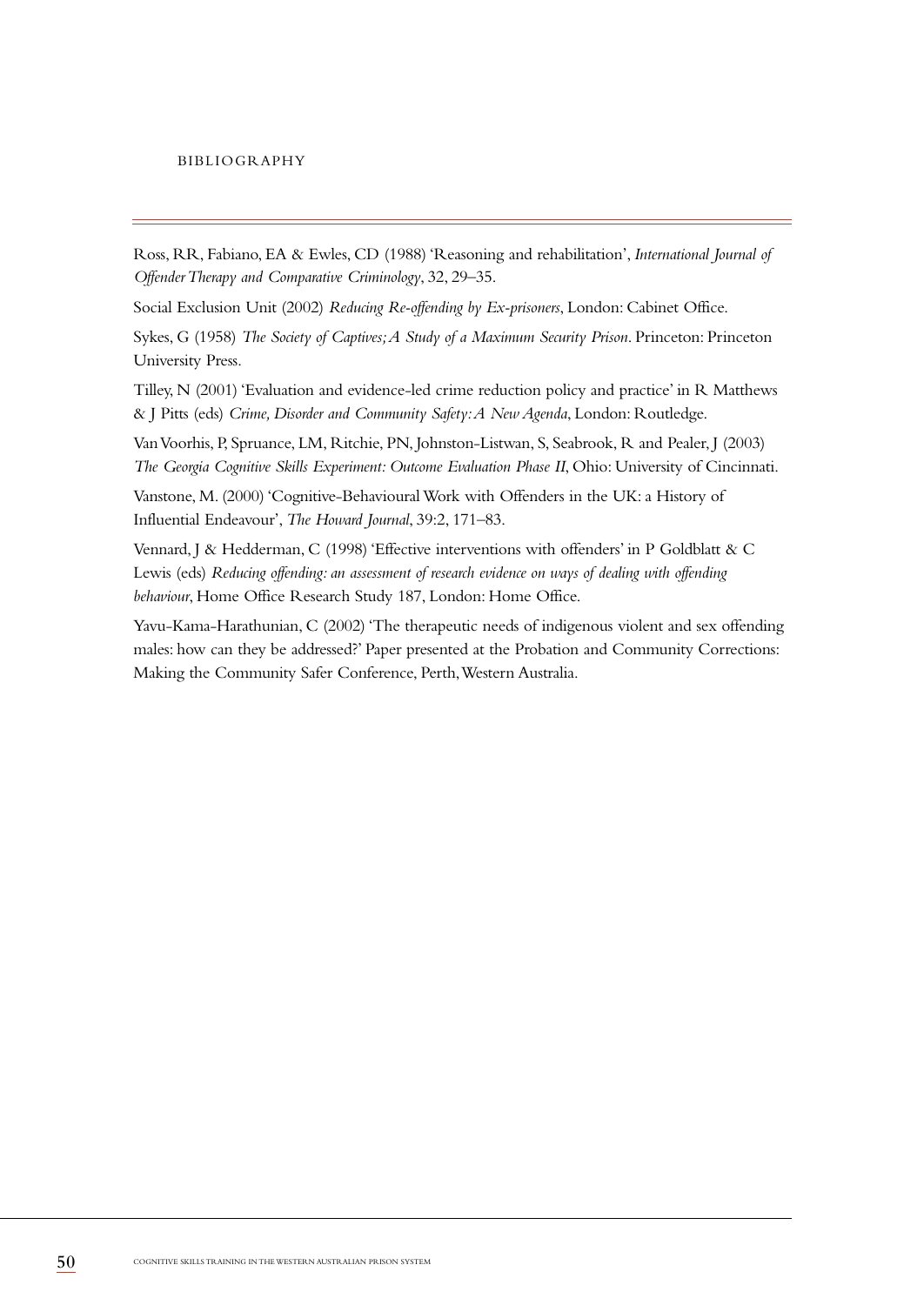# Appendix 1

## DEPARTMENT OF JUSTICE RESPONSE TO RECOMMENDATIONS

| Recommendations                                                                                                                                                                                                                                                                                                    | <b>DOJ</b> Response                                                                                                                                                                                                                                                                                                                                                     |
|--------------------------------------------------------------------------------------------------------------------------------------------------------------------------------------------------------------------------------------------------------------------------------------------------------------------|-------------------------------------------------------------------------------------------------------------------------------------------------------------------------------------------------------------------------------------------------------------------------------------------------------------------------------------------------------------------------|
| 1 The purposes and objectives of the cognitive<br>skills programs for Western Australian<br>prisoners and prison officers should be clearly<br>articulated.                                                                                                                                                        | The objectives of the cognitive skills program<br>in terms of pro-social outcomes are identified<br>by T3 in the training materials. These are<br>communicated to prisoners and prison<br>officers at the commencement of training.<br>Further work to refine the objectives in terms<br>of evaluation will be considered in the near<br>future in conjunction with T3. |
| 2 Both the RR and the ISTP programs should<br>continue to be available in the public prisons<br>and Acacia.                                                                                                                                                                                                        | RR continues to be scheduled on the AIPR<br>system for both public and private prisons.<br>At this present time the schedule extends<br>until 2007. This will be extended to 2010<br>after consultation with prisons.<br>ISTP training has been planned for both new<br>recruits and existing prison officers in the<br>regional and metro areas.                       |
| 3 T3 Associates should be contracted to run<br>these programs until the end of the option<br>period in April 2006.                                                                                                                                                                                                 | The Department has extended the contract to<br>engage T3 Associates until April 2006.                                                                                                                                                                                                                                                                                   |
| 4 The Department should work out a<br>preparatory or transitional program so as to be<br>able to take over the running of both RR and<br>ISTP in-house (or in conjunction with<br>AIMS) from 2006 onwards.                                                                                                         | The Supervisor, Cognitive Skills has<br>commenced an examination of the options<br>available to the Department for future training<br>to deliver the RR and ISTP programs.                                                                                                                                                                                              |
| 5 Provision should be made for RR program<br>evaluations:<br>as to the whole range of process issues<br>(a)<br>identified in this Report as bearing<br>upon successful implementation;<br>as to effectiveness, including re-<br>(b)<br>conviction rates and patterns, safety<br>issues and the prison environment. | Partially agreed. Discussions with OPEC<br>regarding evaluation, have commenced. The<br>funding for evaluations has been factored into<br>the 2004/05 Cognitive Skills budget. The<br>process issues identified in the Report will be<br>progressively addressed as the program is<br>reviewed and refined for successive delivery<br>periods.                          |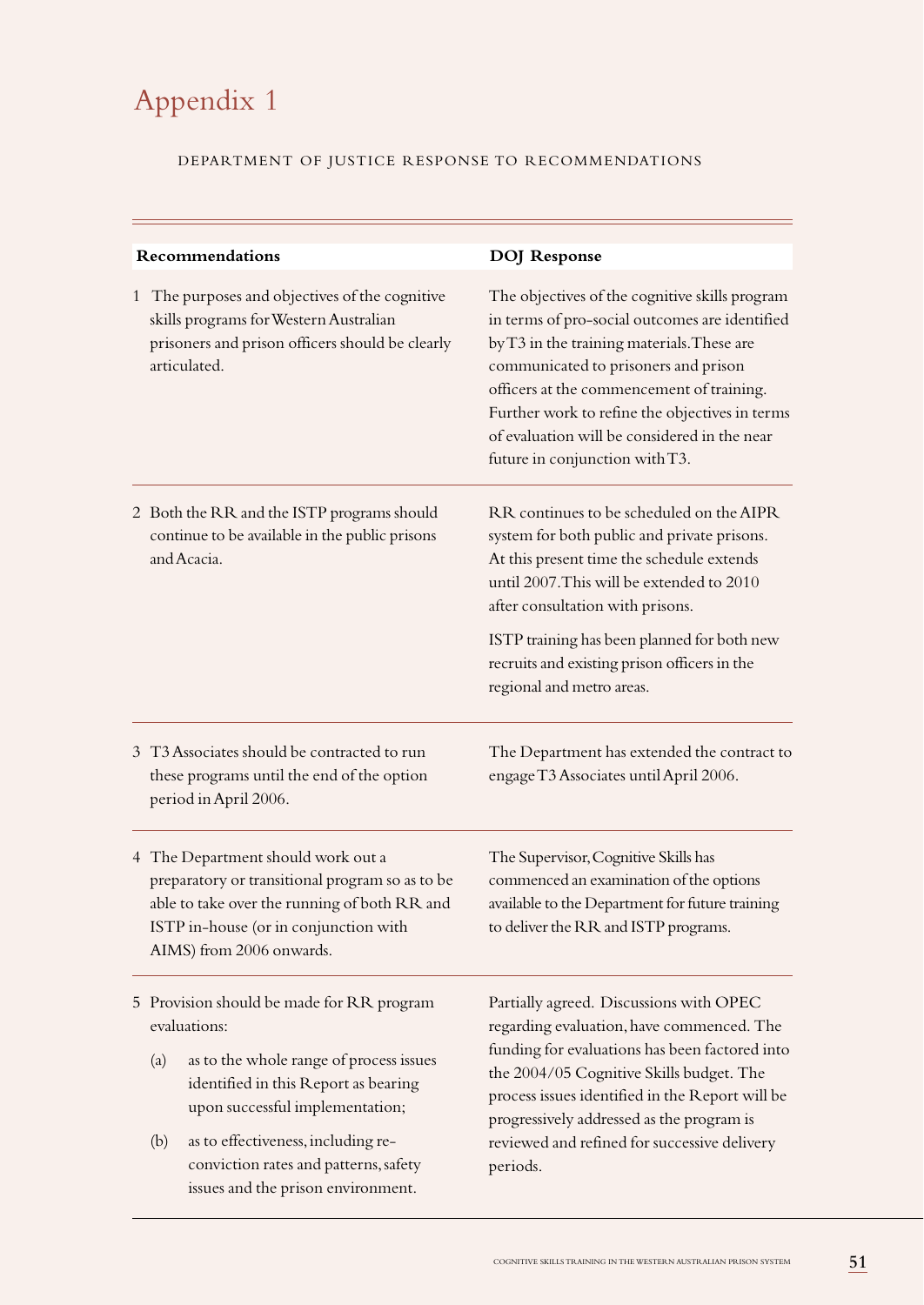| Recommendations                                                                                                                                                                                                                                                        | <b>DOJ</b> Response                                                                                                                                                                                                                                                                                                                                        |  |
|------------------------------------------------------------------------------------------------------------------------------------------------------------------------------------------------------------------------------------------------------------------------|------------------------------------------------------------------------------------------------------------------------------------------------------------------------------------------------------------------------------------------------------------------------------------------------------------------------------------------------------------|--|
| 6 The issues identified in this Report relevant<br>to delivery of programs to Aboriginal<br>prisoners and women prisoners and other<br>special needs groups should be reviewed and<br>addressed.                                                                       | It is acknowledged that further program<br>development is required to ensure that the<br>program is relevant to both Aboriginal and<br>women prisoners.<br>A program development group involving a                                                                                                                                                         |  |
|                                                                                                                                                                                                                                                                        | range of stakeholders from prisons, CJS<br>program staff and the wider community will<br>be established for consultation purposes.                                                                                                                                                                                                                         |  |
| In any event, the T3 program for women<br>$\mathcal{L}$<br>offenders that has been piloted in the UK<br>should also be piloted, with appropriate<br>adaptation, in Western Australia.                                                                                  | The Supervisor, Cognitive Skills will discuss<br>this option with T3 Associates. If piloted, the<br>program will incorporate the necessary<br>adaptations for delivery in Western Australia.                                                                                                                                                               |  |
| 8 The Parole Board and the Department should<br>jointly issue a statement clarifying the<br>relevance of RR to parole and related<br>applications.                                                                                                                     | The Parole Board requested clarification of this matter<br>and has been advised that the program is not offence<br>specific. It should therefore not be a requirement for<br>parole. The Department recognises that it needs to<br>formally communicate this information to prisoners<br>and is examining the best method of doing this.                   |  |
| 9 RR should be offered early in prisoners'<br>sentences, bearing in mind its likely relevance<br>to the ability to cope with the prison<br>environment.                                                                                                                | The Department is fully committed to<br>delivering the program as early as possible in a<br>prisoner's sentence. The Supervisor, Cognitive<br>Skills will also examine the option of offering<br>a short, modularised intervention for<br>prisoners on remand. This option may serve as<br>a pathway into the community-based<br>cognitive skills program. |  |
| 10 The possibility of a refresher course towards<br>the end of a sentence or as a condition of<br>parole should be investigated and closer<br>linkage with the Unit responsible for<br>community-based delivery of cognitive skills<br>programs should be established. | The option of a refresher course is to be<br>investigated. Linkages with CJS Programs<br>have been established.<br>A joint training school for RR was held with<br>both prison and CJS staff in April 2004.                                                                                                                                                |  |

<sup>97</sup> The greatest need for prisoners' cognitive skills to guide them arises upon release, as more numerous choices and temptations present themselves. It is at this time that reinforcement would be beneficial.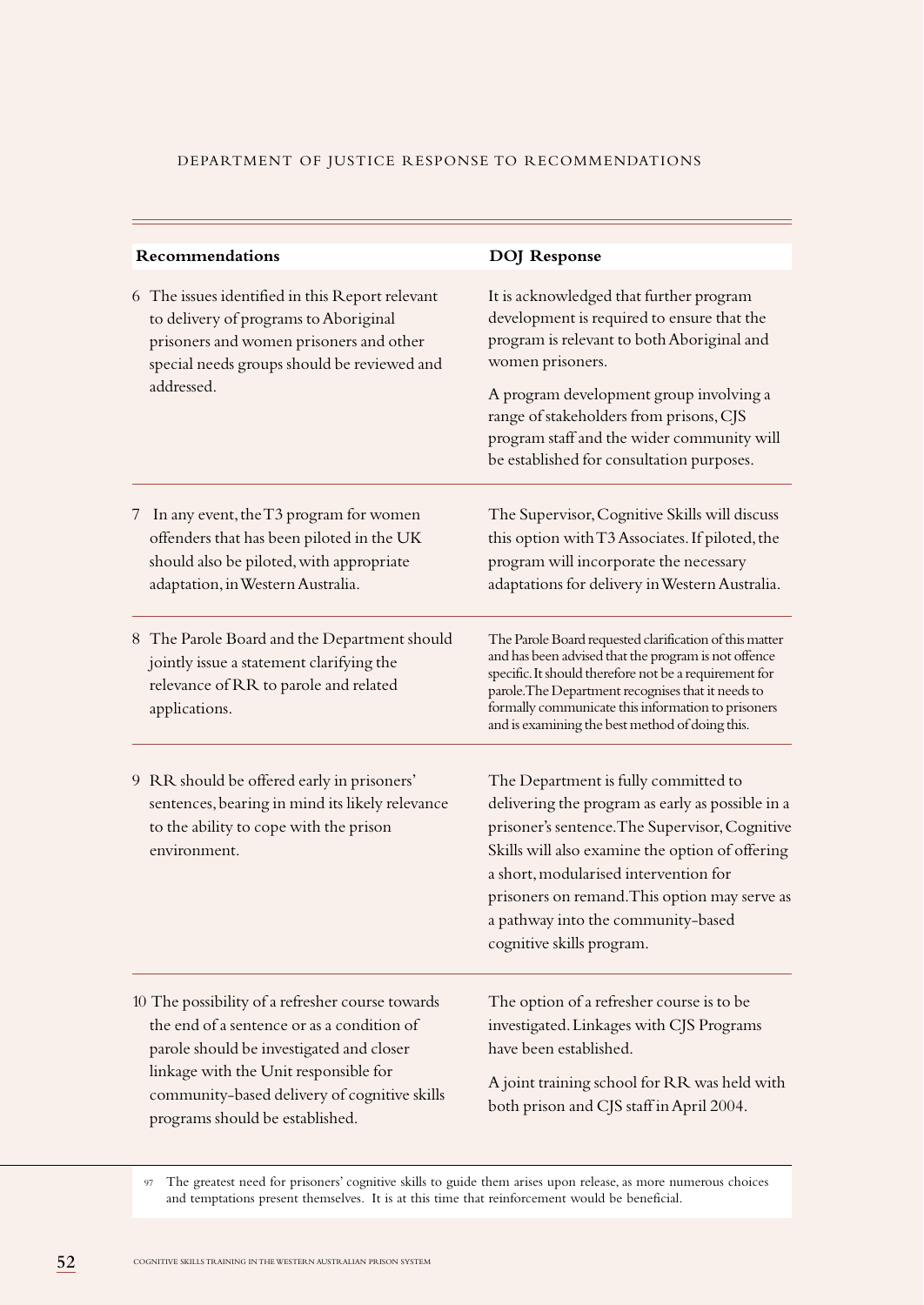| Recommendations                                                                                                                                                  | <b>DOJ</b> Response                                                                                                                                                                                                                                                                                                                                                                                                                                                                                                  |
|------------------------------------------------------------------------------------------------------------------------------------------------------------------|----------------------------------------------------------------------------------------------------------------------------------------------------------------------------------------------------------------------------------------------------------------------------------------------------------------------------------------------------------------------------------------------------------------------------------------------------------------------------------------------------------------------|
| 11 The accredited coaches still active within the<br>Department should be assessed to determine<br>whether they themselves require refresher<br>training.        | A review of the status of accredited coaches<br>has already been undertaken. It is recognised<br>that some coaches have not had the<br>opportunity to deliver the program on a<br>regular basis. On-the-job refresher training<br>opportunities will be made available for these<br>coaches. Further refresher training will be<br>offered on a case-by-case basis.<br>Training for new and existing coaches in the<br>operational requirements of program delivery,<br>has been scheduled to commence in June 2004. |
| 12 An inventory should be made of other trained<br>coaches so as to ascertain their availability, if<br>re-trained, to participate in RR programs<br>once again. | This has occurred as indicated above.                                                                                                                                                                                                                                                                                                                                                                                                                                                                                |
| 13 Additional coaches should be trained in the<br>light of the previous two recommendations.                                                                     | Seven new coaches completed the T3 training<br>in RR on 30 April 2004. These coaches will<br>attend the operational training in June 2004,<br>in preparation for delivery of the program.                                                                                                                                                                                                                                                                                                                            |
| 14 Coaches must be removed from the roster for<br>an appropriate period before, during and after<br>programs are being delivered.                                | Agreed. This criteria forms part of the<br>Standards for Delivery of the R and R<br>program.                                                                                                                                                                                                                                                                                                                                                                                                                         |
| 15 Coaches should be enabled to debrief by<br>occasional meetings with each other.                                                                               | Agreed. A two-day workshop "Training to<br>Support the Operational Delivery of the<br>R and R Program" was recently held for<br>R R coaches. A strategy for peer support and<br>debriefing has been agreed. There will also be<br>an annual Cognitive Skills Conference to<br>assist with Professional development and this<br>will provide further debrief opportunities.                                                                                                                                           |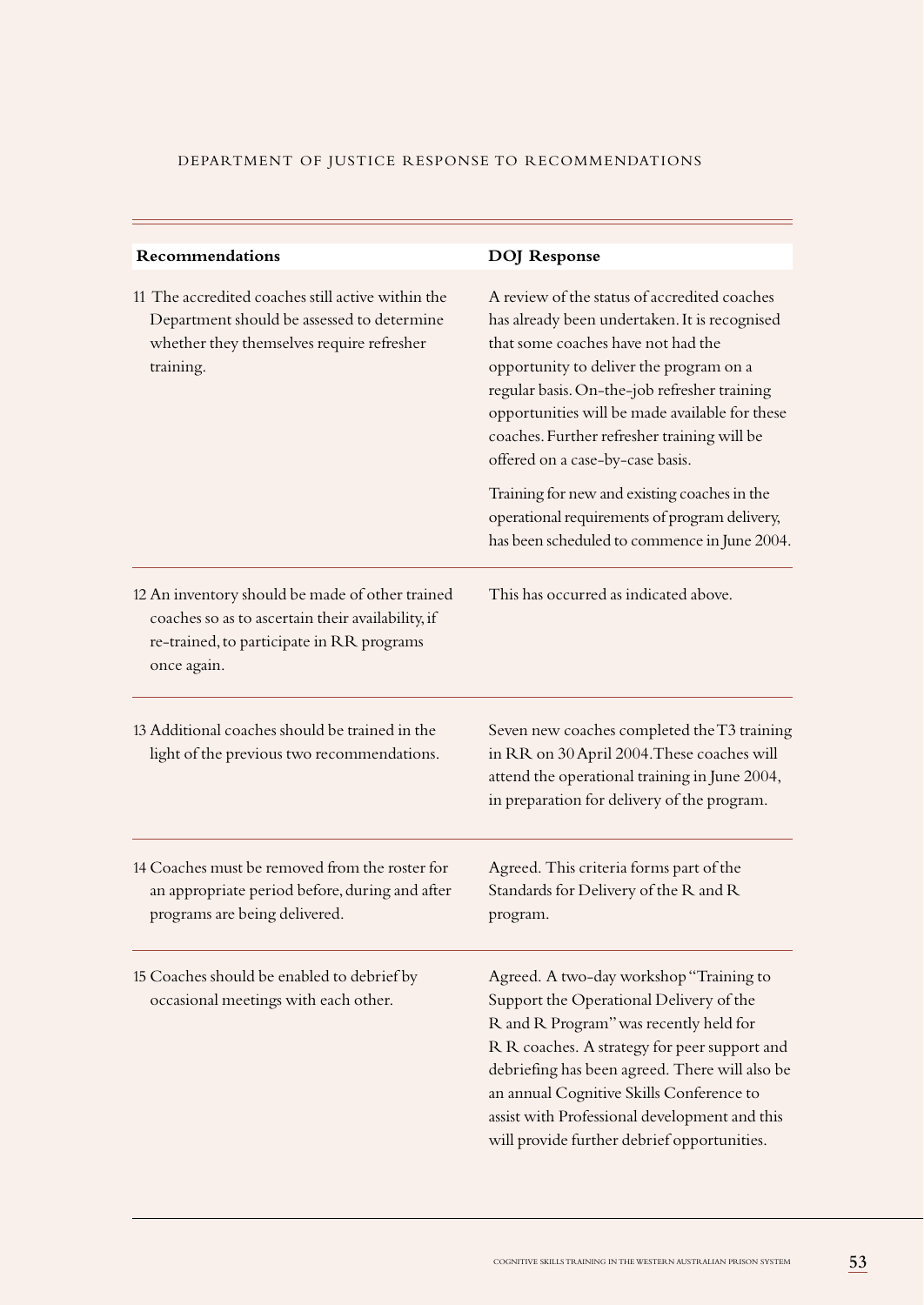| Recommendations                                                                                                                                                                                    | <b>DOJ</b> Response                                                                                                                                                                                                                                                                                              |
|----------------------------------------------------------------------------------------------------------------------------------------------------------------------------------------------------|------------------------------------------------------------------------------------------------------------------------------------------------------------------------------------------------------------------------------------------------------------------------------------------------------------------|
| 16 The system of feedback to coaches must be<br>expedited.                                                                                                                                         | The Supervisor, Cognitive Skills will<br>undertake two site visits per year for active<br>coaches and three visits for new recruits. The<br>purpose of the visit will be to observe and<br>give feedback on performance. This process<br>aims to support and guide coaches in delivery<br>of the program.        |
| 17 The role of a Cognitive Skills Facilitator<br>should be explored in a context where it is<br>understood and accepted that RR will<br>continue to be delivered by uniformed<br>officers/coaches. | The position created in February 2004 is<br>known as Supervisor, Cognitive Skills and is<br>widely accepted by coaches. It is<br>recommended that this title continue. The<br>Department is committed to delivery of the<br>program by uniformed staff with support<br>from the Supervisor.                      |
| 18 Within the Department, links between<br>Education Services and RR should be<br>strengthened with a view to enhancing cross-<br>accreditation where applicable.                                  | The principle of dual accreditation is strongly<br>supported. Liaison between education and<br>cognitive skills is underway. Further training<br>will be given to coaches to enable the success<br>of this accreditation process to improve. The<br>Manager, EVTU will be actively involved in<br>this training. |
| 19 ISTP should constitute a standard aspect of<br>initial officer training, and refresher courses<br>should be offered from time-to-time.                                                          | ISTP is now a component of Entry Level<br>Training for prison officers both in the<br>metropolitan and regional prisons.                                                                                                                                                                                         |
| 20 The remaining backlog of officers who have<br>not received ISTP training should be offered<br>the opportunity as a priority.                                                                    | The Department is committed to delivering<br>ISTP to all prison officers. The schedule to<br>deliver this training on a statewide basis has<br>been finalised.                                                                                                                                                   |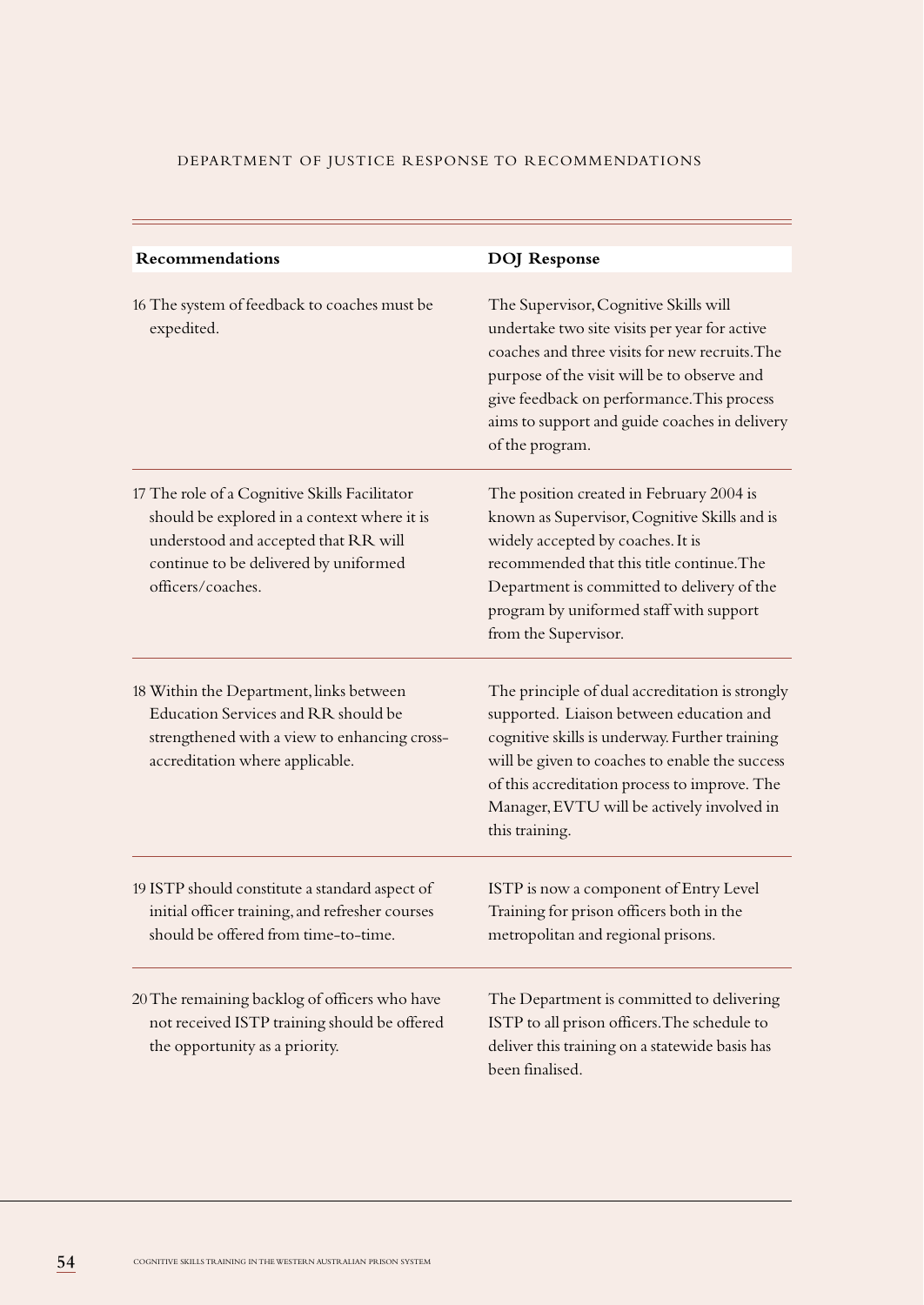| Recommendations                                                                                                                                                                                                                                                                                                                                                      | <b>DOJ</b> Response                                                                                                                                                                                                                                                                                                                                                                   |
|----------------------------------------------------------------------------------------------------------------------------------------------------------------------------------------------------------------------------------------------------------------------------------------------------------------------------------------------------------------------|---------------------------------------------------------------------------------------------------------------------------------------------------------------------------------------------------------------------------------------------------------------------------------------------------------------------------------------------------------------------------------------|
| 21 For the time being, the 'new' modified five-<br>day program should be offered as widely as<br>possible over the next 1-2 years, but in the<br>spirit of a refresher course, with an<br>occupational health and safety emphasis.                                                                                                                                   | Partially agreed. The five-day program was<br>successfully trialled and delivered at EGRP in<br>June. Feedback from staff and prison<br>management was extremely positive.<br>Additionally, the Department has negotiated<br>with T3 Associates to design a three-day<br>program in the near future. The five-day<br>model will be delivered until the new<br>program is operational. |
| 22 Overall management of RR and its<br>development should be the responsibility of<br>one senior manager, who has a clearly defined<br>relationship with prison superintendents and<br>a clearly defined budget. Consideration<br>should be given to managing the ISTP from<br>the same position to ensure the appropriate<br>relationship between the two programs. | The Director of Regional and Rural Prisons<br>has been given executive responsibility for the<br>management of RR and ISTP.<br>A Steering Committee is to be established,<br>which will include major stakeholders, to<br>oversee the strategic development of both<br>programs.                                                                                                      |
| 23 Each of the above recommendations should<br>be accepted by Acacia and adapted to their<br>own situation in the light of this Report.                                                                                                                                                                                                                              | Acacia Prison has advised the Department<br>that they are satisfied that the<br>recommendations are achievable and are valid<br>for the short period of time in which the                                                                                                                                                                                                             |

cognitive skills program has been operating.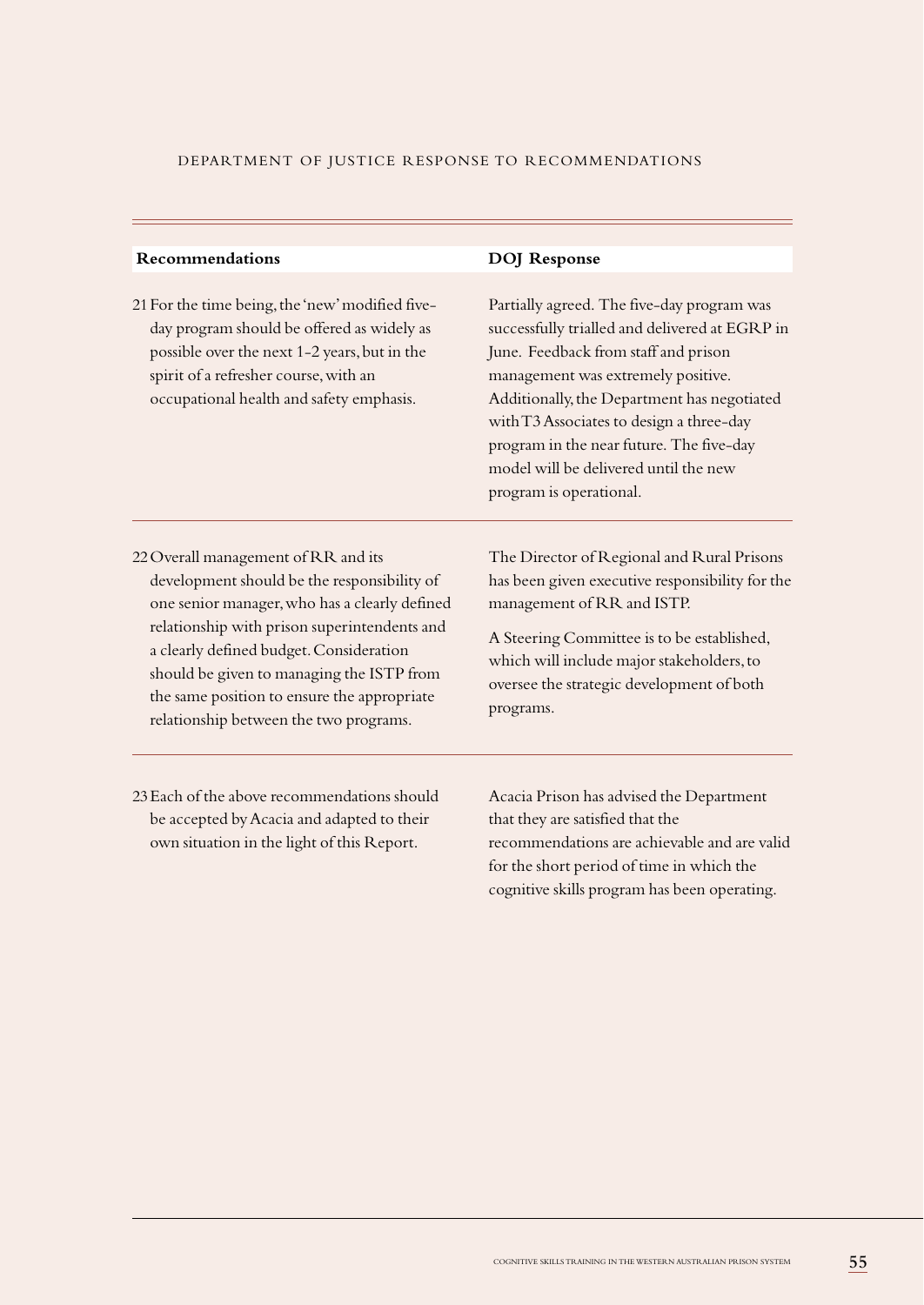COGNITIVE SKILLS TRAINING IN THE WESTERN AUSTRALIAN PRISON SYSTEM